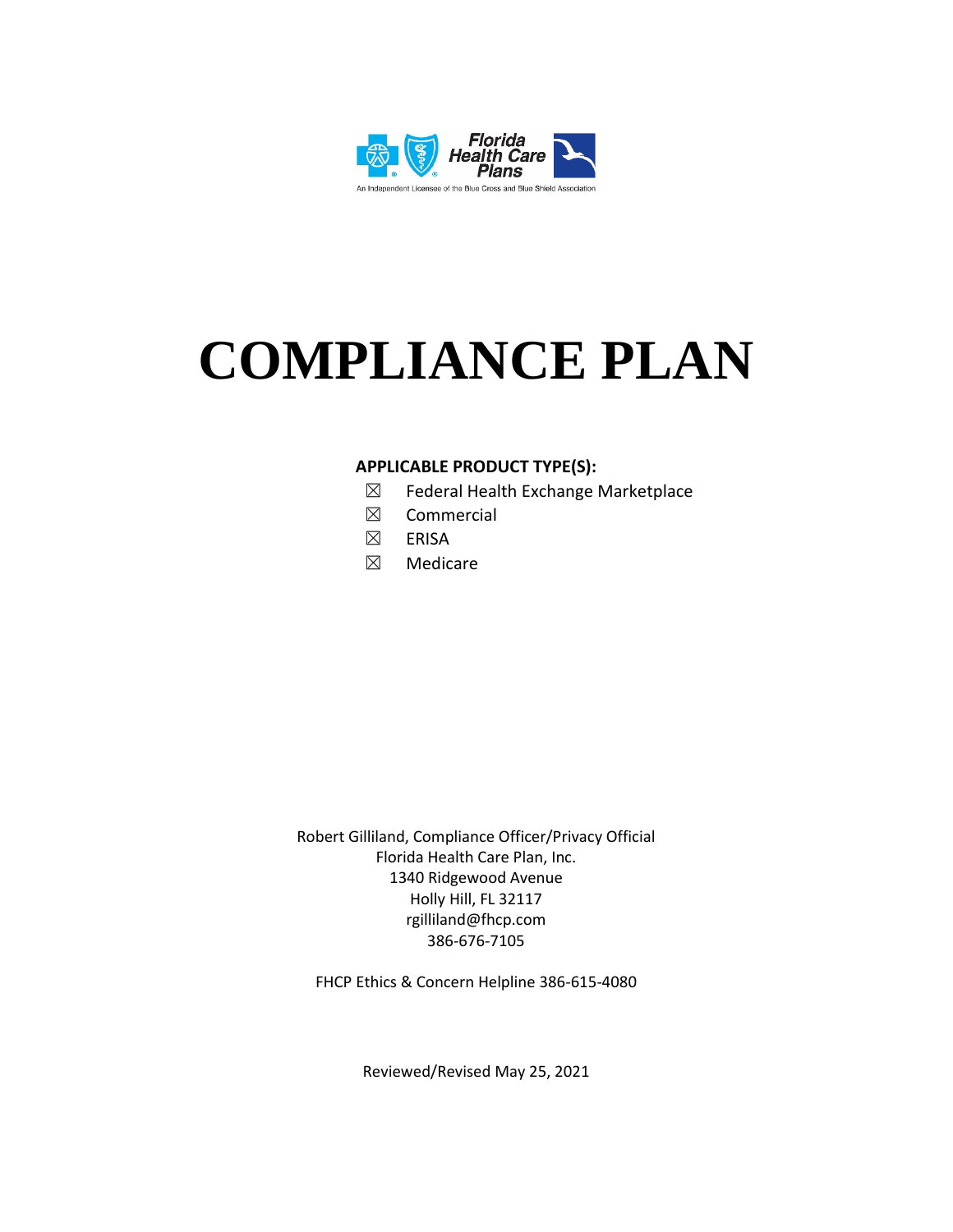# **TABLE OF CONTENTS**

|                | SECTION 1-INTRODUCTION AND OVERVIEW                        | $1 - 1$  |
|----------------|------------------------------------------------------------|----------|
| I.             | Purpose                                                    | $1 - 1$  |
| П.             | What is a Compliance Plan?                                 | $1 - 1$  |
| III.           | Why Have a Compliance Plan?                                | $1 - 2$  |
| IV.            | Scope of the Compliance Plan                               | $1 - 2$  |
| V.             | <b>Compliance Plan Elements</b>                            | $1 - 3$  |
| VI.            | Context of the Compliance Plan                             | $1 - 4$  |
| VII.           | Overview of the Regulatory Environment                     | $1 - 5$  |
| VIII.          | Discrimination                                             | $1 - 9$  |
| IX.            | <b>Enforcement Agencies</b>                                | $1 - 10$ |
| X.             | <b>Risk Areas</b>                                          | $1 - 11$ |
|                | SECTION 2-PERSONNEL AND ORGANIZATION                       | $2 - 1$  |
| $\mathbf{I}$ . | Overview                                                   | $2 - 1$  |
| П.             | <b>Personnel Designation</b>                               | $2 - 1$  |
| III.           | Designation of the Compliance Committee                    | $2 - 2$  |
| IV.            | Duties of the Compliance Officer and Compliance Committee  | $2 - 3$  |
| V.             | Role of Directors, Managers, and Supervisors               | $2 - 4$  |
| VI.            | Role of Downstream and Related Entities of FHCP            | $2 - 6$  |
|                | <b>SECTION 3-EDUCATION AND TRAINING</b>                    | $3 - 1$  |
| I.             | Purpose                                                    | $3 - 1$  |
| П.             | New Employees                                              | $3 - 1$  |
| III.           | <b>Incumbent Employees</b>                                 | $3 - 1$  |
| IV.            | Downstream and Related Entities of FHCP                    | $3 - 1$  |
| V.             | <b>Recurring Annual Training</b>                           | $3 - 2$  |
| VI.            | Other Education and Training                               | $3 - 2$  |
| VII.           | Monitoring of Education                                    | $3 - 2$  |
| VIII.          | <b>Training Content</b>                                    | $3 - 2$  |
| IX.            | Role of Managers and Supervisors in Training and Education | $3 - 3$  |
| X.             | <b>Education Records</b>                                   | $3 - 3$  |
|                | <b>SECTION 4-COMMUNICATIONS</b>                            | $4 - 1$  |
| Ι.             | Purpose                                                    | $4 - 1$  |
| П.             | Reporting Suspected Violations or Irregularities           | $4 - 1$  |
| III.           | Other Types of Concerns                                    | $4 - 2$  |
| IV.            | Maintaining Employee Confidentiality                       | $4 - 3$  |
| V.             | <b>Information Dissemination</b>                           | $4 - 3$  |
|                | <b>SECTION 5-ALLEGATIONS</b>                               | $5 - 1$  |
| I.             | Preliminary Evaluation                                     | $5 - 1$  |
| II.            | Investigation                                              | $5 - 1$  |
| III.           | <b>Final Report</b>                                        | $5 - 2$  |
|                |                                                            |          |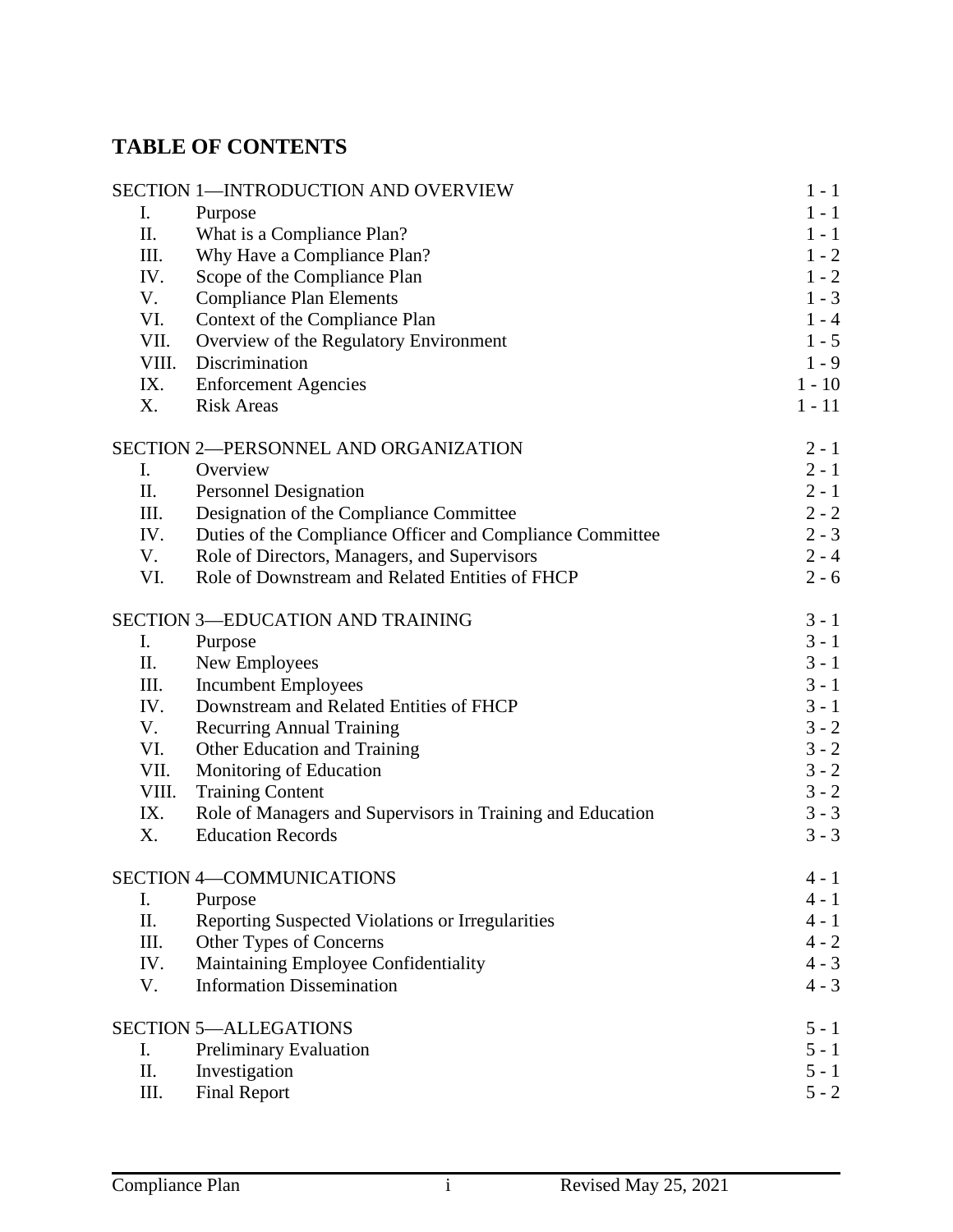|      | SECTION 6-RISK ASSESSMENT, WORKPLAN, MONITORINGAND AUDITING                     | $6 - 1$ |
|------|---------------------------------------------------------------------------------|---------|
| L.   | <b>Risk Assessment</b>                                                          | $6 - 1$ |
| П.   | Compliance Work Plan                                                            | $6 - 2$ |
| III. | Monitoring and Auditing                                                         | $6 - 3$ |
| IV.  | <b>External Audits</b>                                                          | $6 - 4$ |
| V.   | Government Audits, Investigations, Interviews, and Searches                     | $6 - 6$ |
| VI.  | Medicare Advantage and Part D Fraud, Waste and Abuse<br>Monitoring and Auditing | $6 - 8$ |
|      | <b>SECTION 7-VOLUNTARY DISCLOSURES</b>                                          | $7 - 1$ |
|      | <b>SECTION 8-DISCIPLINARY GUIDELINES</b>                                        | $8 - 1$ |
| L.   | Introduction                                                                    | $8 - 1$ |
| П.   | Disciplinary Policy                                                             | $8 - 1$ |
| III. | <b>Offense Classification Guidelines</b>                                        | $8 - 3$ |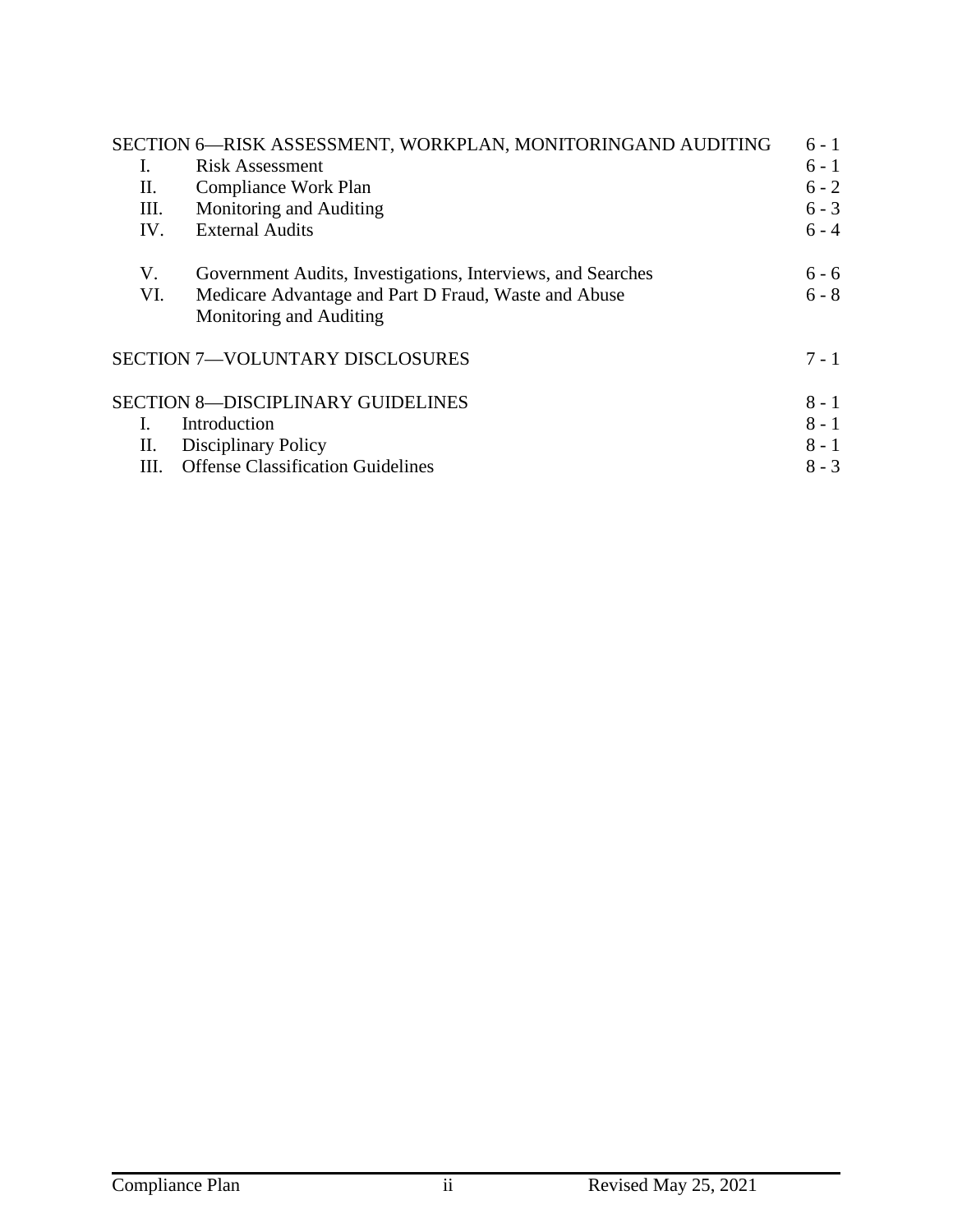

# **INTRODUCTION AND OVERVIEW**

## **I. Purpose**

This plan applies to all lines of business including Fully Insured, Self-Funded, Government Programs such as Medicare, all Commercial lines of business, and all Qualified Health Plans (including at least one QHP in the silver level of coverage, at least one QHP in the gold coverage level, and a child-only plan at the same level of coverage, as described in section 1302(d)(1) of the Affordable Care Act, as well as any QHP offered through the Exchange to individuals who, as of the beginning of the plan year, have not attained the age of 21, at least one small group market QHP at the silver level of coverage and one at the gold level of coverage). Beginning January 1, 2019, FHCP is no longer the direct holder of a Medicare Advantage/Prescription Plan (MAPD) contract with CMS, but, is the first tier entity under another GuideWell company holding the contract. As such, all MAPD requirements apply to services provided by FHCP under that agreement.

Specific plans/processes to comply with specific Marketplace requirements can be found in FHCP's administrative policies and procedures.

The purposes of this plan are to (i) stress FHCP's commitment to corporate compliance, and (ii) serve as a reference for FHCP Compliance Committee members, administrators, managers, employees, and contractors (including providers) in carrying out their functions in accordance with our Code of Conduct.

#### **II. What is a Compliance Program?**

"A compliance program is a comprehensive strategy to ensure an organization consistently complies with applicable laws relating to its business activities."

#### *Source: American Academy of Healthcare Lawyers*

"A compliance program is a process that assists an organization to improve its twin goals of servicing people who need quality medical care and operating a business efficiently under various laws and regulations."

#### Source: *Model Compliance Plan for Hospitals, DHHS-OIG, June 1999*

A compliance program has two main objectives:

- 1. Prevent and detect violations of law that may result in a liability, and
- 2. When violations occur, ensure that corrective action is taken to prevent recurrence.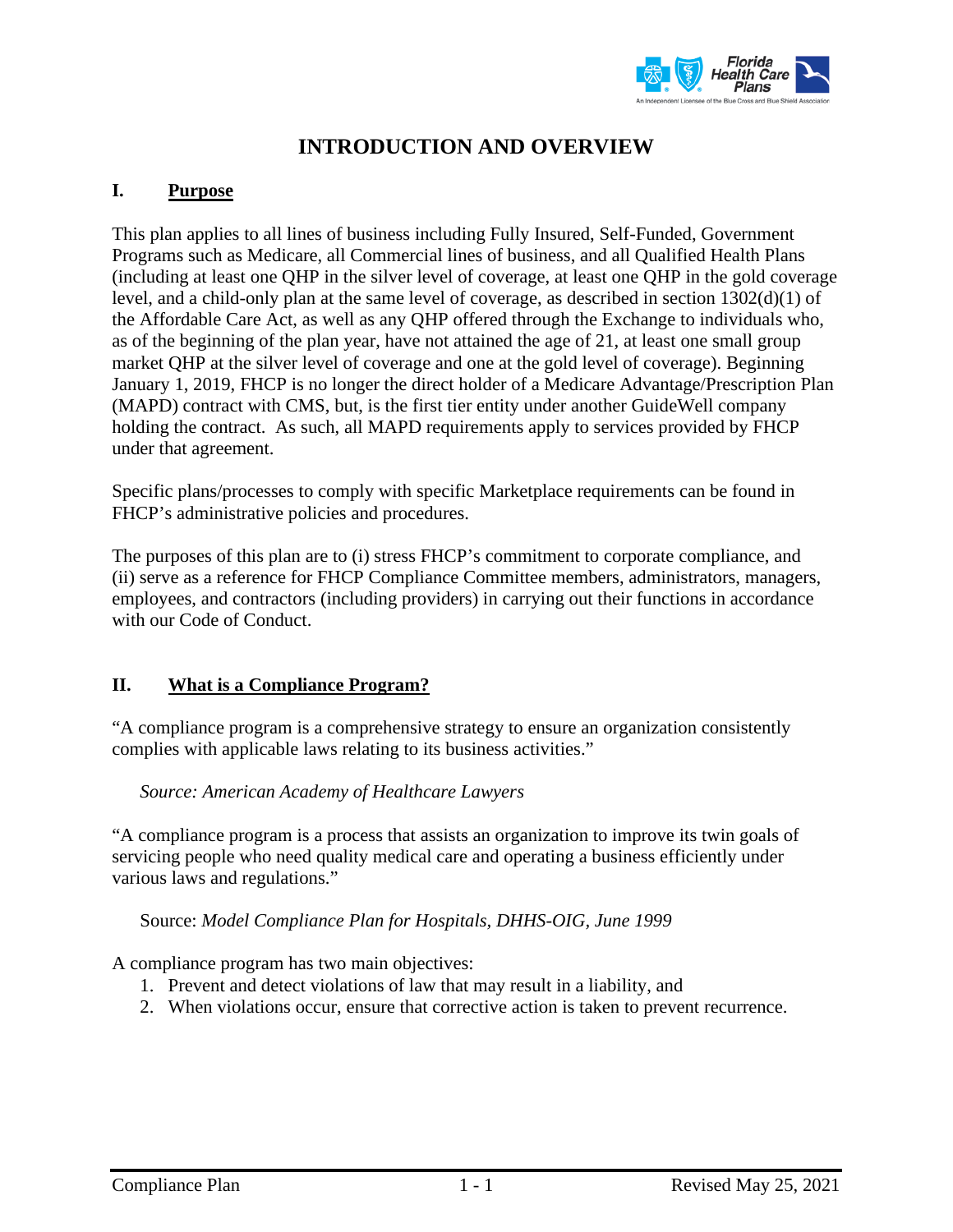

### **III. Why Have a Compliance Program?**

An effective compliance program provides a mechanism that brings the public and private sectors together to reach mutual goals of reducing fraud and abuse, improving operational quality, improving the quality of health care and reducing the costs of health care. Attaining these goals provides positive results to business, Governments, individual citizens and beneficiaries alike. In addition to fulfilling its legal duty to ensure that it is not submitting false or inaccurate information to the Government, an organization may gain numerous additional benefits by implementing an effective compliance program. These benefits may include:

- The formulation of effective internal controls to assure compliance with Federal and State laws and regulations.
- Improved collaboration, communication and cooperation between health care providers, contractors and the organization, as well as within the organization itself;
- Improved communication with and satisfaction of enrollees;
- The ability to more quickly and accurately react to employees operational concerns and the capability to effectively target resources to address those concerns;
- A concrete demonstration to employees and the community at large of the organization's strong commitment to honest and responsible corporate conduct;
- The ability to obtain an accurate behavioral assessment of employees, business partners, and vendors;
- Improved (clinical and non-clinical) quality of care and service;
- Improved assessment tools that could affect many or all of the organization's divisions or departments;
- Increased likelihood of identification and prevention of unlawful and unethical conduct;
- A centralized source for distributing information on health care statutes, regulations and other program directives;
- An environment that encourages employees to report potential problems;
- Procedures that allow the prompt, thorough investigation of possible misconduct by employees and independent contractors;
- An improved relationship with entities that oversee the organizations operations;
- Early detection and reporting, minimizing the loss due to false claims, and thereby reducing the organization's exposure to civil damages and penalties, criminal sanctions, and administrative remedies such as program exclusion; and
- An enhancement of the structure of the organization's separate business units.

#### **IV. Scope of the Compliance Plan**

A. At a minimum, the Compliance Plan shall seek to oversee the following:

- Compliance with all federal and state laws and regulations for all FHCP's lines of business
- Laws, regulations, and instructions relating to Medicare Advantage and Part D Programs
- Laws, regulations, and instructions relating to QHP Issuer participations standards
- Compliance with internal policies, procedures, and regulatory standards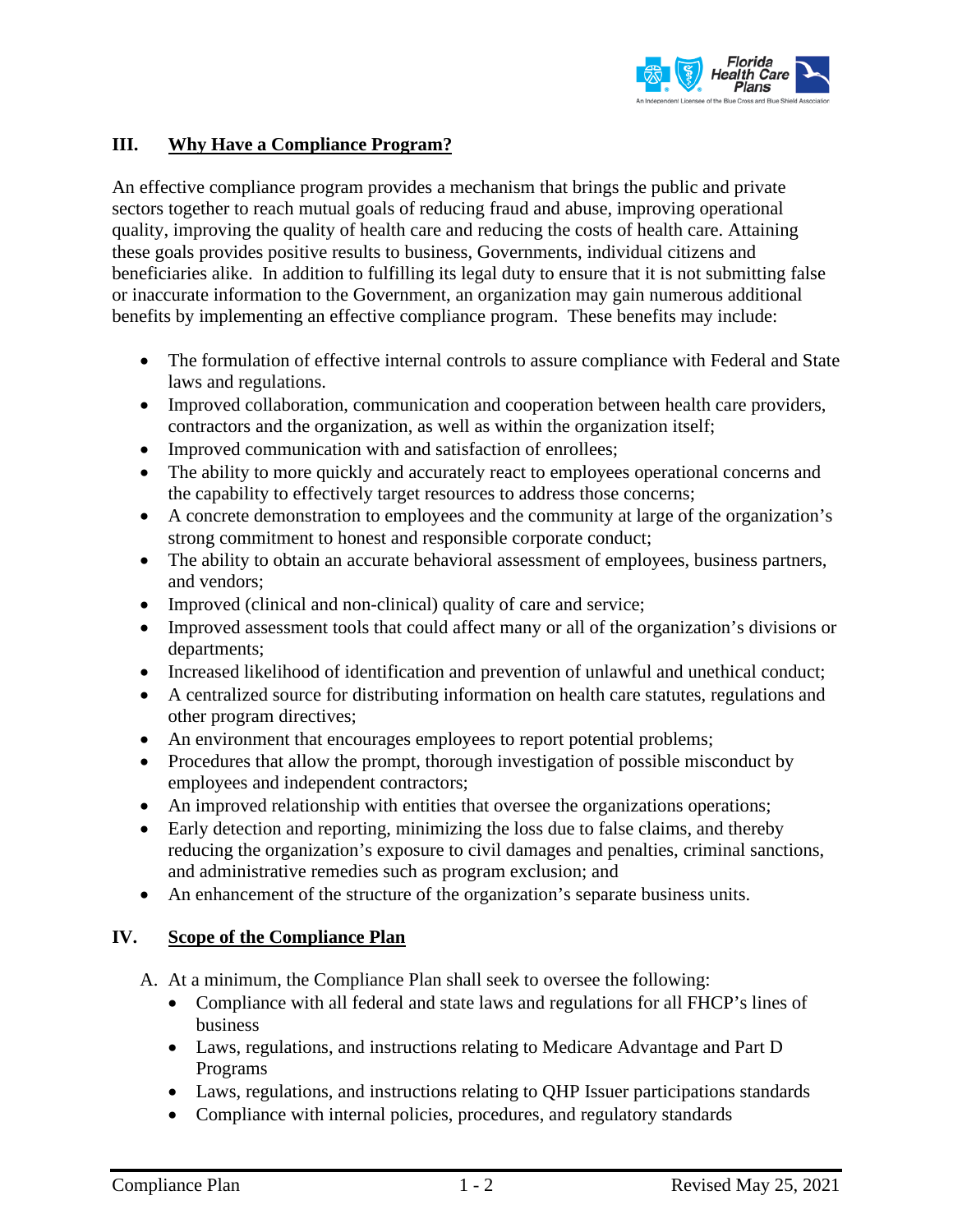

- Business ethics
- Conflicts of interest
- Marketing and advertising
- Anti-Dumping
- Relationships with contractors, including vendors, health care providers, and government agents
- Anti-kickback, reimbursement and false claims issues
- Political contributions
- Restricted and confidential information
- Substance abuse
- Data submission to government health care programs and other third-party payors

B. The Compliance Plan shall not cover the following, except to the extent that these areas are regulated by law, rule, regulation or internal policy:

- Bioethics
- Medical ethics

## **V. Compliance Plan Elements**

Listed below are the seven elements of Compliance Plans as defined in the Federal U.S. Sentencing Guidelines, discussed in the Office of Inspector General's Model Compliance Plan Guidance and expanded upon in Chapter 9 of the Medicare Prescription Drug Benefit Manual relating to part D Program to Control Fraud, Waste and Abuse ("Chapter 9"). These elements provide a blueprint for design and maintenance of an effective plan to prevent and detect violations of law.

#### *Policies and Standards*

An organization must have established standards, policies and procedures, to be followed by its employees, contractors and other agents that are reasonably capable of reducing the prospect of criminal conduct.

#### *Oversight Responsibility*

Specific individual(s) within high-level personnel of the organization must have responsibility to oversee compliance with such standards, policies and procedures.

#### *Training, Education & Communications*

The organization must take steps to communicate effectively its standards, policies and procedures to all employees, contractors and other agents, including, without limitation, mandating participation in training initiatives and disseminating publications that explain, in a practical manner, what is required.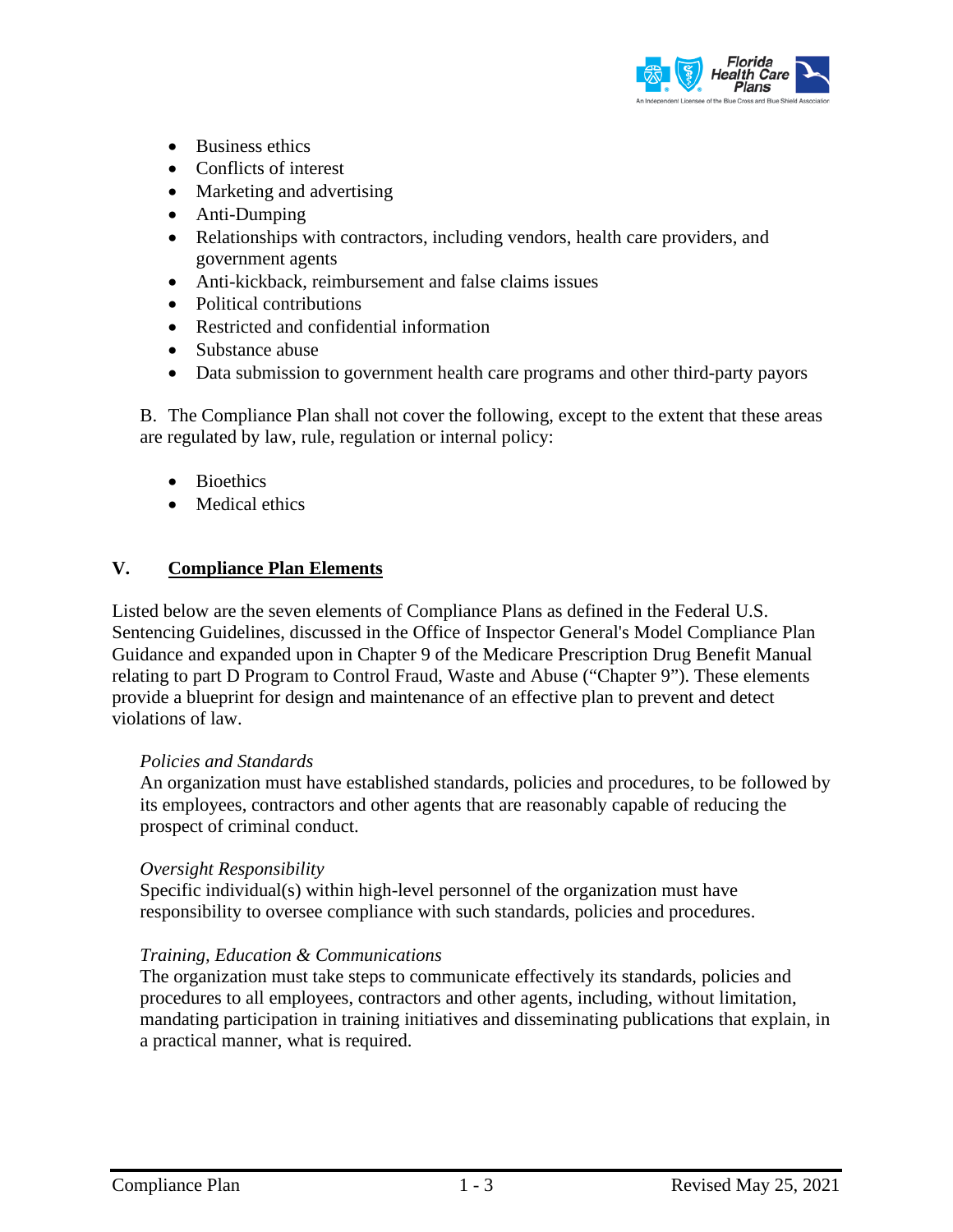

#### *Effective Lines of Communication*

The organization must maintain effective lines of communication between the Compliance Officer, the organization's employees, and the organization's contractors that include mechanisms for employees and contractors to ask questions, seek clarification, and report potential or actual noncompliance without fear of retaliation.

#### *Enforcement & Discipline*

The standards must be consistently enforced through appropriate disciplinary mechanisms, including, as appropriate, discipline of individuals responsible for the failure to detect an offense. Adequate discipline of individuals responsible for an offense is a necessary component of enforcement; however, the form of discipline that will be appropriate will be case specific.

#### *Monitoring, Auditing, and Reporting*

The organization must take reasonable steps to achieve compliance with its standards, including, without limitation, utilizing monitoring and auditing systems reasonably designed to detect criminal conduct by employees, contractors and other agents, and by maintaining and publicizing a reporting system whereby employees, contractors and other agents can report potential and actual noncompliant and criminal conduct without fear of retribution.

#### *Response and Corrective Action*

After an offense has been detected, the organization must take all reasonable steps to respond appropriately to the offense and to prevent further similar offenses, including undertaking any necessary modifications to its compliance plan to prevent and detect future noncompliance and violations of law. Responses and corrective action, if any, shall be timely so as to minimize any potential negative effects of the offense.

#### *Fraud, Waste and Abuse Plan*

The organization shall maintain a comprehensive plan to prevent, detect, and correct fraud, waste and abuse. The organization should develop as part of their work-plan a strategy to monitor its internal processes and downstream and related entities involved in the administration or delivery of services.

#### **VI. Context of the Compliance Plan**

FHCP's Compliance Plan is a component of a broader program called "Our Values in Action." Our Values in Action is a program designed to define, promote and maintain core values as an integral part of our corporate culture. The Plan has these main objectives:

- Affirm the personal dignity and ethical capabilities of all employees, respect the inherent good that forms the foundation of their character, and acknowledge their value to the organization and community;
- Communicate to all employees the critical importance of conducting business while adhering to the highest ethical standards;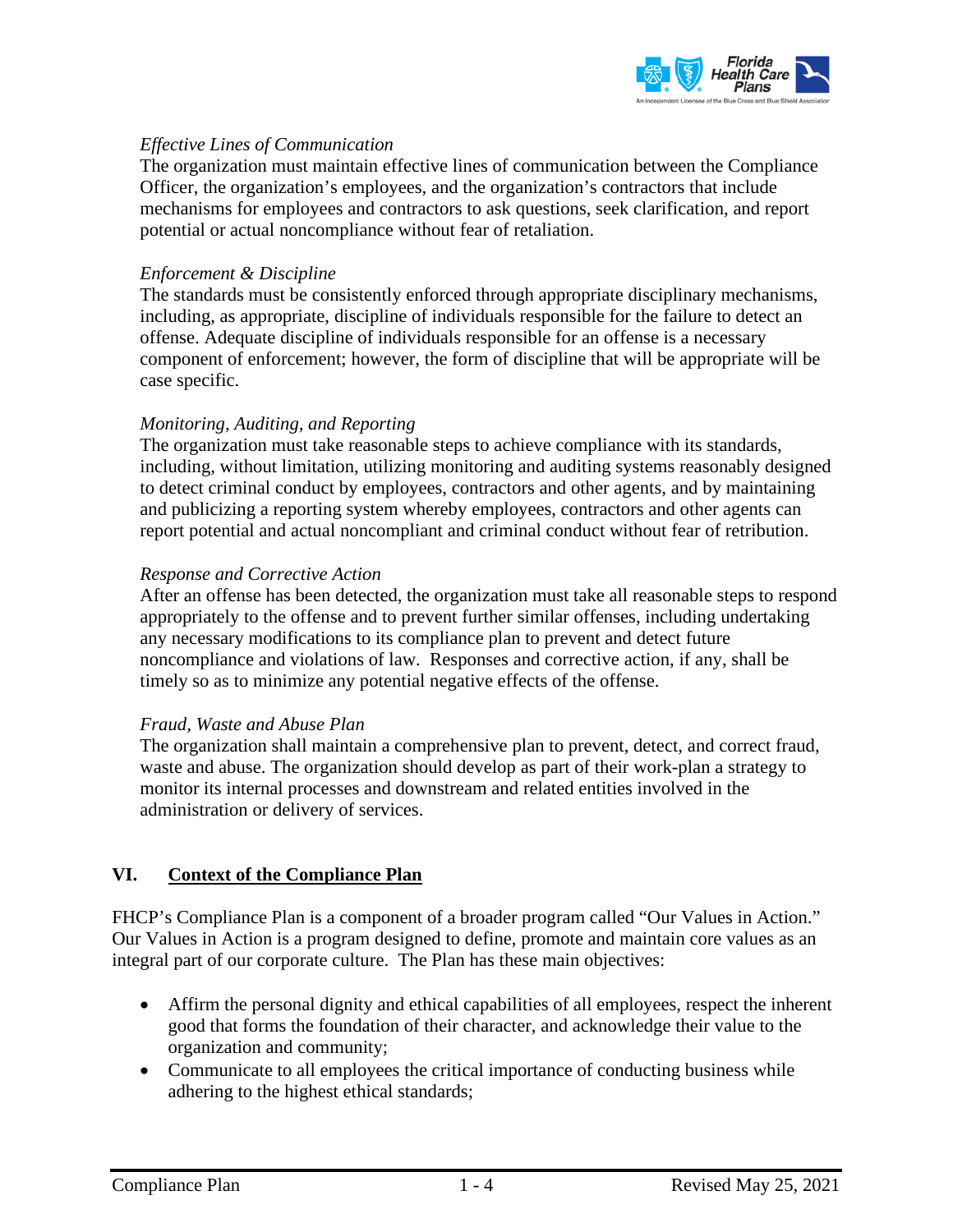

- Help all employees increase their knowledge and understanding of compliance with laws and regulations; and
- Establish our commitment to ethical conduct by all employees and support for the program.

#### **VII. Overview of the Regulatory Environment**

#### A. Fraud and Abuse

The 1990s saw dramatic changes in the health care environment and health care fraud has become and remains a high priority for federal and state governments and law enforcement agencies.

1. Effects of fraud and abuse in health care

Everyone pays the price of these great and widespread financial losses. Beneficiaries pay more in premiums and out-of-pocket costs, businesses pay more to insure their employees, and taxpayers pay more to cover the expenses of government health care programs. Health care fraud and abuse also puts patients and health care employees at risk. Through the provision of medically unnecessary services, including prescription drugs, not in the patient's best interest, patients are put in harms way. Additionally, operating health care facilities below acceptable standards of quality, healthcare workers are exposed to physical harm.

2. Government response

In 1994, the Attorney General of the United States made health care fraud the number two priority of the Department of Justice, second only to violent crime. In addition, recent legislation provides additional funds to combat health care fraud. Federal investigations and conviction rates are rising dramatically. Those agencies examining suspected fraud and abuse have increased the number of auditors and investigators assigned to health care. Additionally, the U.S. District Attorneys and State Attorneys General have joined forces to pursue investigations on a regional basis.

For example, in 1996 the federal government passed the Health Insurance Portability and Accountability Act which included numerous provisions intended to address fraud and abuse. These include:

- Establishment of a Federal Fraud and Abuse Control Plan
- Provides additional funding for DHHS, DOJ and FBI to investigate fraud and abuse (several \$100 million)
- Enables HHS to contract with newly authorized Medicare Integrity Contractors to conduct activities such as reviewing provider activities, auditing of cost reports, educating providers, and pre-authorizing DME expenditures
- Encourages individuals to report omissions
- Provides for the establishment of OIG Advisory Opinions and Fraud Alerts
- Creates Civil Monetary Penalties of up to \$10,000 per fraudulent act (no proof of fraudulent intent required)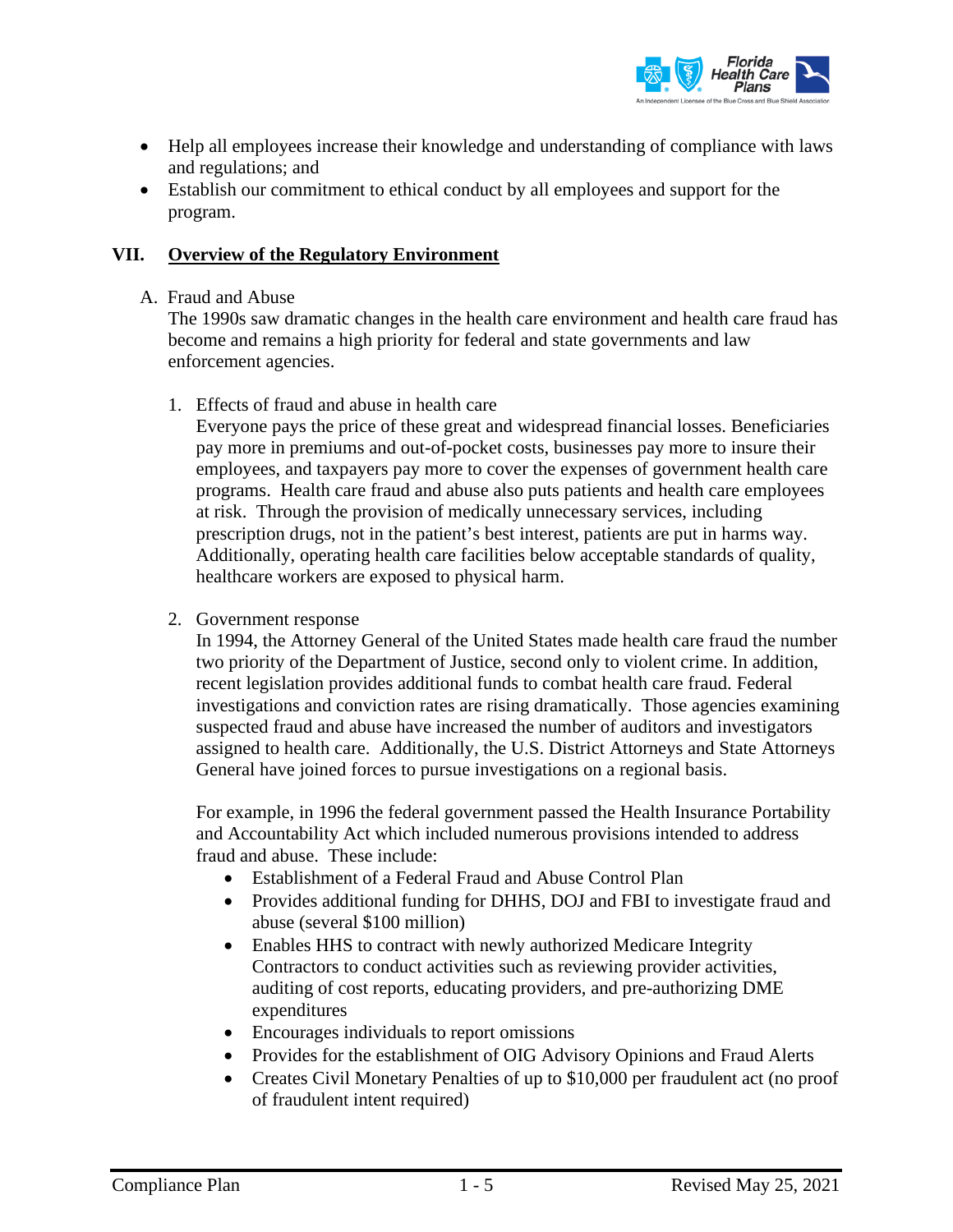

#### B. False Claims Act

Enacted soon after the American Civil War and since amended; the Act prohibits anyone from knowingly submitting a false claim to the government. The Act does not require proof of intent to defraud, only a reckless disregard of the truth or falsity of the information. The Act applies to FHCP's activities as a first tier entity providing services under the Medicare Advantage/Prescription Drug Plan Program.

The Act also provides additional guidance on implementing Compliance Plans including:

- The Compliance Plan must be in place before an offense is committed
- The Compliance Plan must address activities most likely to result in misconduct or mistakes
- The Compliance Plan must have a degree of formality that reflects the size and structure of the organization
- The Compliance Plan must be comparable to other plans within the industry
- C. Federal Fraud Civil Remedies Act

The Federal Fraud Civil Remedies Act of 1986 allows the federal government to impose civil penalties against any person who makes, submits, or presents false, fictitious or fraudulent claims or written statements to designated federal agencies, including the U.S. Department of Health and Human Services and the Centers for Medicare and Medicaid Services ("CMS").

D. Health Insurance Portability and Accountability Act (HIPAA) While the public focus of this Act was on its creation of a vehicle by which individuals who recently became unemployed could retain access to health insurance, the Act also included numerous unrelated provisions that changed the health care landscape in this country. The most dramatic of the changes are contained within the Administrative Simplification section of *Title II-Preventing Health Care Fraud and Abuse; Administrative Simplification; Medical Liability Reform.*

The Department of Health and Human Services promulgated several rules to implement the Administration Simplification requirements, which deal with electronic data interchange, privacy and security of individuals' health information, and enforcement. (See FHCP's Privacy Policies RR007 – RR012).

E. Anti-Kickback Statute

This statute prohibits the provision, or attempting to provide, offer, solicit, or accept any monetary or non-monetary remuneration for improperly obtaining or rewarding favorable treatment. It also covers a wide variety of payments and incentives to induce referrals or the purchase of services or supplies, such as payments made to a Medicare provider by a supplier to induce the purchase of Part B products from that supplier or payments or other incentives to a provider or contractor, such as a pharmacy, to induce Medicare beneficiaries to enroll in a particular Medicare Advantage or Part D Plan. The statute also: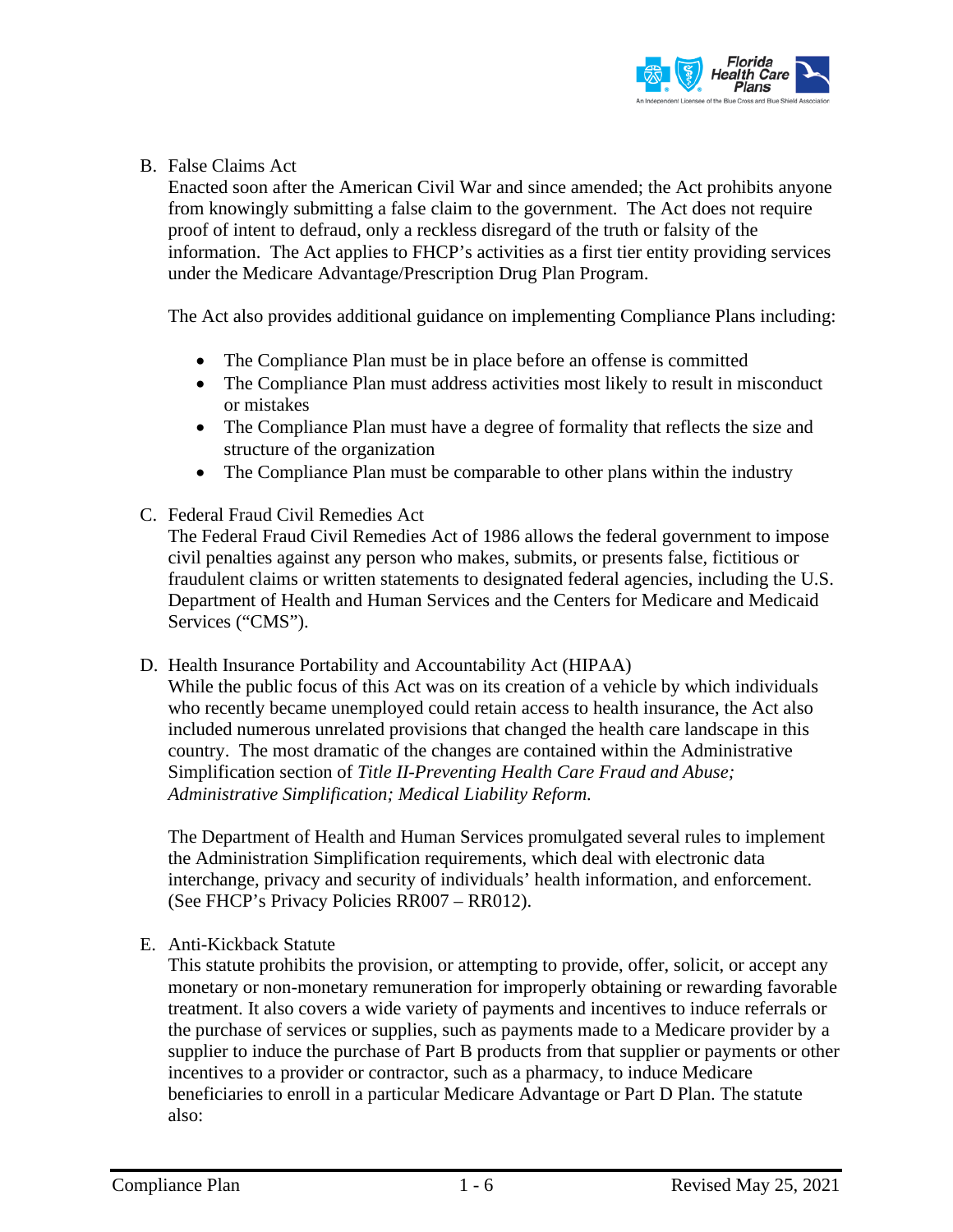

- Creates 'Safe Harbors' where certain activities are exempted from the provisions of this statute
- Creates civil monetary penalties up to twice the amount of each kickback, but not more than \$10,000 per violation
- Creates criminal penalties that include fines and up to 10 years imprisonment
- F. Medicare Modernization Act

On December 8, 2003, The President signed into law the Medicare Prescription Drug, Improvement and Modernization Act (MMA) of 2003. This legislation provides seniors and people living with disabilities with a prescription drug benefit, additional plan choices and enhanced benefits under Medicare.

Title I of the MMA establishes Medicare's voluntary outpatient prescription drug benefit, known as Part D because of its placement as Part D of Title XVIII of the Social Security Act. The prescription drug benefit took effect in 2006, and FHCP offers Part D benefits in connection with its participation as a first tier entity under the Medicare Advantage plans (so-called Medicare Advantage-Prescription Drug ("MA-PD") Plans). Regulations for Medicare Part D are set out in Part 423 of Title 42 of the Code of Federal Regulations, and CMS's guidance on compliance programs and combating fraud, waste and abuse in Part D is set out in Chapter 9.

Title II of the MMA renamed the Medicare+Choice (M+C) Program as the Medicare Advantage (MA) Program and modified the program to enhance private plan and Medicare beneficiary participation. Regulations for the Medicare Advantage Program are set out in Part 422 of Title 42 of the Code of Federal Regulations, and additional guidance is available through the Medicare Managed Care Manual issued by CMS.

G. The American Recovery and Reinvestment Act of 2009 abbreviated **ARRA** [\(Pub.L. 111-](http://www.gpo.gov/fdsys/pkg/PLAW-111publ5/content-detail.html) [5\)](http://www.gpo.gov/fdsys/pkg/PLAW-111publ5/content-detail.html) and commonly referred to as **the Stimulus**, is an economic stimulus package enacted by the 111th United States Congress in February 2009. The Act followed other economic recovery legislation passed in the final year of the Bush presidency including the Economic Stimulus Act of 2008 and the Emergency Economic Stabilization Act of 2008 which created the Troubled Assets Relief Program (TARP).

The purposes of ARRA include the following:

- (1) To preserve and create jobs and promote economic recovery.
- (2) To assist those most impacted by the recession.
- (3) To provide investments needed to increase economic efficiency by spurring technological advances in science and health.
- (4) To invest in transportation, environmental protection, and other infrastructure that will provide long-term economic benefits.
- (5) To stabilize State and local government budgets, in order to minimize and avoid reductions in essential services and counterproductive state and local tax increases.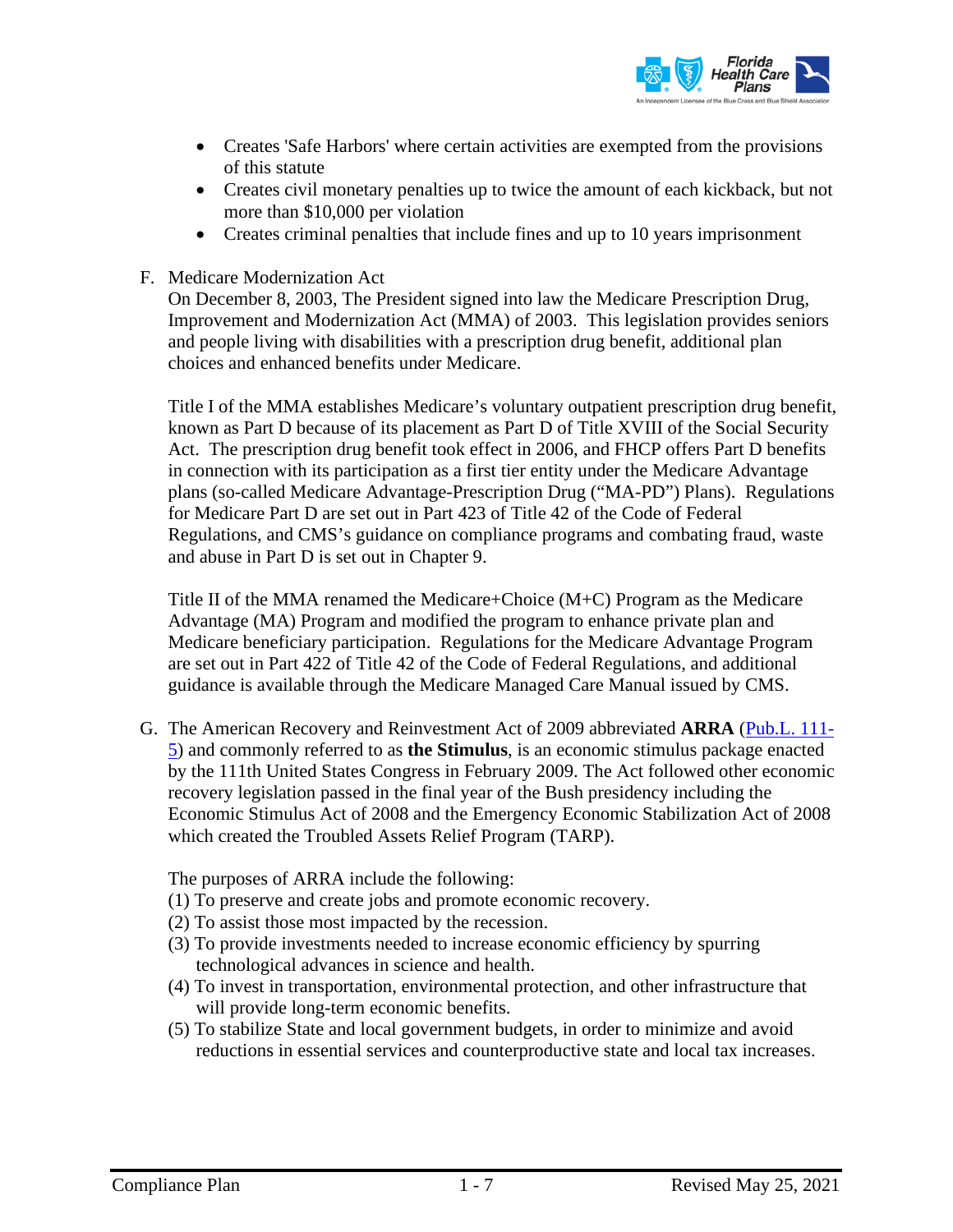

The American Recovery and Reinvestment Act of 2009 includes the Health Information Technology for Economic and Clinical Health Act, or the "HITECH Act," which established programs under Medicare and Medicaid to provide incentive payments for the "meaningful use" of certified electronic health records (EHR) technology.

H. The Patient Protection and Affordable Care Act (ACA) was signed by President Obama on March 23, 2010. The Affordable Care Act puts in place strong consumer protections, provides new coverage options and gives consumers the tools they need to make informed choices about their health.

The Patient Protection and Affordable Care Act will ensure that all Americans have access to quality, affordable health care and will create the transformation within the health care system necessary to contain costs. The Congressional Budget Office (CBO) has determined that the Patient Protection and Affordable Care Act is fully paid for, will provide coverage to more than 94% of Americans while staying under the \$900 billion limit that President Obama established, bending the health care cost curve, and reducing the deficit over the next ten years and beyond.

The Patient Protection and Affordable Care Act contains nine titles, each addressing an essential component of reform:

- $\Box$  Quality, affordable health care for all Americans
- $\Box$  The role of public programs
- $\Box$  Improving the quality and efficiency of health care
- $\Box$  Prevention of chronic disease and improving public health
- $\Box$  Health care workforce
- $\Box$  Transparency and program integrity
- $\Box$  Improving access to innovative medical therapies
- $\Box$  Community living assistance services and supports
- $\Box$  Revenue provisions

The Patient Protection and Affordable Care Act puts in place these comprehensive health insurance reforms that were rolled out beginning in 2010, over the next four years, and beyond.

I. Other Laws and Regulations Affecting Health Care Providers and Payors Although government investigations have predominantly focused on the area of fraud and abuse, there are many other regulations that affect a health care plan's operations. Although not the primary focus of recent government investigations, these other legal issues should be included in the corporate compliance program. Set forth below is a brief description of some of the other legal areas affecting health care organizations.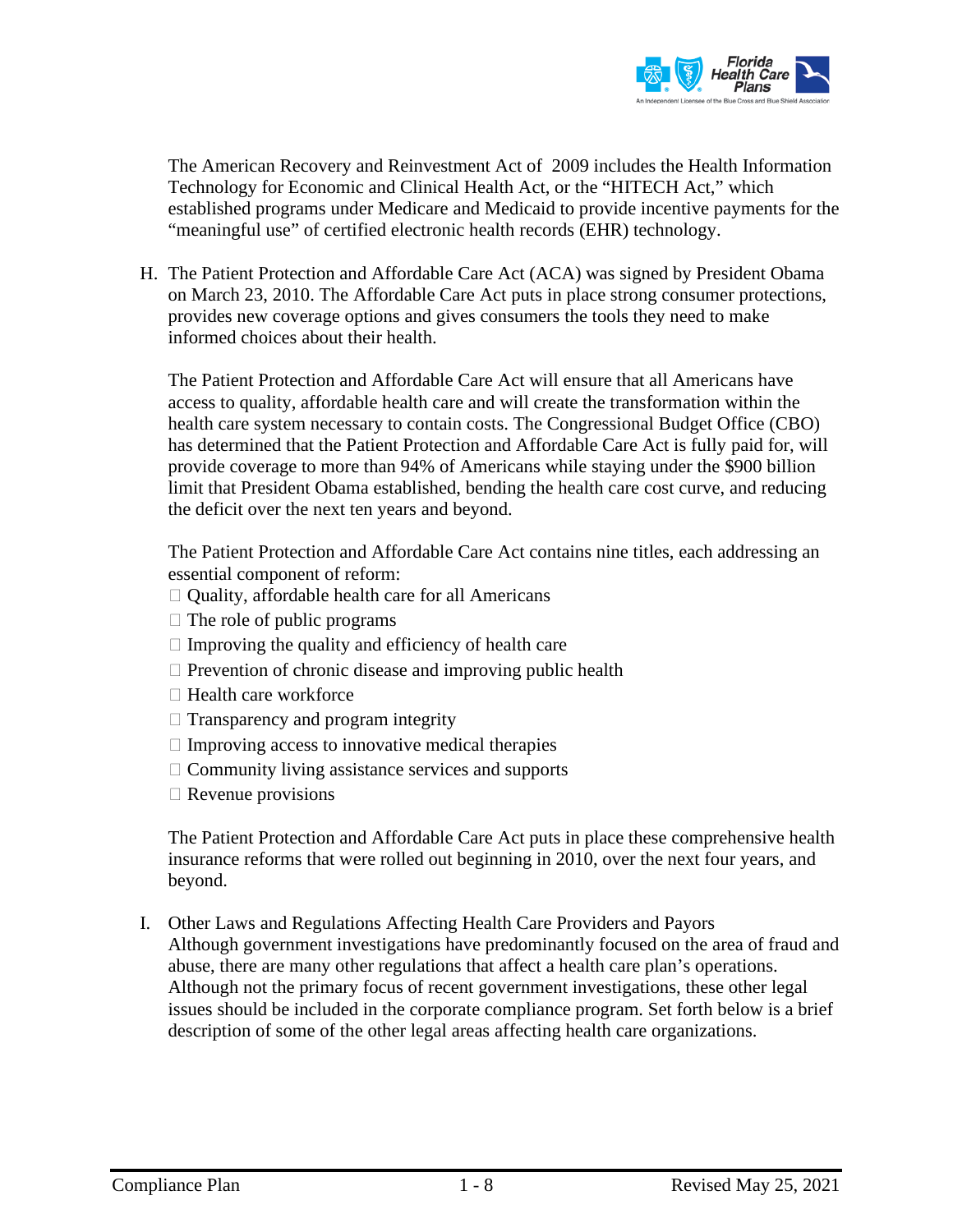

#### **VIII. Discrimination**

FHCP will comply with all applicable Federal and State laws and regulations that prohibit improper discrimination. Such laws and regulations include, amongst others, Title VI of the Civil Rights Act, the Age Discrimination Act of 1975, Title II of the Americans With Disabilities Act (ADA) of 1990, Section 504 of the Rehabilitation Act of 1973, the Affordable Care Act (ACA), the Genetic Information Nondiscrimination Act of 2008 (GINA), and applicable non-discrimination regulations promulgated by the U.S. Department of Health and Human Services and the Centers for Medicare and Medicaid Services. FHCP will also comply with applicable Human Resource policies that prohibit unlawful discrimination. FHCP will not establish any policies, procedures, or processes that conflict with or prevent the application of regulations promulgated by HHS under Subtitle D of the ACA.

FHCP will not unlawfully discriminate against any individual on the basis of an individual's race, color, national origin, disability, age, sex, gender identity or sexual orientation in any aspect of our business. FHCP will also not unlawfully discriminate against individuals on the basis of an individual's genetic information, health factor, expected length of life, present or predicted disability, degree of medical dependency, quality of life, other health conditions, religion, political beliefs, marital status, familial or parental status, or if all or part of an individual's income is derived from any public assistance program.

FHCP has committed to upholding the language from Section 1557 of the Affordable Care Act which states that no person in the United States shall, on the ground of race, color, national origin, sex, age, or disability, be excluded from participation in, be denied the benefits of, or be subjected to discrimination under any health program or activity for which the Applicant receives Federal financial assistance from the Department. Examples of activities where FHCP will not discriminate include, but are not limited to: benefit/product design, rates, marketing, eligibility, sales, provider contracting/network design, delivery of health care services/supplies, and delivery of pharmaceuticals.

FHCP will post its non-discrimination notice and tag lines in all clinical areas and pharmacies, and, include copies with all significant publications and/or communications such as applications, documents/correspondences related to rights, benefits or services, and correspondences requiring a response. FHPC's notice of non-discrimination will include details about how to file a discrimination grievance. FHCP will also make free language services and aids available to ensure effective communication.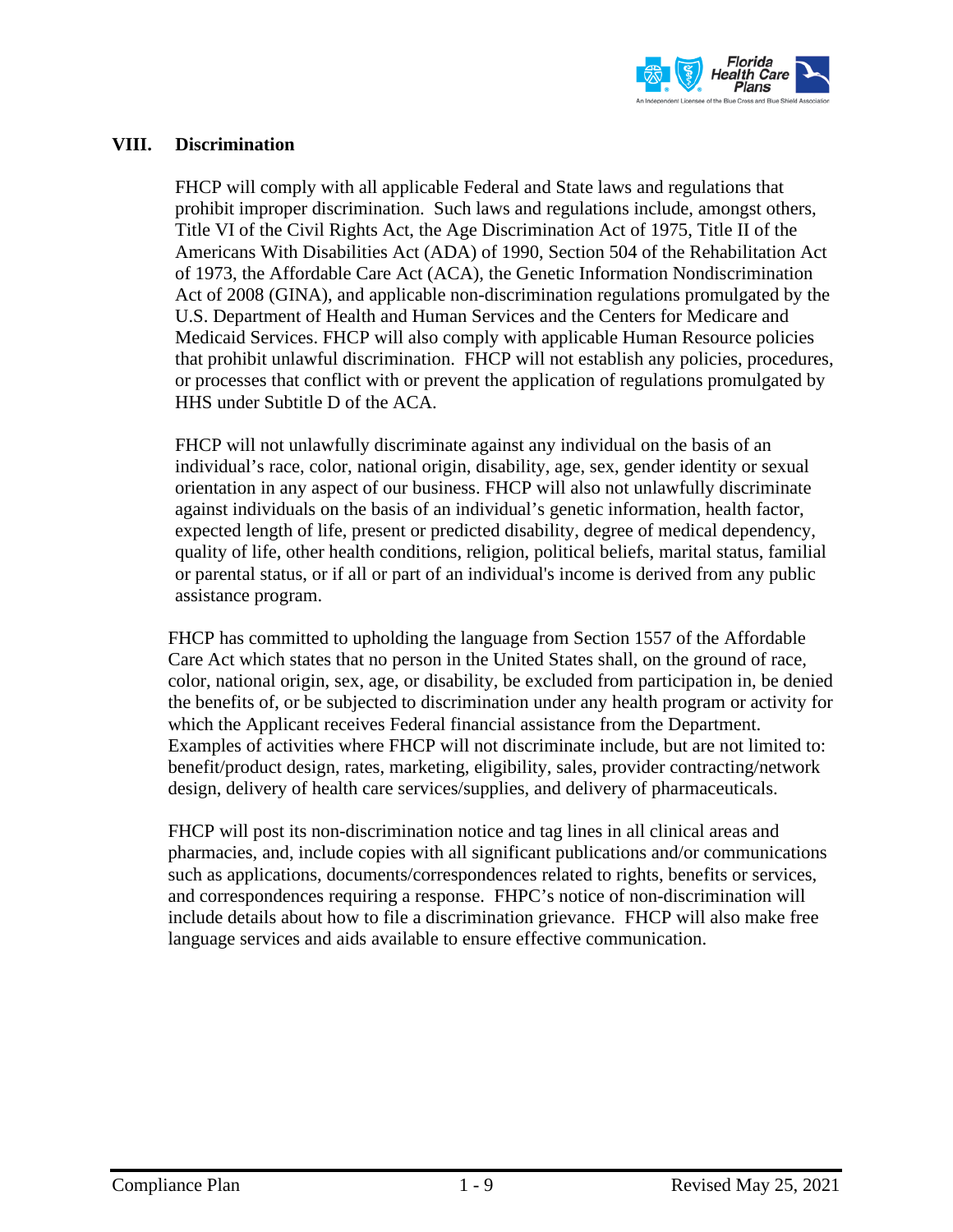

#### **1. Regulations and Standards**

Healthcare entities operate in a highly regulated field and must comply with the regulatory provisions of numerous agencies. While many of these regulations do not carry criminal penalties, they do affect licensure and certification of healthcare delivery organizations. Examples of such regulatory authorities include:

- Centers for Medicare and Medicaid Services (CMS)
- Department of Health and Human Services (HHS)
- Florida Agency for Health Care Administration (AHCA) licensure, Medicare certification and Certificate of Need for providers
- Florida Department of Business and Professional Regulation (health) professional licensure)
- National Committee for Quality Assurance (NCQA Accreditation)
- Food & Drug Administration (FDA)
- Controlled Substance Registration
- Pharmacy Licensure and Registration
- Clinical Laboratory Licensure and Registration
- Occupational Safety and Health Regulations (OSHA)
- State of Florida Department of Financial Services/Office of Insurance Regulation (including oversight of health maintenance organizations) (DFS)

#### **IX. Enforcement Agencies**

The following agencies are actively involved in efforts to curb health care fraud and abuse:

| <b>Agency Name</b>                                | <b>Description</b>                                                                                                                                         |
|---------------------------------------------------|------------------------------------------------------------------------------------------------------------------------------------------------------------|
| Centers for Medicare & Medicaid Services<br>(CMS) | Federal agency overseeing administration<br>of the Medicare, Medicaid, State Child<br>Health Insurance Programs, and Federally<br>Facilitated Marketplace. |
| U.S. Department of Justice (DOJ)                  | The chief law enforcement agency at the<br>Federal level, which includes U.S.<br><b>Attorneys Offices</b>                                                  |
| Federal Bureau of Investigation (FBI)             | Investigative arm of federal government<br>(domestic)                                                                                                      |
| Medicaid Fraud Control Unit (MFCU):               | State Medicaid agency's investigative arm                                                                                                                  |
| <b>Medicaid Plans</b>                             | State health insurance plans for the<br>medically indigent.                                                                                                |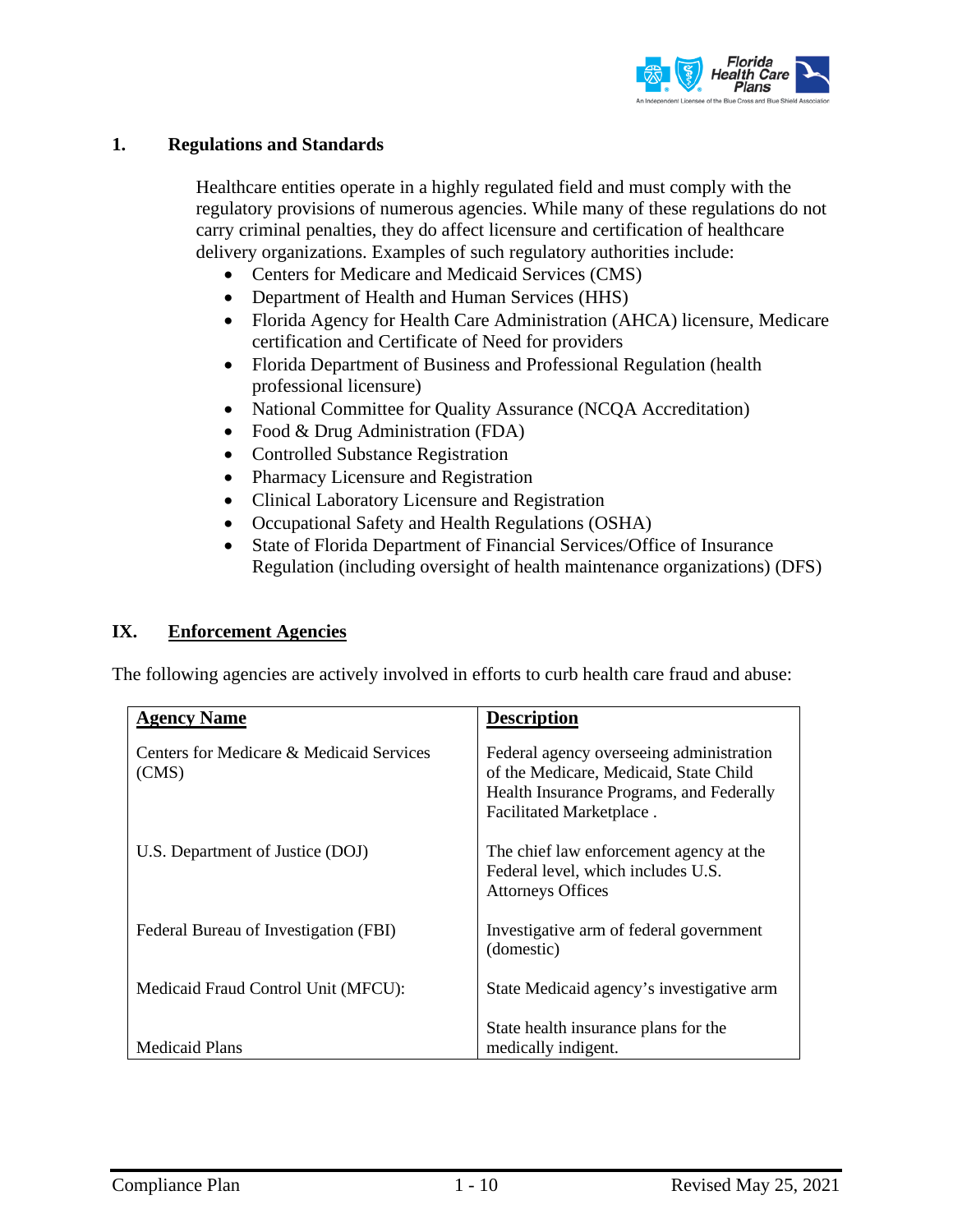

| Medicare Administrative Contractors (MACs)                                              | Claims processors of the Medicare Part A<br>hospitals, skilled nursing facilities, and<br>home health agencies. Claims processes for<br>Medicare Part B (e.g. physicians, clinical,<br>laboratories, durable medical equipment,<br>and nursing home supplies) |
|-----------------------------------------------------------------------------------------|---------------------------------------------------------------------------------------------------------------------------------------------------------------------------------------------------------------------------------------------------------------|
| Medicare Drug Integrity Contractors (MEDICs)                                            | Assistance to CMS in audit, oversight, and<br>anti-fraud and abuse efforts for Medicare<br>Part D                                                                                                                                                             |
| U.S. DHHS, Office of the Inspector General<br>(OIG)                                     | Investigative arm of the federal agency with<br>oversight of federal government health care<br>programs                                                                                                                                                       |
| <b>State Attorney General's Office</b>                                                  | Arm of state responsible for investigating<br>and prosecuting violations of state laws                                                                                                                                                                        |
| <b>State Attorney's Office</b>                                                          | Local authority responsible for<br>investigating/prosecuting violations of state<br>laws                                                                                                                                                                      |
| Florida Agency for Health Care Administration<br>(AHCA)                                 | State agency overseeing healthcare delivery<br>in Florida, and regulating healthcare<br>professionals                                                                                                                                                         |
| Florida Department of Financial Services/Office<br>of Insurance Regulation<br>(DFS/OIR) | State agency responsible for overseeing<br>HMO and Insurance products, rate and form<br>approval, benefit requirements, and Agent<br>licensing                                                                                                                |
| U.S. DHHS, Office for Civil Rights (OCR)                                                | Federal agency overseeing enforcement of<br>the HIPAA Privacy Regulations                                                                                                                                                                                     |

#### **X. Risk Areas**

Identification of risk areas is a critical element in the maintenance of an effective Compliance Plan and in the development of policies and standards. The design of the program, and policies and standards are developed and/or updated based on the risk associated with noncompliance, e.g., the likelihood of harm to an enrollee. Risk areas are identified through numerous mechanisms, such as the following:

- Management interviews
- Reports by employees
- Results of employee surveys
- Observed and/or reported incidents or conditions
- Reports, instructions, and guidance issued by government agencies
- Correspondence from government agencies and third-party payors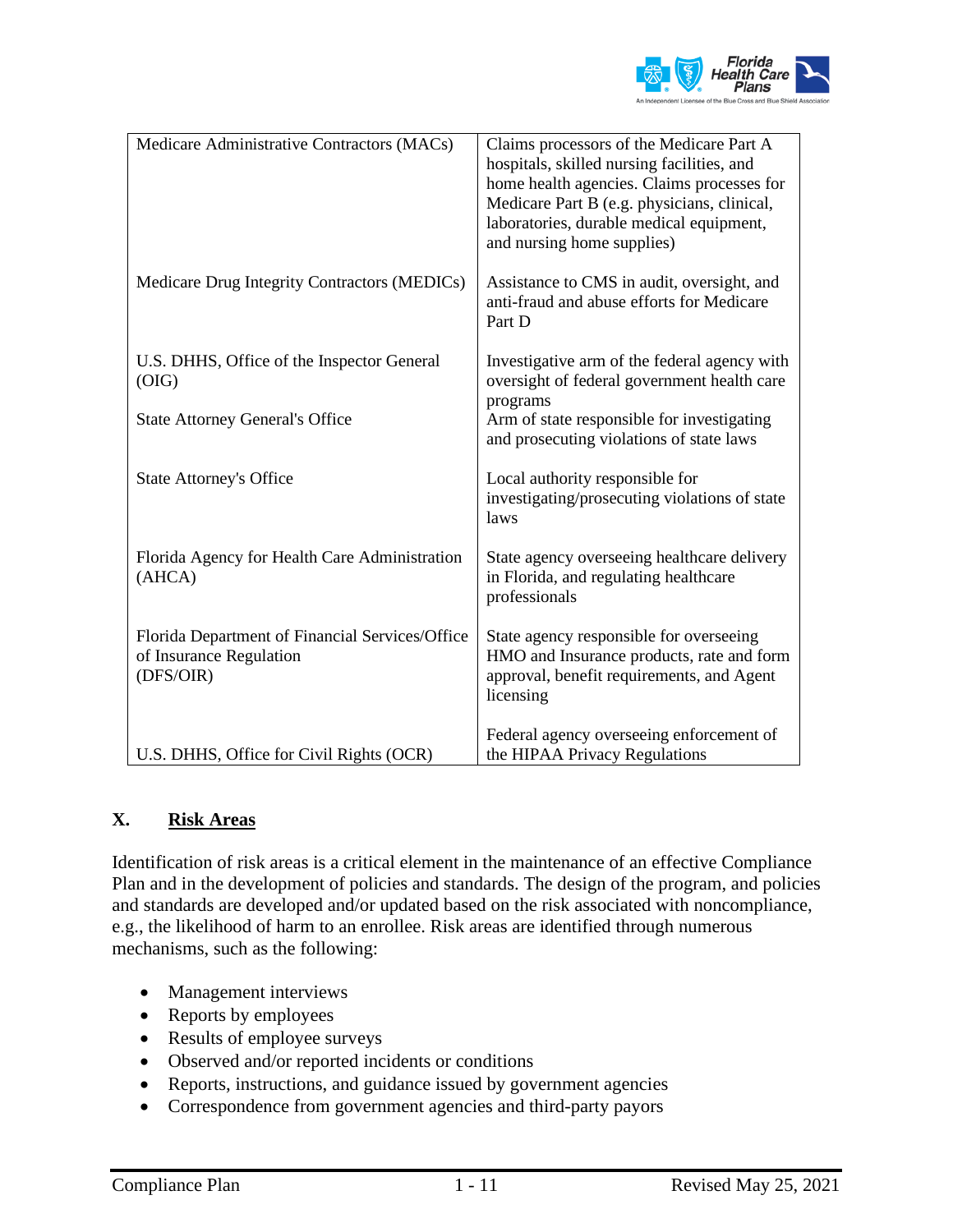

- Model compliance plans, fraud alerts and advisories issued by enforcement agencies
- Work plans and audit reports of government oversight agencies
- Monitoring and external audits
- Industry compliance publications

Key categories of risk and examples of inappropriate activities for health plans include the following:

Risk Areas:

- Marketing Materials and Personnel, including selective marketing and enrollment
- Enrollment and Disenrollment
- Utilization and Quality of Care (including underutilization of medically-necessary services and over-utilization of health care services, such as prescription drugs and controlled substances)
- Data Collection and Submission Process
- Anti-Kickback Statute and Other Inducements
- Anti-Dumping
- Medical Necessity
- Provider Credentialing
- Provider Contracting
- Confidentiality and Privacy of Information
- Quality Assurance
- Provider Billings
- Claims Processing
- Improper Bid Submissions under the Medicare Advantage and Part D Programs
- Enrollee Grievances, Coverage Determinations, and Appeals
- Coordination of Benefits, including Medicare Secondary Payor
- Benefit Administration, including Premium Collection, Cost-Sharing, and tracking Medicare Part D True Out-of-Pocket ("TrOOP") Costs
- Reporting of Pharmaceutical Manufacturer Rebates and Other Remuneration

Examples of illegal or inappropriate activities include:

- Misrepresenting a provider's qualifications, credentialing, and/or licensing
- Employment of or contracting with an individual excluded from participation in federal health care programs
- Regularly denying a request for benefit(s) without sufficient documentation supporting the denial
- Paying kickbacks to primary care providers for referrals to fee-for-service specialists
- Excluding or dissuading enrollment of identifiable groups, e.g., those with HIV, mental illness, eligible subsidies, and individuals dually-eligible for Medicare and Medicaid
- Diverting an in-network patient to a non-network doctor in the same clinic and billing with the in-network doctors' name
- Claiming procedures that are not discounted under the negotiated contract, e.g., billing for fingernail cutting as surgery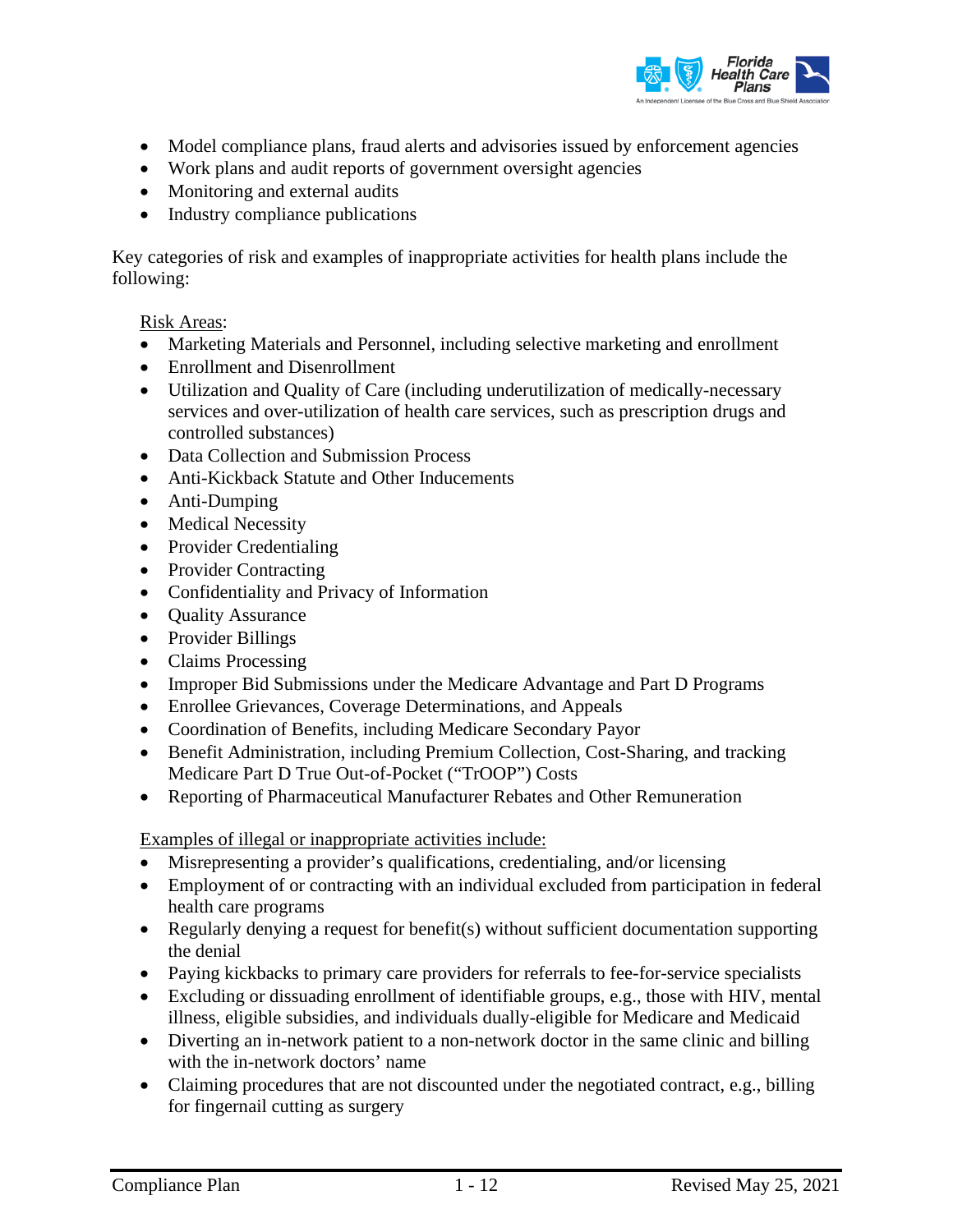

- Failing to notify beneficiaries of their rights to appeal a coverage denial, including coverage of a prescription drug under the applicable FHCP formulary
- Waiving copayments or deductibles to attract more patients
- Splitting fees for referrals with nonparticipating providers
- Claiming capitation payments for nonexistent patients, including payments under the Medicare Advantage and Part D Programs
- Falsifying identifiers so as to receive both a monthly cap and fee for service for the same patient
- Billing for unlicensed caregiver services under an in-network physician's name
- Assigning large numbers of enrollees to a particular provider, making the provision of quality service and care impossible to achieve
- Delayed payment of clean claims
- Providing insufficient documentation to support billing and utilization review
- Miscalculating and underreporting pharmaceutical manufacturer rebates and/or other remuneration under Medicare Part D to increase "allowable drug costs" incurred by the organization
- Improper formulary administration, including prescription drug switching and prescription drug splitting or shortening
- Prescription forging or altering or refill errors
- Submission of incorrect data to CMS in connection with Medicare Advantage and Part D Plans, including encounter data, enrollee risk adjustment data, and prescription drug event ("PDE") data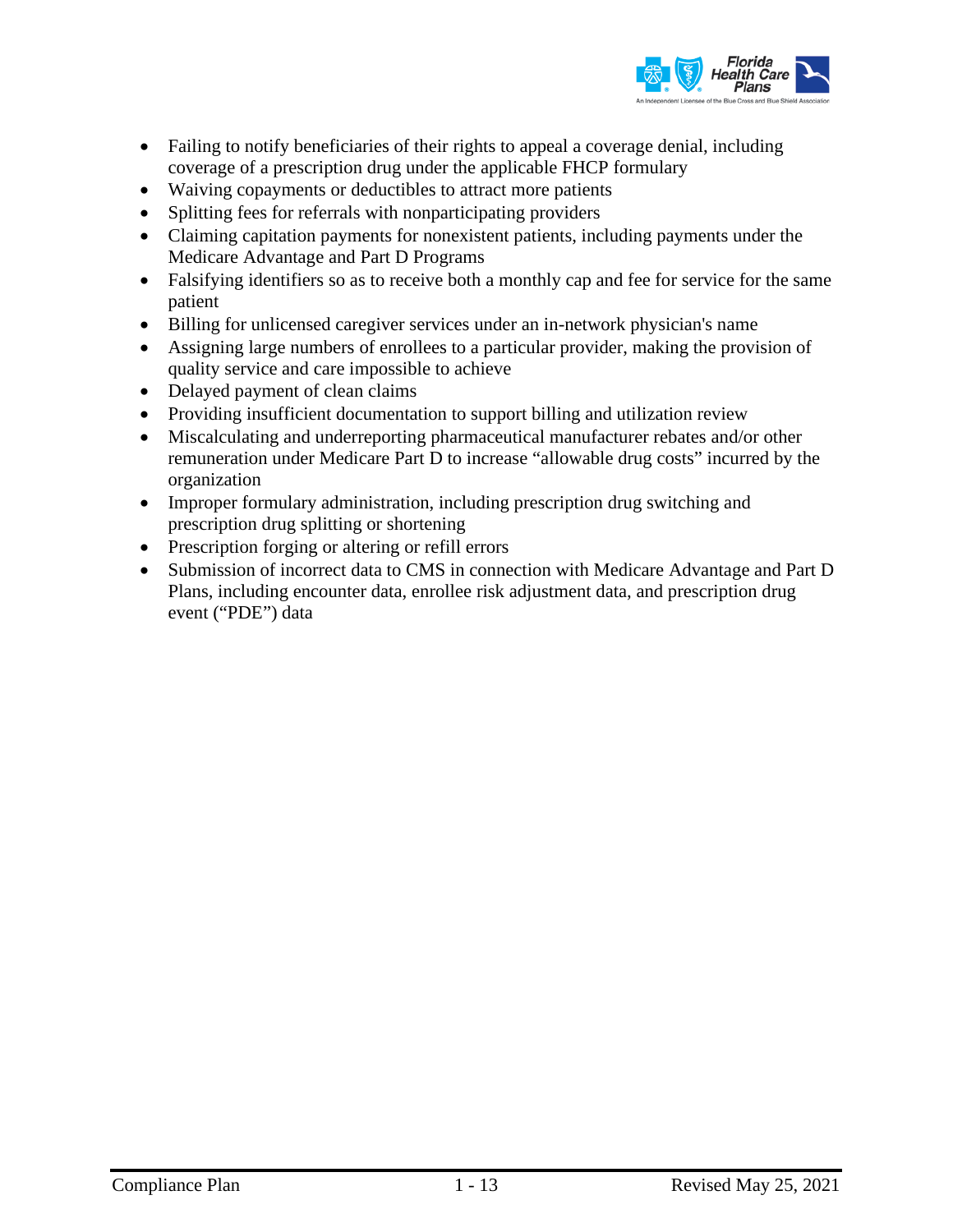

# **PERSONNEL AND ORGANIZATION**

### **I. Overview**

FHCP's Compliance Officer and Compliance Committee shall provide direct oversight of this Plan. All Directors, Managers, and Supervisors shall support Plan oversight within their respective areas of responsibility. Periodic reports shall be presented to the Board of Directors to ensure that the organization is diligently adhering to the Plan, corrective actions are appropriate and timely, and, as needed, that regulatory bodies are informed of identified non-compliant activities. The effectiveness of FHCP's Compliance Program is audited annually by individuals outside of the Compliance Department and FHCP's Compliance Program is reviewed annually by the Board of Directors. Although it is common practice within the industry for organizations to enter into contracts with third parties to perform certain functions that would otherwise be the responsibility of the organization, FHCP is ultimately responsible for complying with all applicable laws and regulations and fulfilling the terms and conditions of FHCP's contracts for all FHCP's lines of business.

#### **II. Designation of a Compliance Officer, Privacy Officer, and Security Officer**

FHCP shall designate a Compliance Officer, who shall also serve as the organization's Privacy Officer and who shall report directly to Legal. He shall be authorized to meet with the FHCP Board of Directors as necessary without the approval of Legal or the Chief Executive Officer. The Compliance Officer/Privacy Officer shall assume primary responsibility for formulating and implementing all compliance related activities. Additionally, the Compliance Officer/Privacy Officer will:

- Provide technical assistance to operational areas regarding regulatory and ethical issues.
- Conduct/oversee the compliance monitoring efforts of the organization, including in connection with FHCP's participation as a first tier entity under the Medicare Advantage and Part D Programs.
- As needed, coordinate investigations into activities that are not consistent with regulatory or organizational standards.
- Formulate and oversee the implementation of corrective action that will remedy noncompliant activities and prevent recurrence.

FHCP shall designate a Chief Information Officer (CIO) who shall also serve as the organization's Security Officer and shall report directly to the CEO. He shall assume primary responsibility for the following:

• Security management processes to prevent, detect, contain, and correct security violations to include risk analysis, risk management, sanction policies and information systems activity reviews.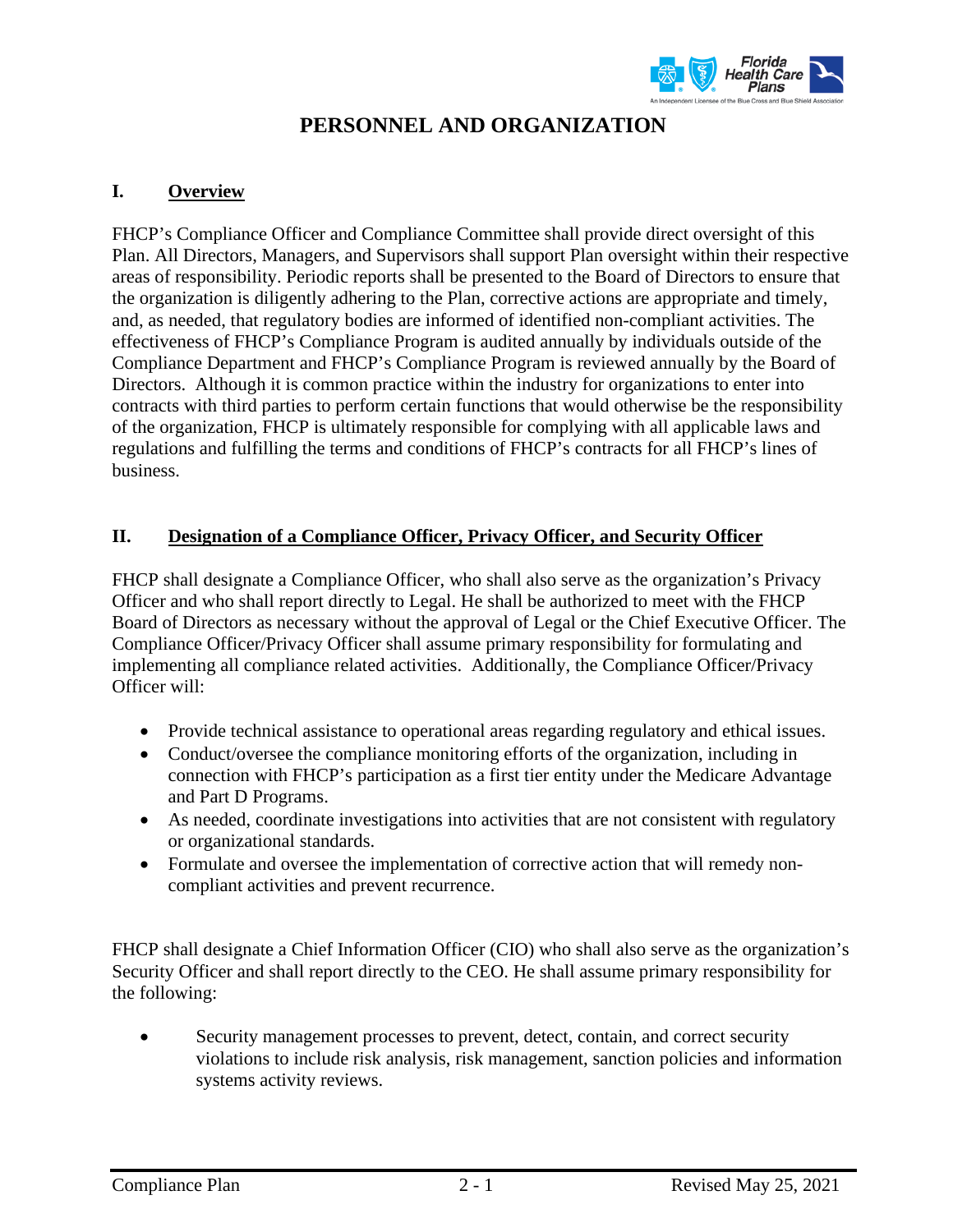

- Workforce security oversight to ensure workforce members have appropriate access to electronic protected health information such as authorization and/or supervision of workforce through clearance and termination procedures.
- Information access management for authorizing access to electronic protected health information to include isolating health care clearinghouse functions if part of a larger organization, access authorization, and access establishment and modification.
- Security awareness and training for all workforce members such as security reminders, protection from malicious software, log-in monitoring, and password management.
- Security incident procedures to address security incidents to include response and reporting of suspected or known security incidents and to mitigate the harmful effects of security incidents known to the covered entity.
- Contingency planning for responding to an emergency or other occurrence (fire, vandalism, system failure, natural disasters) that damages systems that contain electronic protected health information to include a data backup plan, disaster recovery plan, emergency mode operation plan, testing and revision procedures and applications and data criticality analyses.
- Performing periodic technical and nontechnical evaluations in response to environmental or operational changes affecting the security of electronic protected health information.

# **III. Designation of the Compliance Committee**

The Compliance Committee shall meet at least quarterly and is charged with overseeing the administration of the Compliance Plan. This oversight shall encompass employee training, investigating suspected non-compliant activities, responding to activities that are not consistent with FHCP's Compliance Plan, coordinating internal compliance audits, overseeing compliance audits performed by outside professional firms, and overseeing any other functions necessary to ensure that the Compliance Plan meets its objectives. All conversations between Compliance Committee members and employees will be kept confidential to the maximum extent permitted by law.

In addition to the Compliance Officer, the Compliance Committee shall be comprised of:

- President/Chief Executive Officer
- Chief Medical Officer
- Chief Information Officer
- Legal/General Counsel
- Vice President/Chief Financial Officer, GuideWell Health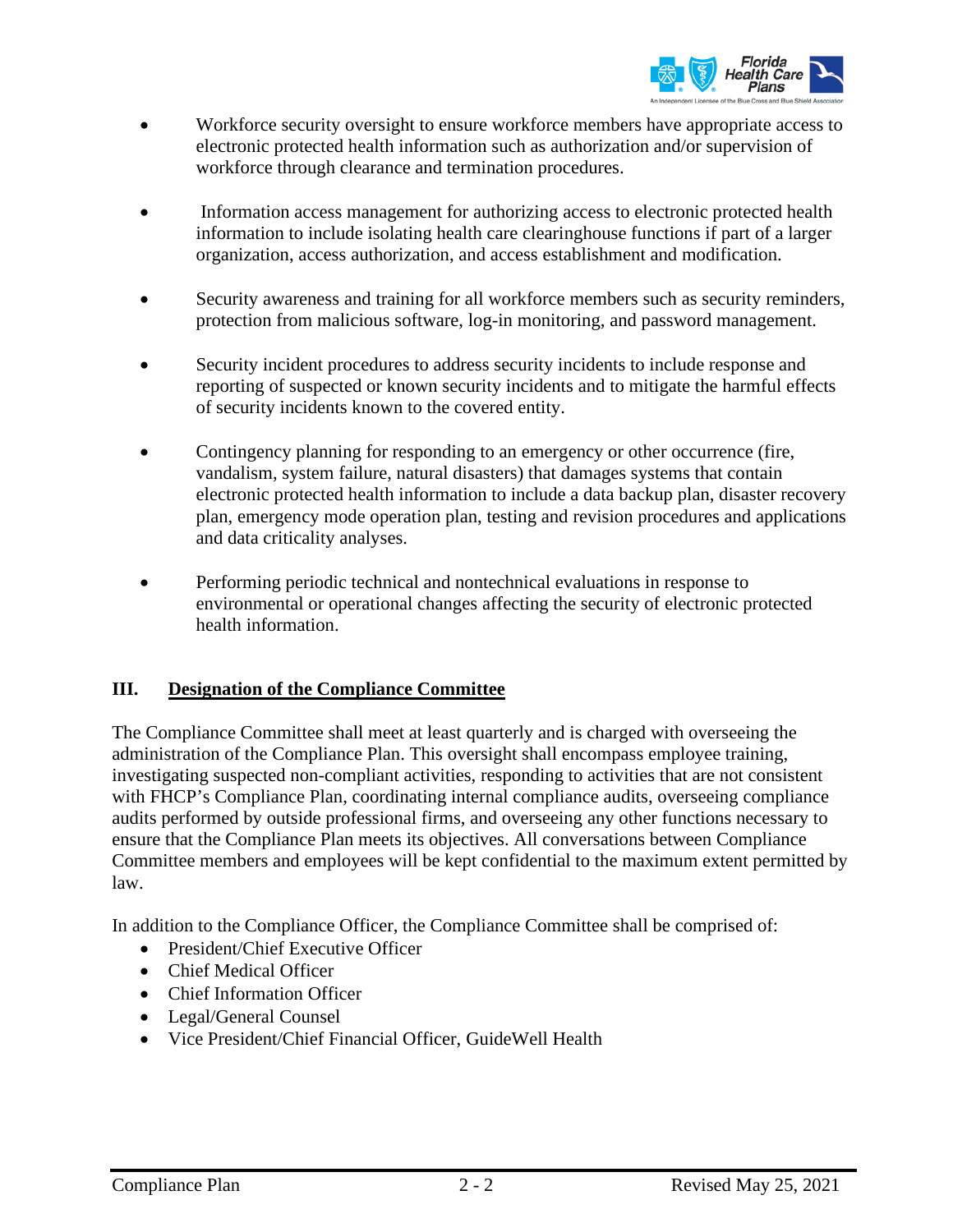

#### **IV. Duties of Compliance Officer and Compliance Committee**

The Compliance Officer and Compliance Committee shall participate in ongoing compliance activities such as:

- Facilitate FHCP-wide compliance oversight;
- Facilitate the exchange of compliance-related information and resources across FHCP facilities;
- Provide a mechanism by which the Board of Directors are apprised of compliance program activities;
- Facilitate the review, analysis and development of written policies and standards applicable to the Compliance Plan.

The Committee's primary focus will be on implementing and maintaining an effective compliance program modeled after the definitions contained in the U.S. Sentencing Guidelines and guidance published by the OIG and CMS. Activities will include:

- Discussion and analysis of compliance risks
- Policies and standards development
- Compliance oversight
- Delegation of authority
- Training, education and communications
- Monitoring and investigating
- Enforcement and discipline
- Responses to problems and corrective action

Specific duties of the Compliance Officer and Compliance Committee shall include the following:

A. Monitoring and Investigating

The Compliance Officer shall be responsible for monitoring and, as needed, investigating the organization's processes to ensure adherence to regulatory standards and FHCP's administrative policies and procedures. Monitoring shall be ongoing and include both reviews conducted by Compliance as well as reports produced by operational areas of the organization or outside entities. In the event that an at-risk area is identified, either through monitoring or a report to the Compliance Officer/Committee, an investigation of the suspected practice shall promptly be initiated.

B. Audits by Outside Professional Firms

The Compliance Committee shall have the authority to retain outside professional firms as needed for guidance on issues arising under the Corporate Compliance Plan. The Compliance Officer shall oversee, organize, and implement all audits conducted by outside professional firms.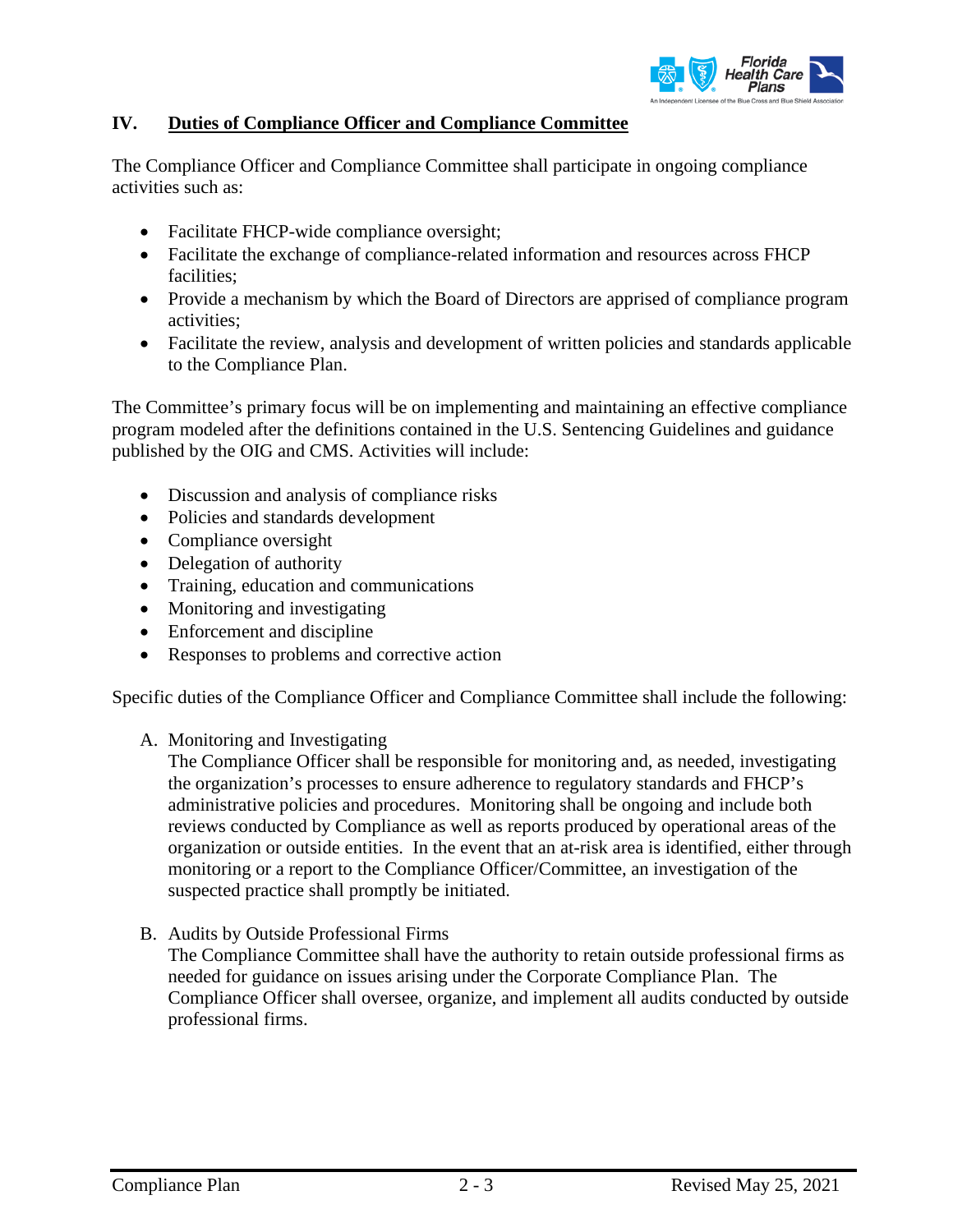

C. Report to the Board

The Compliance Committee shall provide periodic reports to the Board of Directors. Such reports shall include information such as status of the Compliance Plan and implementation of work plan(s), audit findings, investigation results, and corrective action plans.

D. Employee Training

The Compliance Officer shall be responsible for overseeing the development and implementation of employee education and training activities related to FHCP's Compliance Plan. All new employees shall attend the training during their 90-day introductory period. Additional training shall be provided as needed and as appropriate for the employee's job description.

#### **V. Role of Directors, Managers, and Supervisors**

While the Compliance Officer and Compliance Committee shall assume primary responsibility for the development and implementation of this Plan, all Directors, Managers, and Supervisors shall:

- Foster an ethical working environment that adheres to this Plan;
- Administer the elements of the compliance program within their department; and
- Act as liaison with the Compliance Officer and Compliance Committee.

Specific involvement in the Compliance Plan shall include:

- A. Policy and Procedure Development
	- Initiate, authorize and support process of policy review & revision;
	- Maintain open lines of communication with Compliance Officer and Compliance Committee;
	- Allocate reasonable and necessary resources to ensure Plan adherence;
	- Give authority to the Compliance Officer to assist with Plan Implementation; and
	- Take appropriate follow-up action regarding compliance activities.
- B. Compliance Oversight
	- Establish the proper "tone" at the top and support the Compliance Committee;
	- Designate staff to help coordinate compliance program activity within FHCP;
	- Be visible and accessible;
	- Help remove barriers when issues are raised;
	- Give the Compliance Officer "clout" and access to necessary resources; and
	- Require compliance-related objectives in performance appraisals of all employees.

C. Education and Training

- Foster an environment of open and continuous education, training and communication;
- Request appropriate resources to support training needs;
- Participate in training, education and communications programs;
- Support efforts to train at department level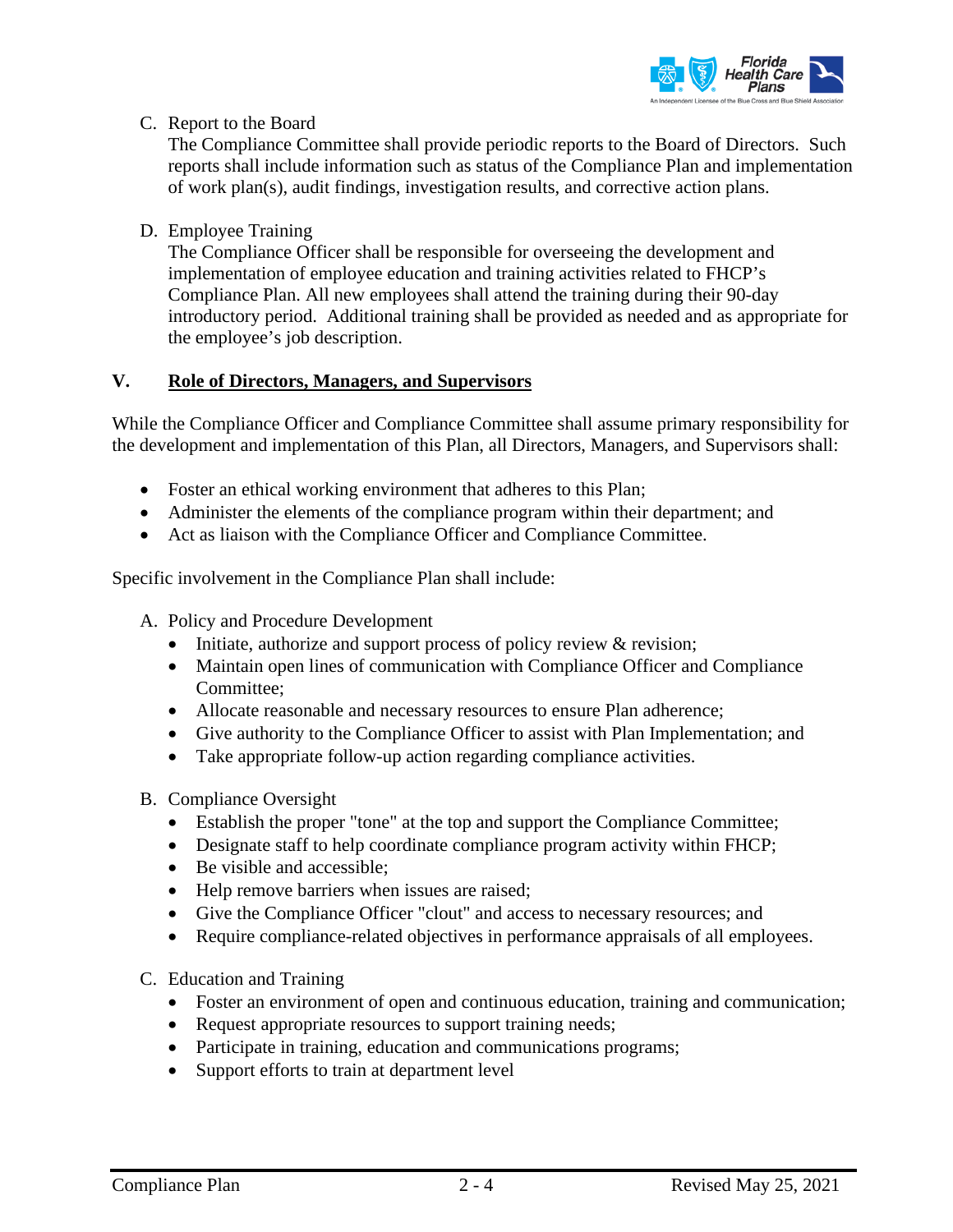

- D. Reporting, Investigating, Monitoring, Auditing
	- Communicate to subordinates the availability and importance of reporting systems (Help Line, e-mail, compliance alerts, compliance advisories and other compliancerelated information);
	- Encourage management to support reporting systems; and
	- Support the Compliance Officer and Compliance Committee during all monitoring and investigating activities.
- E. Enforcement and Discipline
	- Support compliance and ethics as a component of performance appraisal at all levels;
	- Require a timely response and aggressive follow-through when misconduct is detected;
	- Support disciplinary actions taken by Human Resources and/or Compliance Committee;
	- Support all applicable discipline policies and procedures; and
	- Support FHCP's policy of non-retaliation.
- F. Response to Violations
	- Actively support corrective action plans implemented by the Compliance Officer and Compliance Committee;
	- Support self-disclosure when appropriate;
	- Help create an environment where we learn from our mistakes and where vulnerabilities are viewed as opportunities for improvement;
	- Insist on periodic review of the Plan to ensure it is up-to-date and continuously improving; and
	- Support root-cause analysis and corrective action planning at all levels of management.

#### **VI. Role of Downstream and Related Entities of FHCP**

Entities that enter into contracts with FHCP to provide services to or on behalf of the organization ("Downstream Entities") and entities that are related to FHCP by common ownership or control ("Related Entities") and (i) performs some of the organization's management functions under contract or delegation, (ii) furnishes services to members under an oral or written agreement, or (iii) has ownership/control over FHCP and leases real property or sells materials to the organization at a cost of more than \$2,500 per contract year, are expected to support the organization's compliance activities.

Specific efforts and activities of such Downstream and Related Entities include the following:

- Performance of all contracted services in compliance with all applicable laws, regulations and other requirements.
- Establishment and maintenance of a compliance program that is appropriate to the size of the Downstream or Related Entity and scope of the services being provided to FHCP that includes the seven elements of a compliance plan, as described by the OIG;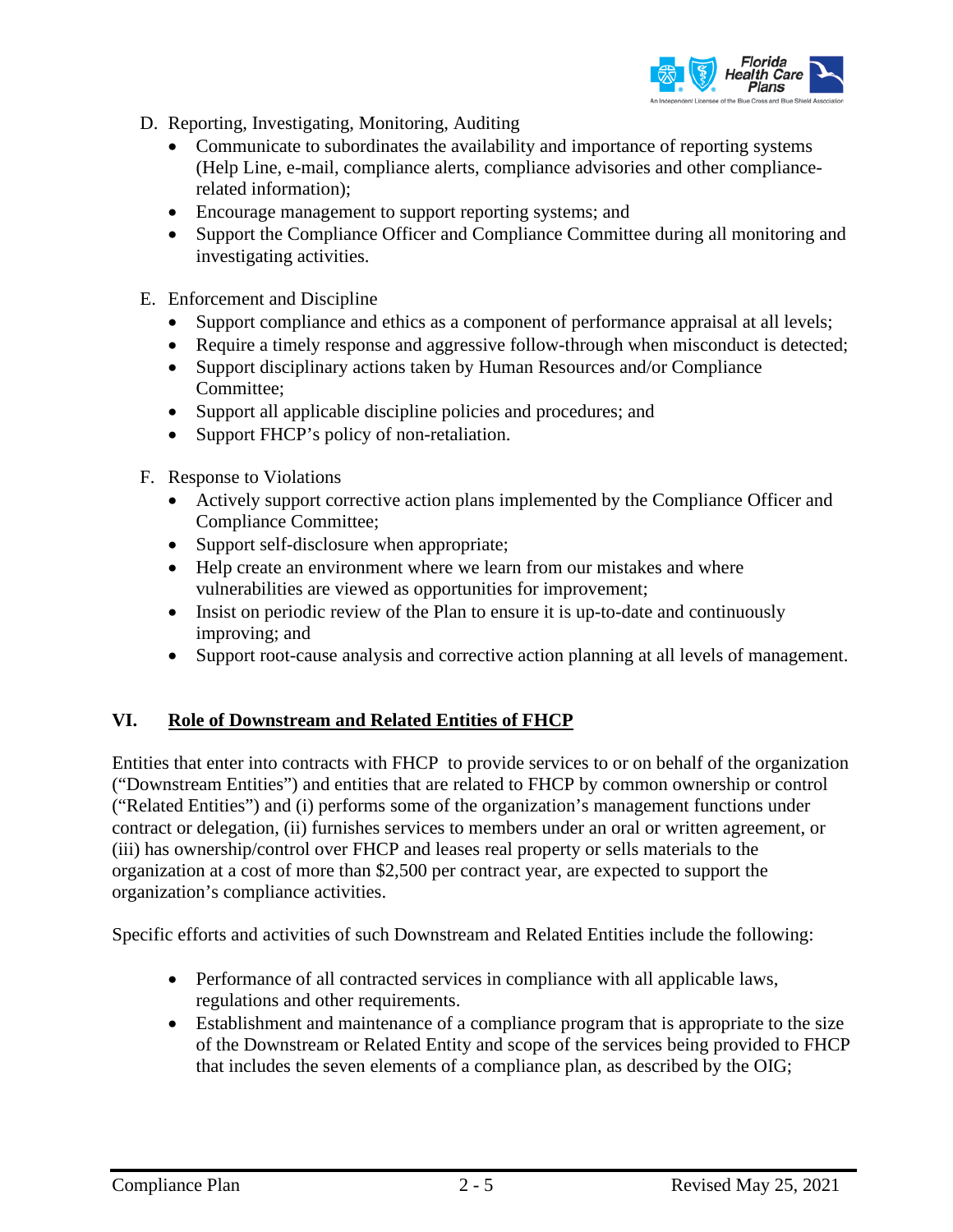

- Certification as to the accuracy, completeness and truthfulness of all data submitted to FHCP;
- Prior to engagement and monthly thereafter, ensure that the entity and all individuals performing activities for or on behalf of FHCP's federally-funded health products are not included on the HHS OIG/GSA exclusions lists for participation in any government health care program; and
- Cooperation in all FHCP compliance activities, including monitoring activities, audits, investigations and corrective actions.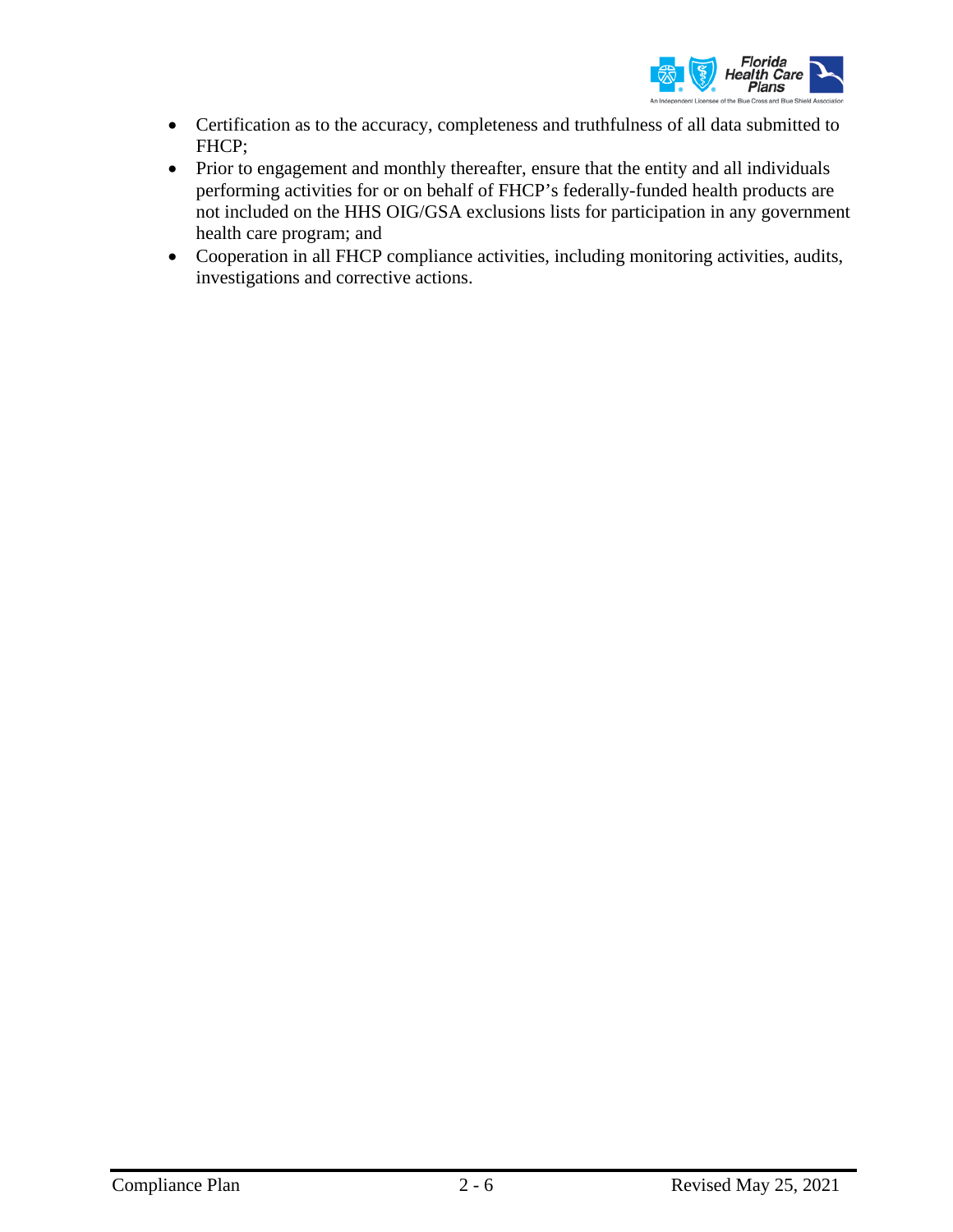

# **EDUCATION AND TRAINING**

### **I. Purpose**

FHCP has developed a training plan for all of its employees so that all employees are familiar with the Corporate Compliance Plan and understand all FHCP policies and procedures, including the Code of Conduct.

## **II. New Employees**

As part of initial orientation, all new employees shall receive classroom style training that discusses the goals and objectives of the Corporate Compliance Plan and familiarizes new employees generally with the Corporate Compliance Plan. Within fifteen days of the orientation session, new employees will be asked to sign and return to the Compliance Department an acknowledgment that they are aware of, understand, and will abide by the Corporate Compliance Plan and Code of Conduct. All attendees shall receive a copy of this Compliance Plan that includes a detailed explanation of FHCP's Disciplinary Guidelines (see Section 8).

## **III. Incumbent Employees**

As part of the implementation plan, all existing employees will participate in a classroom style training session on this Corporate Compliance Plan and Code of Conduct. Within fifteen days of the training session, all incumbent employees will be asked to sign and return to the Compliance Department an acknowledgment that they are aware of, understand, and will abide by the Corporate Compliance Plan and Code of Conduct. All attendees shall receive a copy of this Compliance Plan that includes a detailed explanation of FHCP's Disciplinary Guidelines (see Section 8).

#### **IV. Downstream and Related Entities of FHCP**

As a first tier entity, FHCP must comply with all applicable MAPD requirements. FHCP requires its Downstream Entities and Related Entities, including but not limited to those with responsibilities relating to the organization's activities under the Medicare Advantage and Part D Programs, to include in their respective compliance plans, a component that addresses education and training. All Downstream and Related Entities shall provide to FHCP upon request, certification that all employees providing services to, or on behalf of, FHCP have completed that entity's education and training within 90 days of hire or contracting. Downstream and related entities who have met the fraud, waste, and abuse certification requirements through enrollment into the Medicare program are deemed to have met the training and education requirements for fraud, waste, and abuse.

In the event that it is unreasonable for such entity to conduct its own compliance education and training, FHCP shall make its training opportunities available to the employees of the entity performing activities to, or on behalf of, FHCP.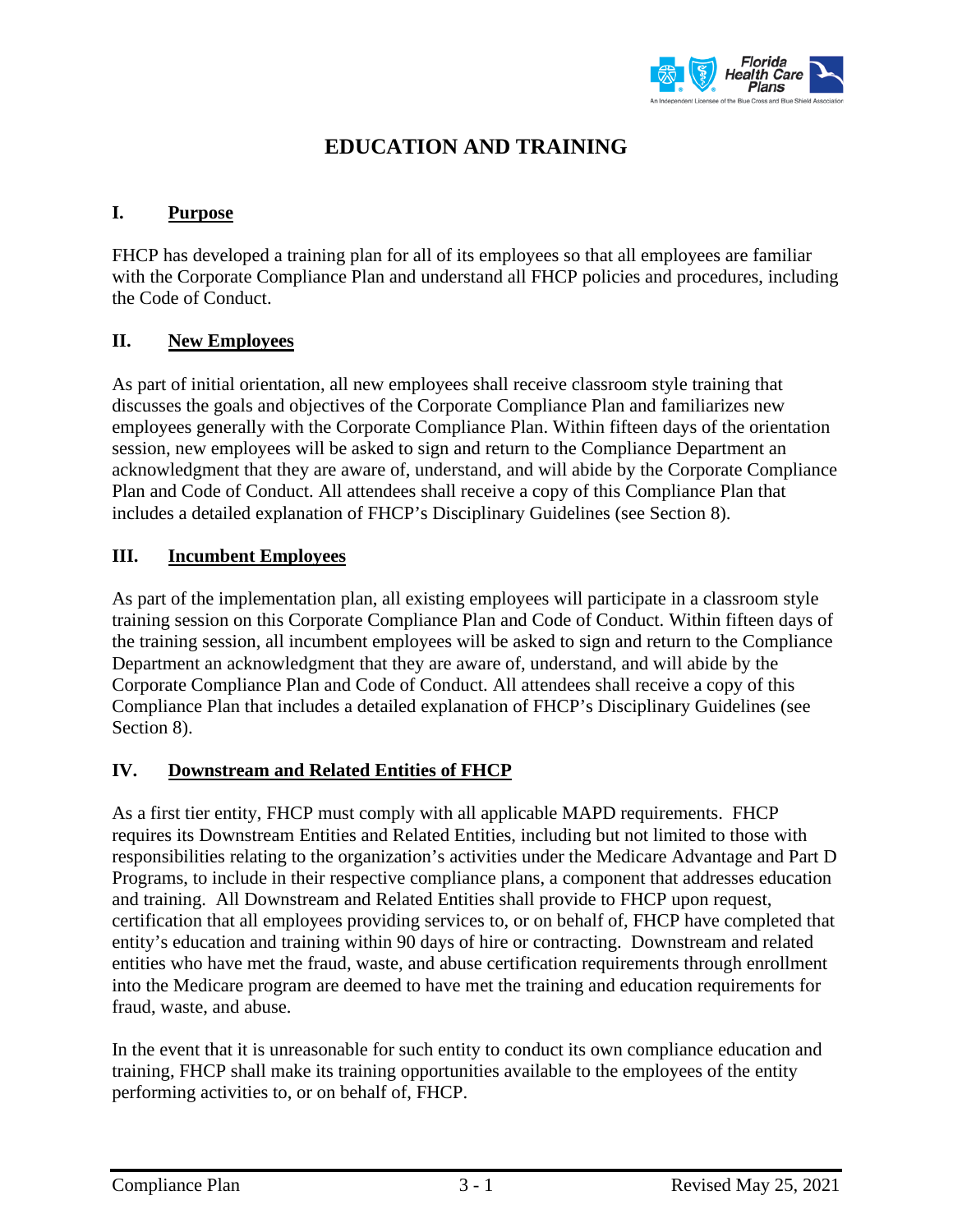

# **V. Recurring Annual Testing**

All employees will receive annual testing with respect to the *Our Values In Action* program binder as well as the HIPAA Privacy Rule. This testing will focus on key elements within the Corporate Compliance Plan, Code of Conduct, Anti-Fraud Plan and FHCP HIPAA Privacy policies. The testing will also focus upon changes in federal laws and regulations that affect FHCP, including CMS guidance and instructions relating to the Medicare Advantage and Part D Programs and recent government enforcement actions. This testing will be conducted as part of each employee's annual mandatory education located within FHCP's online training modules and through the GuideWell Learning system.

# **VI**. **Other Education and Training**

At the direction of the Compliance Officer and/or Compliance Committee, supplemental training may be conducted as needed to address changes and/or key developments in the Corporate Compliance Program, federal laws and regulations or any other area of interest. Additional training may be conducted for specific employees who have responsibilities in areas of high risk for fraud and abuse, such as billing and claims processing, as well as employees responsible for activities relating to FHCP's participation in government health care programs. In addition, if determined to be the most effective means of education, the Compliance Officer may direct specific employees to attend continuing education classes outside of FHCP. Additionally the Compliance Department will publish informational articles in FHCP's employee, provider, and member newsletters. FHCP also offers department specific compliance training on a regular basis.

#### **VII. Monitoring of Education**

Employee participation in training activities is mandatory. The Compliance Officer shall be responsible for developing, coordinating, and monitoring all training related to the Corporate Compliance Program and Code of Conduct. The Compliance Officer shall keep a written record of all such training sessions. The Compliance Officer will also be responsible for tracking employee participation in such training activities. Examples of tracking include attendance logs and examination results.

# **VIII. Training Content**

Employees shall be informed during the training session that strict compliance with the Corporate Compliance Program and the Code of Conduct is a condition of employment. Additionally, employees will be made aware that adherence to the Corporate Compliance Program and the Code of Conduct will be taken into consideration as part of the employee's annual evaluation. Employees also may be required to participate in other mandatory training sessions in addition to those conducted by the Compliance Officer or his/her designee pursuant to the Corporate Compliance Program, to the extent such employees have specific responsibilities for activities relating to FHCP's participation as a first tier entity under the Medicare Advantage and Part D Programs.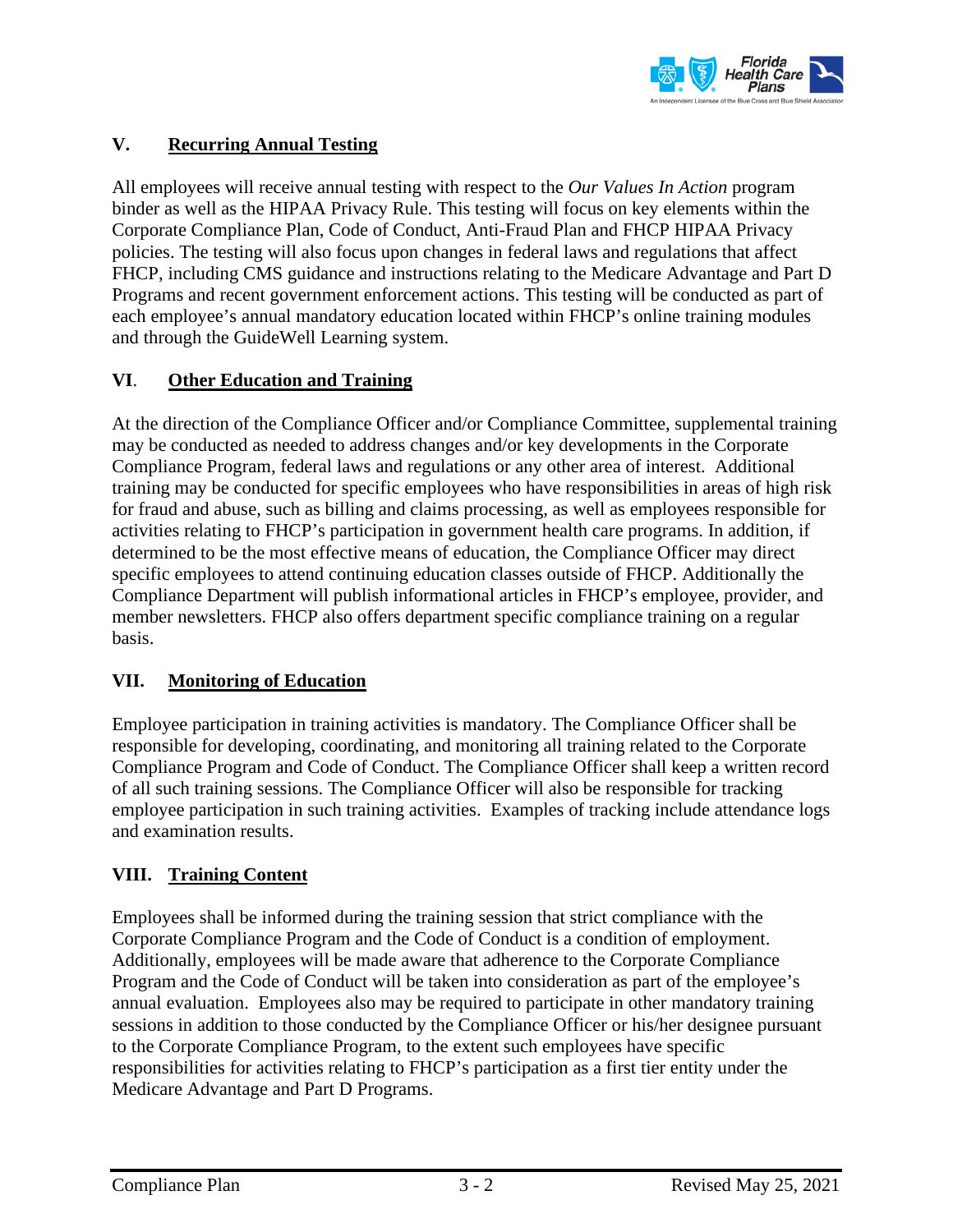

As applicable, training shall include, but not be limited to, laws related to fraud and abuse, accuracy and completeness of data, anti-dumping, conflicts of interest, business ethics, under/over utilization, and selective marketing and enrollment. For additional information, please refer to FHCP policy LD012 – Anti-Fraud Plan, which is available through the FHCP intranet, Vigilant Policy Center.

### **IX. Role of Managers and Supervisors in Training and Education**

Managers and supervisors are required to instruct subordinates in Corporate Compliance Program requirements and support their participation in such corporate training programs. Additionally, as noted elsewhere in this Corporate Compliance Plan, failure of managers and supervisors to detect non-compliance with applicable policies, including training and education initiatives, can result in disciplinary action.

## **X. Education Records**

The Compliance Officer shall be responsible for maintaining records as evidence that all employees have participated in compliance training activities. Examples of education records include attendance logs and test results. At a minimum, attendance logs shall include the session topic, date, instructor, and the name and department of all attendees. This data is also available in the GuideWell Learning system. Test results shall be maintained for each employee and shall include similar information. In the event that an employee fails to meet the minimum 80% standard set forth for the annual test, the Compliance Officer or his/her designee, shall maintain a record of follow-up actions taken to ensure the employee has adequate knowledge of the subject area.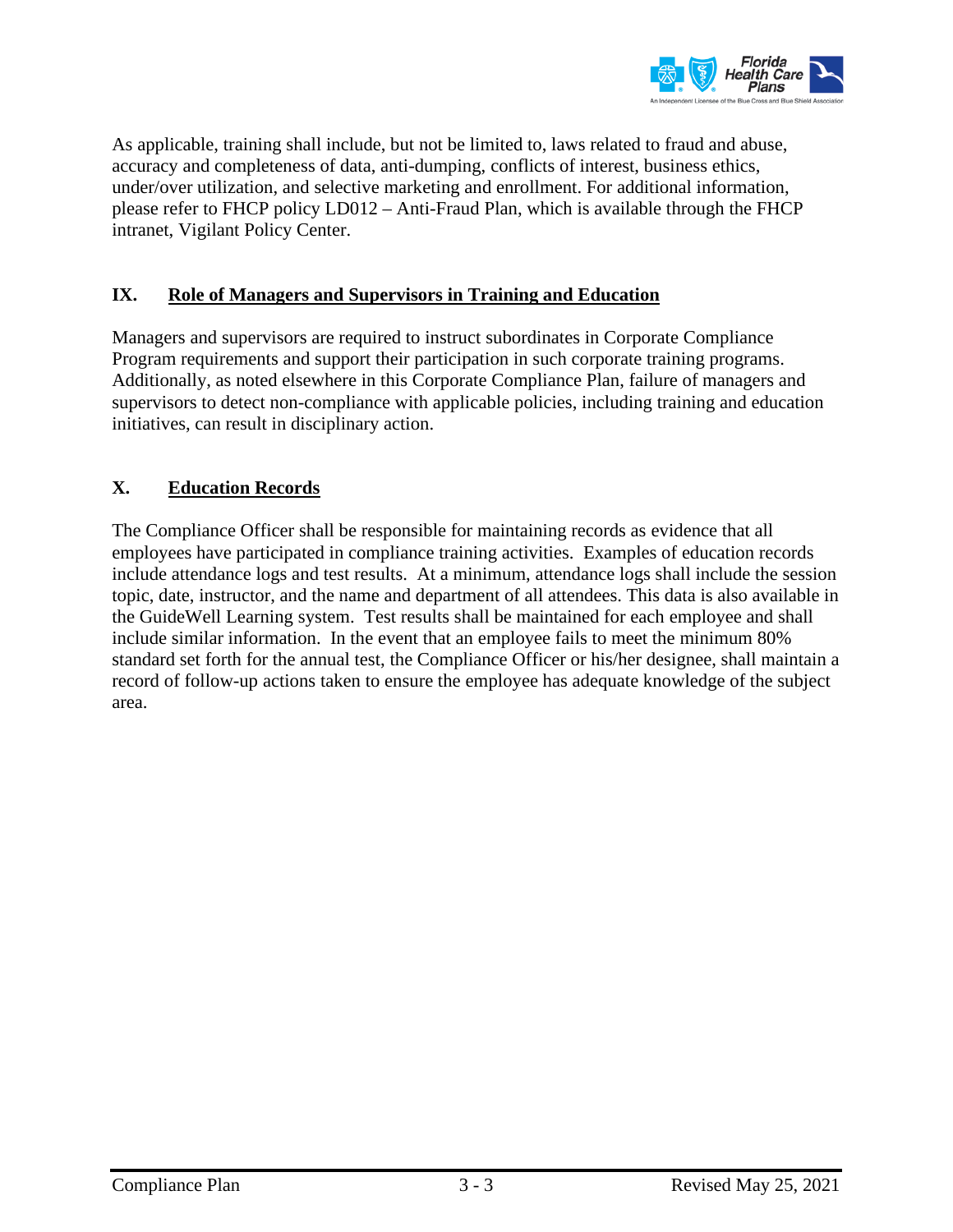

# **COMMUNICATIONS**

### **I. Purpose**

Strict adherence to the Code of Conduct and Compliance Plan by the organization, its employees, and its Downstream and Related Entities is vital. Supervisors are responsible for ensuring that employees are aware of and adhere to the provisions of the Code of Conduct and Compliance Plan. For clarification or guidance on any point in the Code of Conduct or Compliance Plan, individuals may consult a member of the Compliance Committee or the Compliance Officer.

Employees are expected to report any suspected violations of the Code of Conduct or Compliance Plan. Individuals may report such suspected violations to his/her supervisor, the Compliance Officer, or a member of the Compliance Committee. If the employee wishes to protect their identity, the employee may submit his/her report through the Ethics and Concerns Help Line @ 386-615-4080, internal extension 4080. All FHCP Downstream and Related Entities should report suspected non-compliant behavior, either in accordance with their employer's compliance plan or directly to FHCP's Compliance Officer or Compliance Committee as described in this section.

FHCP understands its obligations to inform employees and Downstream and Related Entities of regulatory and policy changes in a timely manner in order to ensure effective implementation. Such information is shared with individuals in a variety of ways, including staff meetings, interoffice mail, and e-mail. The method of distribution is determined based on urgency and length of content.

#### **II. Reporting Suspected Violations or Irregularities**

Reports of suspected violations or irregularities should contain sufficient information for the Compliance Officer to investigate the concerns raised. No adverse action or retribution of any kind will be taken by FHCP against an individual because he or she, in good faith, reports a suspected violation of this Compliance Plan or the Code of Conduct, as long as the individual was not a participant in the act(s). In an effort to encourage free and open reporting of activities or events that are suspected to be inconsistent with the Code of Conduct and/or Compliance Plan, FHCP has developed numerous mechanisms for reporting such issues. These include:

#### A. Direct Reporting

Employees should first attempt to address concerns through his or her supervisor. If an employee is uncomfortable going to their supervisor, the employee can go to the Compliance Officer. If uncomfortable going to the Compliance Officer, the employee can go to a member of the Compliance Committee. If the employee wishes, the report can be made anonymously through the Ethics and Concerns Help Line.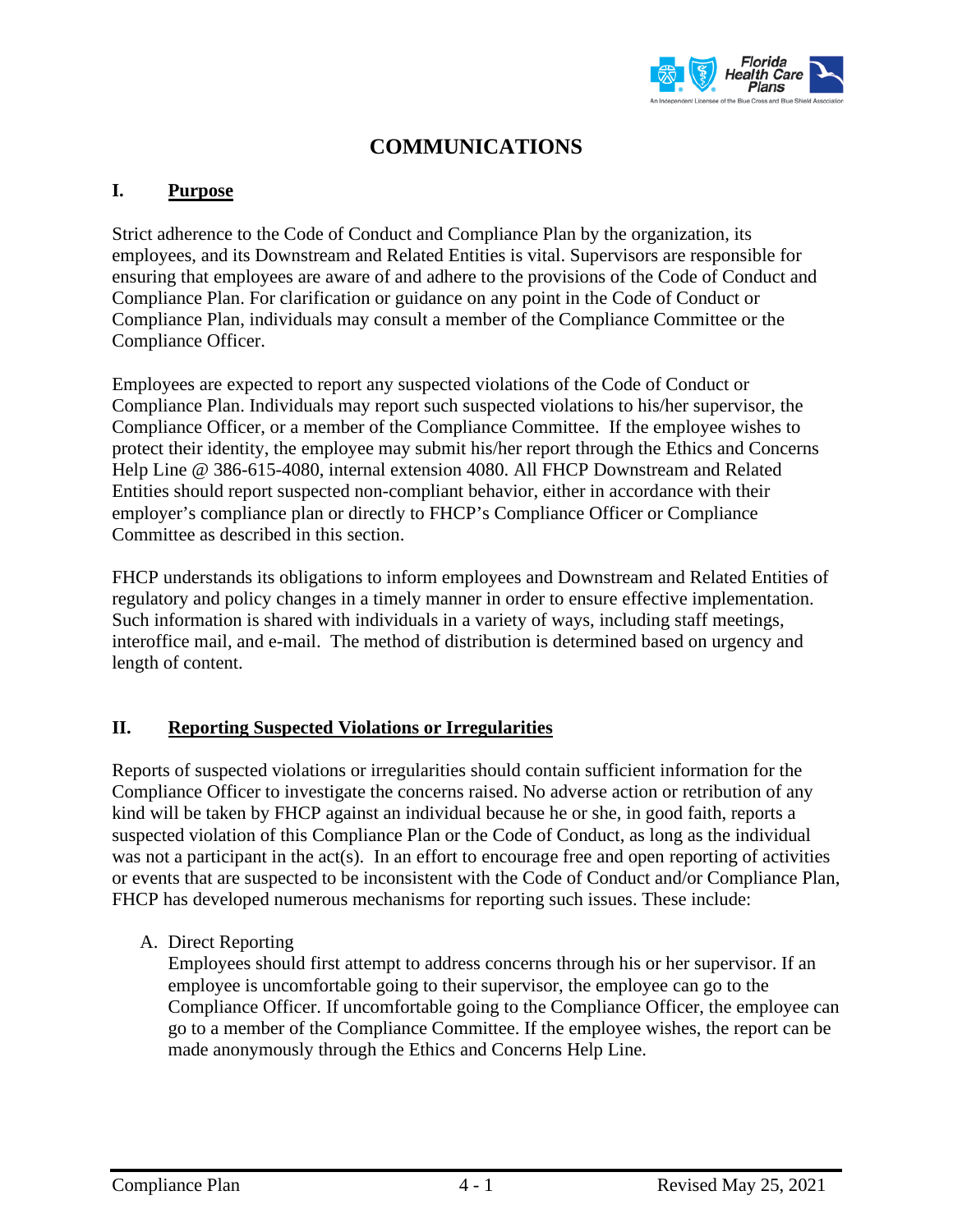

- B. Reporting through the Statement of Understanding Employees annually shall have an opportunity to raise concerns through completion of the Statement of Understanding. Upon initial adoption of the Compliance Program and annually thereafter, employees sign statements acknowledging their understanding of the Code of Conduct and Compliance Plan. This Statement of Understanding includes an opportunity to report violations in response to the following question: "At this time, I am not aware of any possible violation of the Code of Conduct or Compliance Plan, except as noted below." The Compliance Officer reviews responses to these statements.
- C. Reporting through Exit Interviews

All employees leaving employment will complete an exit interview with the Human Resources department. Potential issues of non-compliance identified during the interview are referred to the Compliance Department for evaluation and action.

#### **III. Other Types of Concerns**

In addition to the processes in place to address suspected violations of the Code of Conduct or Compliance Plan, FHCP maintains processes for responding to issues with Quality of Care and Employee Relations.

A. Quality of Care Concerns

If an employee encounters a situation where it is believed that the quality of care being rendered is inappropriate, the employee should immediately report it to the Administrator of Quality Management/Performance Improvement or the Chief Medical Officer In these situations, the well-being of the patient takes precedence over all else.

B. Employee Relations Concerns

These concerns involve the relationship between an employee and their supervisor, another employee, or the Human Resources Department. Examples of concerns falling into this category include:

- A conflict with a supervisor regarding job performance or disciplinary action
- A conflict with a coworker
- Discrimination, harassment or abusive behavior, hostile workplace situations
- Improper denial of benefits or due process relating to a benefit.

FHCP's process by which concerns of this type are addressed can be initiated by making an appointment with the Human Resources Department or reporting to the Compliance Officer.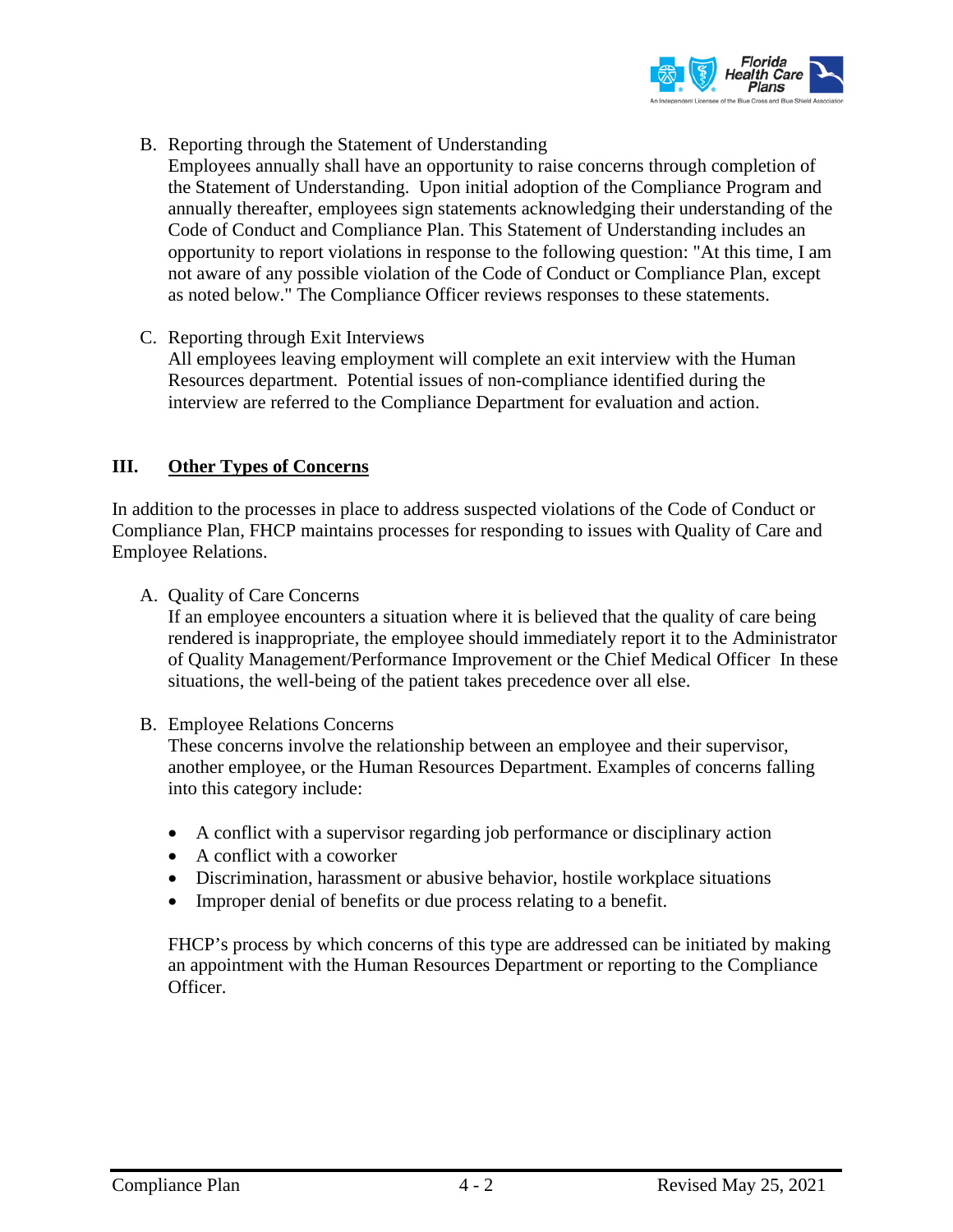

## **IV. Maintaining Employee Confidentiality**

If requested, FHCP will attempt to protect the identity of the employee who has made a report to the maximum extent permitted by law. While in some circumstances it may be feasible to keep the identity of the complainant confidential while the complaint is being investigated, that is not always the case. If final resolution cannot occur without the employee coming forward to substantiate the allegation, the complainants will be informed of this fact prior to divulgence of their identity.

#### **V. Information Dissemination**

FHCP is committed to keeping its employees, Downstream and Related Entities apprised of new policies and procedures, key risk areas, and other compliance and anti-fraud, waste and abuse initiatives and information. In addition to the mandatory education and training programs, the following are some of the dissemination methods by which FHCP shall share such information:

A. Manager and staff meetings

Department meetings are generally held monthly. These meetings provide forums for communication of general compliance information that is not of an urgent nature.

B. Interoffice Mail

The interoffice mail system reaches all FHCP facilities and employees. In general, all interoffice mail is delivered to the recipient within 24 hours. It is typically used for formal compliance correspondences, reports, and items of a confidential nature.

C. E-mail

The electronic mail system is a fast and efficient communications method for alerts, advisories, meeting notices, and education announcements that are relatively short in length. It is an effective way to share information in a fast and accurate manner. E-mail distribution lists facilitate communications to specific groups such as managers, and performance improvement teams. Currently, e-mail systems reach all managers and supervisors and many employees, including 100% of the Compliance Committee.

D. Fax

All departments either have a fax machine or ready access to one for distribution of hardcopy material that does not exceed 10 pages in length. All such communications include a cover sheet that instructs the recipient to whom the correspondence should be sent and any action that is required.

E. Voice Mail

Voice messages can be broadcast using distribution lists. This system is generally used as a compliment to another method of information dissemination. For example, a voice mail may be left at all extensions informing the employees to be on the lookout for an upcoming urgent correspondence from the Compliance Department.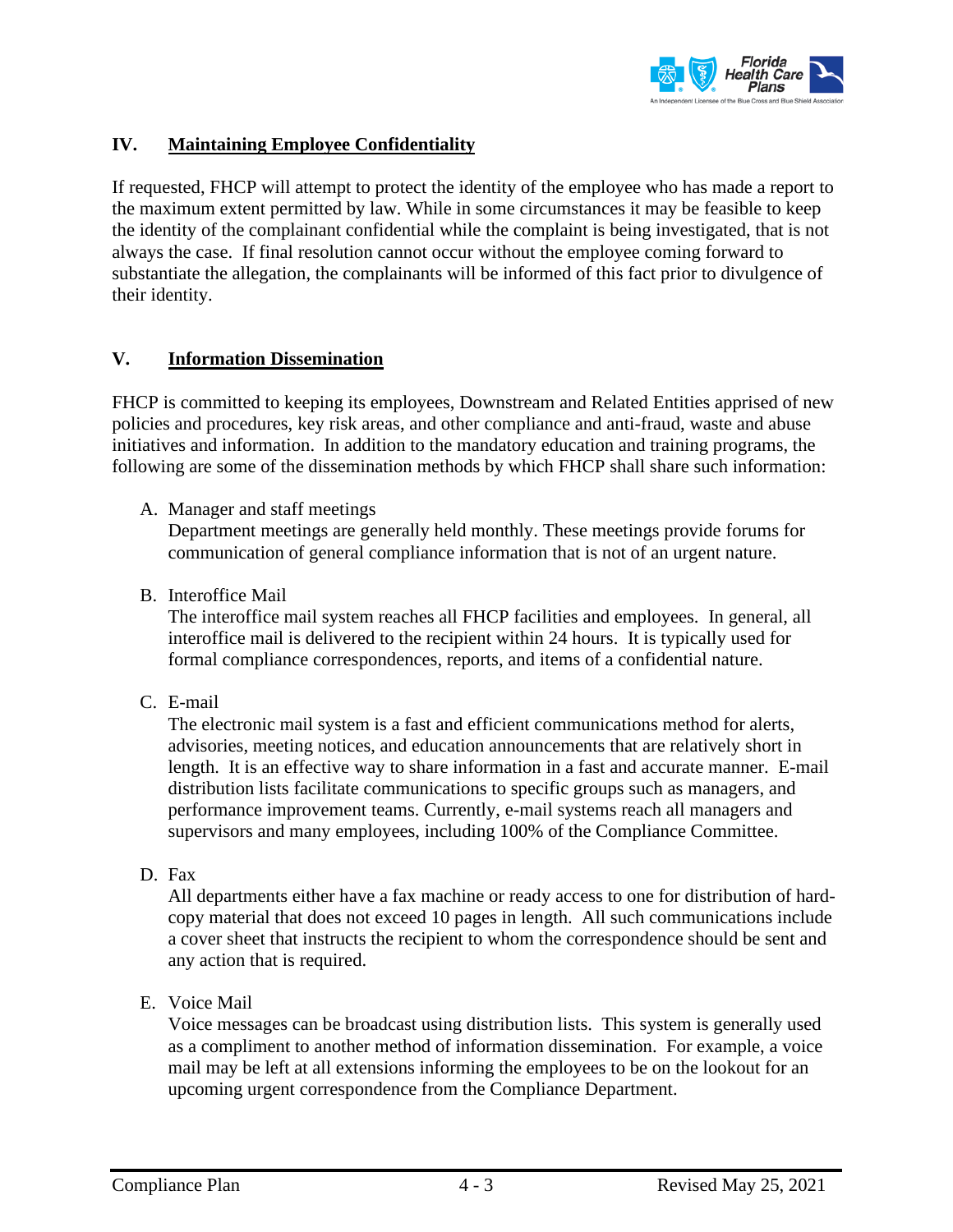

F. PolicyTech

The FHCP Corporate Compliance Plan, Code of Conduct, and administrative policies and procedures are available to all employees at all times through the FHCP intranet and the PolicyTech software management program.

G. Downstream and Related Entities of FHCP

As necessary, FHCP disseminates, via the US Postal Service and email, bulletins and notices to the affected FHCP Downstream and Related Entities apprising them of new regulatory requirements and other compliance concerns and initiatives. Informal communications also may be undertaken on a case-by-case basis as appropriate.



#### **Compliance Communication Flow Chart**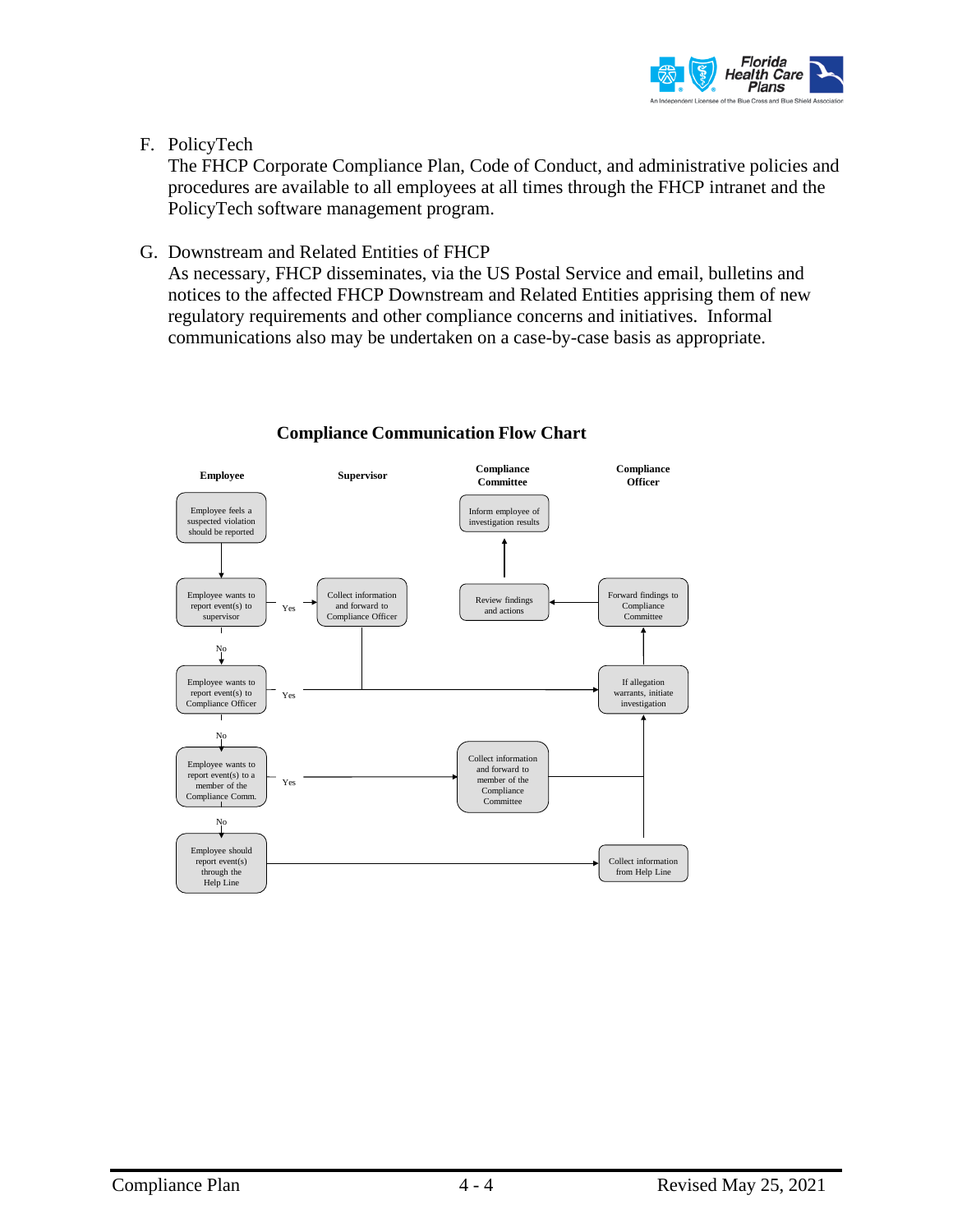

# **ALLEGATIONS**

### **I. Preliminary Evaluation**

All reports made through the Ethics and Concerns Help Line or reports received in any other form will be referred to the Compliance Officer, regardless of whether such report originates from a FHCP employee, provider or a contractor. Once a report of a suspected violation or irregularity has been received, the Compliance Officer shall immediately initiate a preliminary evaluation to determine if the report warrants an investigation. Such an evaluation shall seek to determine:

- Has the individual spoken to their supervisor about the issue? If not, why? If so, what was determined?
- Is there anyone else that may be aware of the situation, e.g., a coworker?
- What specific law, rule, regulation, policy or procedure has been violated?
- What outcome does the individual expect or desire?
- Is an individual, member, or any other party vulnerable in any way, i.e., is immediate action necessary?
- Seek permission to discuss the case with those best able to handle it. If the individual wishes to remain anonymous, respect his/her wishes, but advise the individual that final resolution may require the individual to come forward at some point in the investigation.

Results of all preliminary evaluations shall be retained by the Compliance Officer including the determination of whether to proceed with an investigation or to close the case because the allegation could not be substantiated.

#### **II. Investigation**

The investigation attempts to determine the cause, nature and extent of any and all suspected violation or irregularity including identifying all those involved and those that were aware of the wrongdoing. Specifically, the investigation will attempt to:

- Determine how the incident or practice was identified, and the origin of the information that led to its discovery.
- Describe FHCP's efforts to investigate and document the incident or practice (e.g., use of internal or external legal, audit or consultative resources).
- Document the chronology of the investigative steps taken in connection with the organization's internal inquiry into the disclosed matter and may include:
	- Listing of all individuals interviewed, including each individual's business address, telephone number, and his/her position(s) and title(s) in the relevant entities during both the relevant period and at the time the disclosure is being made. For all individuals interviewed, FHCP will provide the dates of those interviews and the subject matter of each interview, as well as summaries of the interview. FHCP will be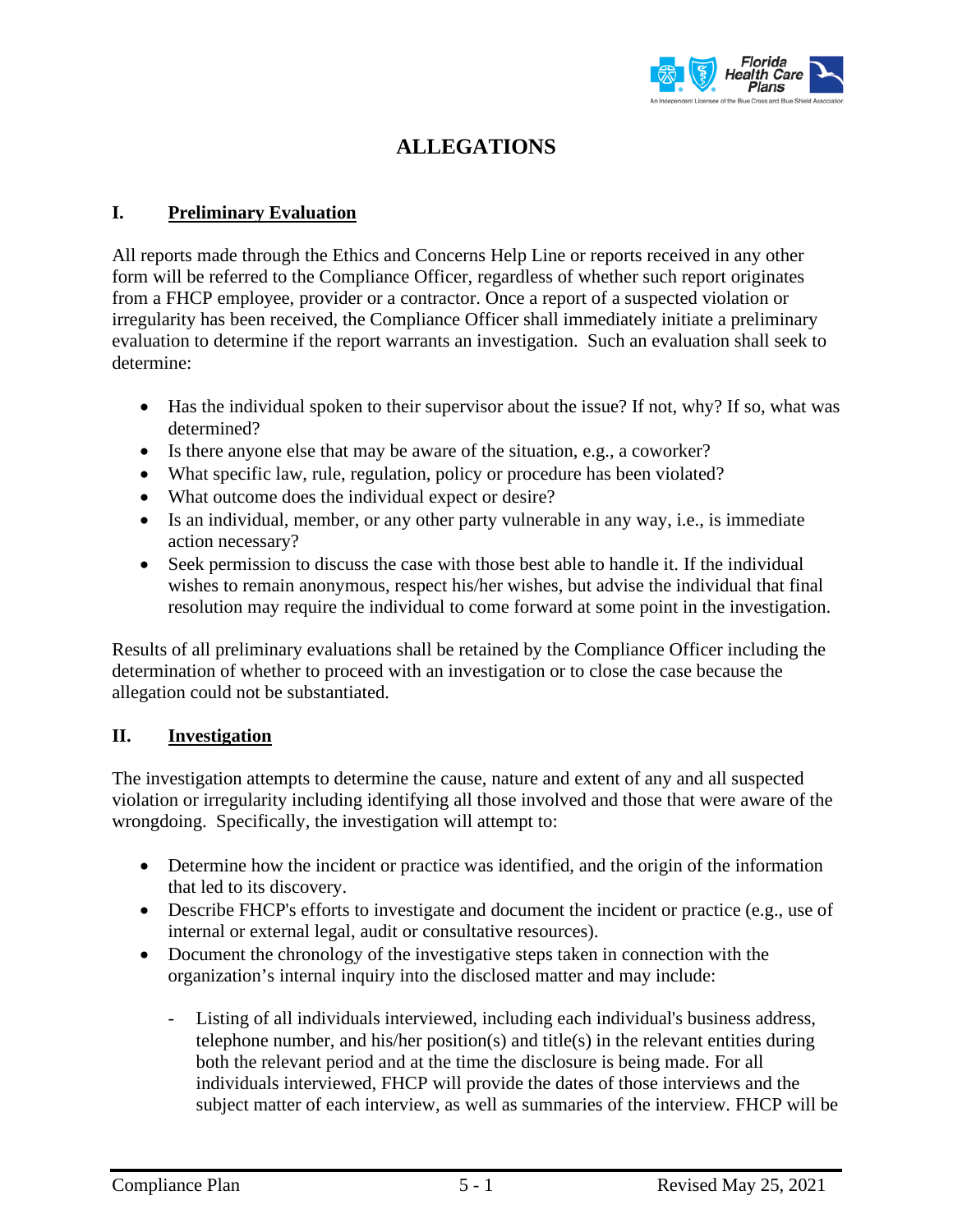

responsible for advising the individual to be interviewed that the information the individual provides may, in turn, be provided to regulatory entities;

- List those individuals who refused to be interviewed and provide the reasons cited;
- Description of files, documents, and records reviewed with sufficient particularity to allow their retrieval, if necessary;
- Copies of notices to any applicable Downstream and Related Entity regarding the cooperation FHCP expects in connection with such investigation; and
- A summary of auditing activity undertaken and a summary of the documents relied upon in support of the estimation of losses. These documents and information will accompany the investigation report;
- Description of the actions by FHCP and, if applicable any Downstream or Related Entity to stop the inappropriate conduct.
- Description of any related health care businesses affected by the inappropriate conduct in which the health care provider is involved, all efforts by the health care provider to prevent a recurrence of the incident or practice in the affected division as well as in any related health care entities (e.g., new accounting or internal control procedures, increased internal audit efforts, increased supervision by higher management, or additional training).
- Description of any disciplinary action recommended against corporate officials, employees and Downstream and Related Entities as a result of the matter.
- Description of appropriate notices, if applicable, provided to other Government agencies, (e.g., Internal Revenue Service, AHCA, CMS or its designee(s) etc.) in connection with the disclosed matter, including, if applicable, a voluntary self-disclosure.

#### **III. Final Report**

Upon conclusion of the investigation, the Compliance Officer shall deliver to the CEO a report containing the investigation findings, and, if applicable, recommendations for corrective and disciplinary actions.

In some instances, appropriate corrective action will be outside the control of any one manager. In these instances, the Compliance Officer will organize a meeting of the appropriate staff, including, if appropriate, the staff of applicable Downstream and Related Entities, to create a working group to address the issue. Depending on the issues presented, it may be appropriate for a Task Force to assume primary responsibility for coordinating this response.

Violations of the Code of Conduct and/or Compliance Plan may result in discipline ranging from warnings and reprimand to discharge or, where appropriate, informing the relevant government authorities. Employees will be informed of the violation(s) against them and will be given an opportunity to defend their actions before any disciplinary action is imposed. In addition, managers and supervisors may be sanctioned for failure to adequately instruct their subordinates or for failing to detect noncompliance with applicable policies and legal requirements, where reasonable diligence on the part of the manager or supervisor would have led to the discovery of any problems or violations and given FHCP the opportunity to correct them earlier.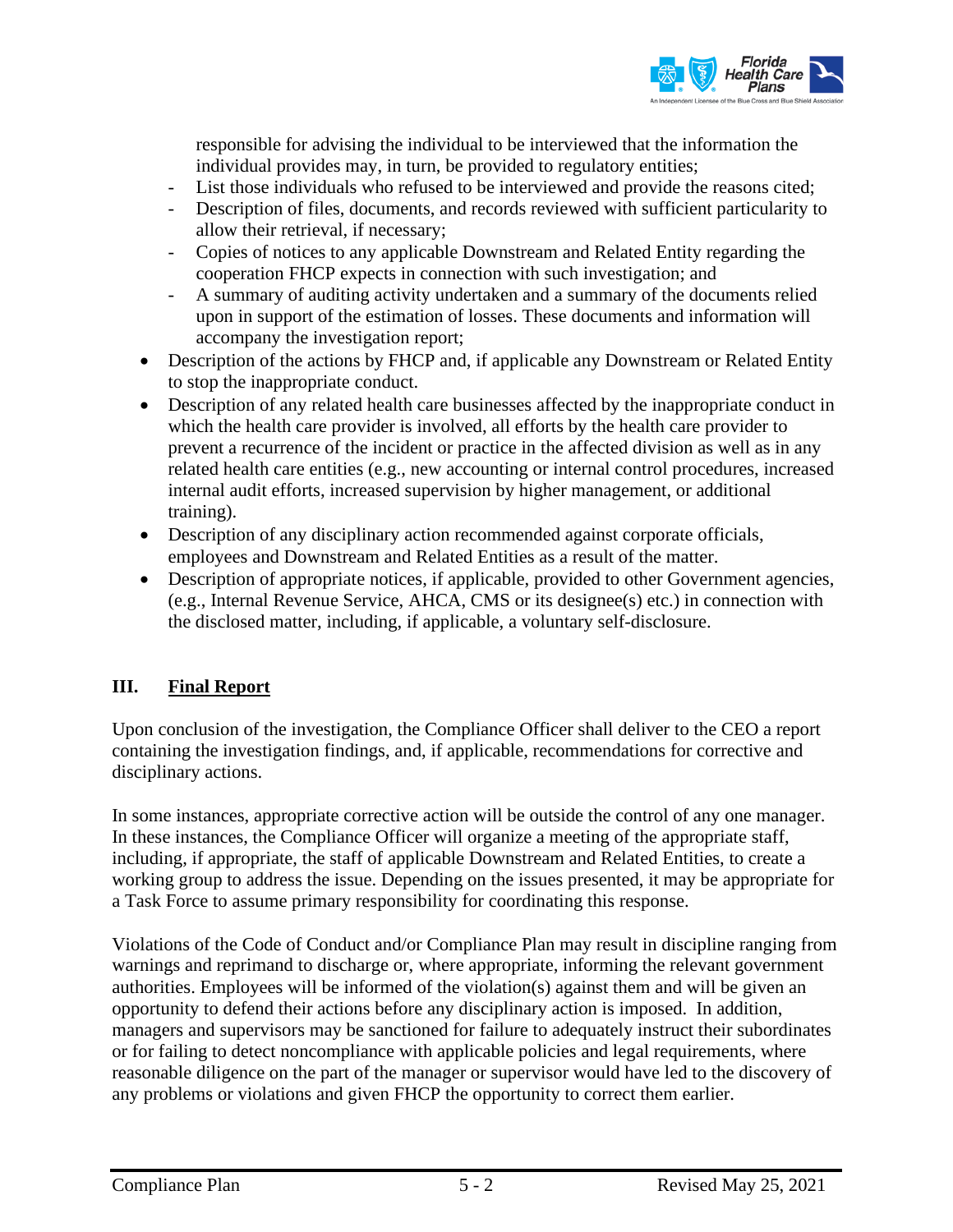

Once disciplinary or corrective action has occurred, the Compliance Officer will update the case file to include appropriate notations documenting the resolution of the case. Within 15 days of initiation of corrective action, the individual who initiated the report shall be notified of the outcome of the investigation.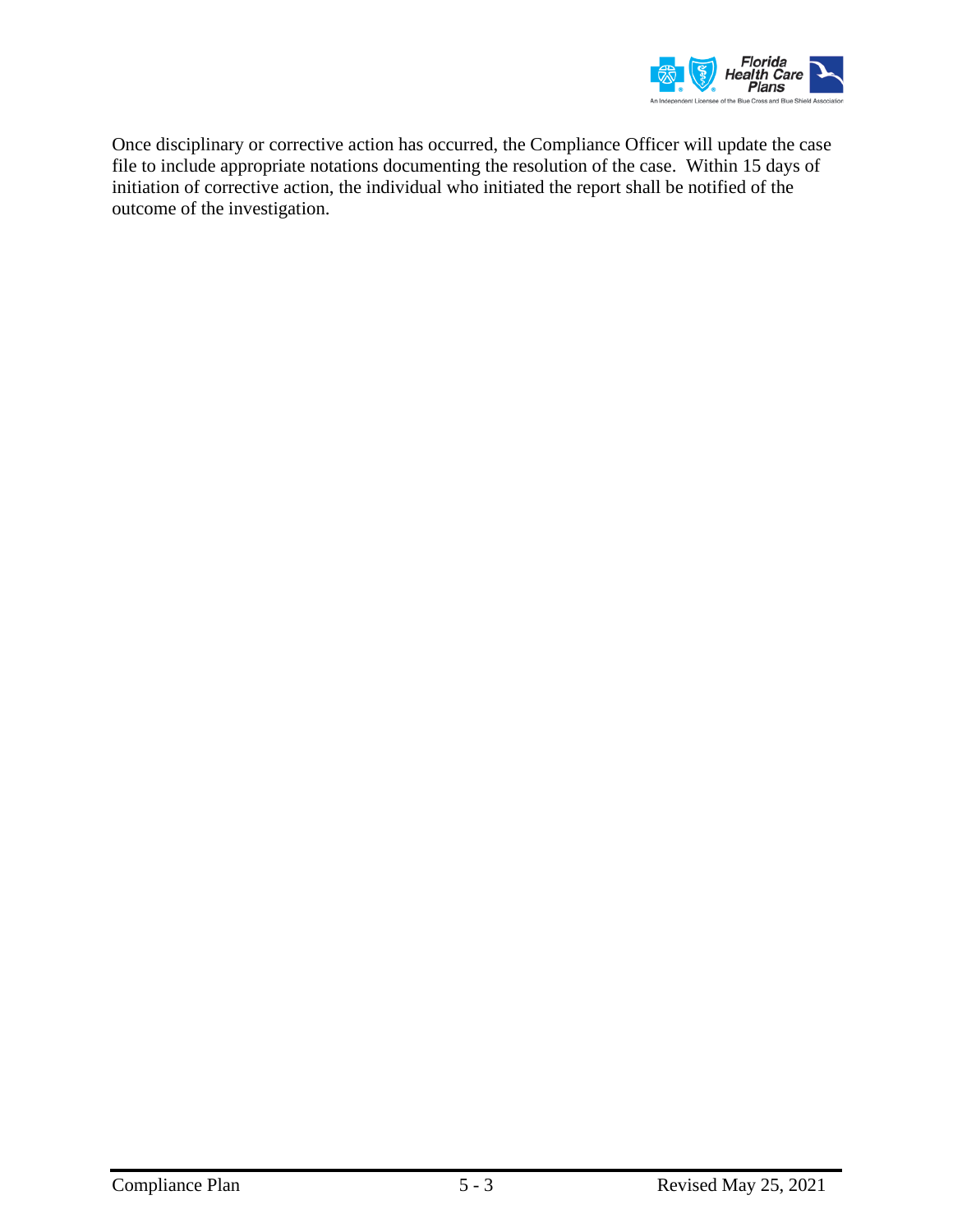

# **RISK ASSESSMENT, WORKPLAN, MONITORING AND AUDITING**

#### **I. Risk Assessment**

FHCP shall conduct a formal baseline assessment of all major compliance and FWA risk areas. FHCP shall take into account all Medicare business operational areas with each area being assessed for the types and levels of risk the area presents to FHCP and its Medicare program. Factors that FHCP may consider in determining the risks associated with each area include, but are not limited to:

- Size of department;
- Complexity of work;
- Amount of training that has taken place;
- Past compliance issues; and
- Budget.

Areas of particular concern for FHCP's Medicare Parts C and D activities include, but are not limited to, credentialing, quality assessment, appeals and grievance procedures, benefit/formulary administration, transition policy, protected classes policy, utilization management, accuracy of claims processing, detection of potentially fraudulent claims, and vendor oversight and monitoring.

FHCP's approach to risk monitoring and allocation of resources will be based on the risk of noncompliance. Risk of noncompliance may be assessed through:

- Management interviews
- Reports by employees
- Results of employee surveys
- Observed and/or reported incidents or conditions
- Correspondence from government agencies and paying agents
- Model compliance plans, fraud alerts and advisories issued by enforcement agencies
- Work plans and audit reports of government agencies
- Results of internal or external audits
- Compliance industry publications

Risks identified through the risk assessment will be ranked to determine which risk areas will have the greatest impact on FHCP and/or Medicare program beneficiaries and to prioritize the monitoring and auditing strategy accordingly. FHCP is aware that risks change and evolve with changes in laws, regulations, CMS requirements and operational matters. Therefore, FHCP's review of potential risks of noncompliance and FWA shall be ongoing and include periodic reevaluation of the accuracy of the baseline assessments. Risk areas identified through CMS audits and oversight, as well as through FHCP's own monitoring, audits, and investigations are considered priority risks. The results of FHCP's risk assessments will be considered during the development of the compliance monitoring and auditing work plan.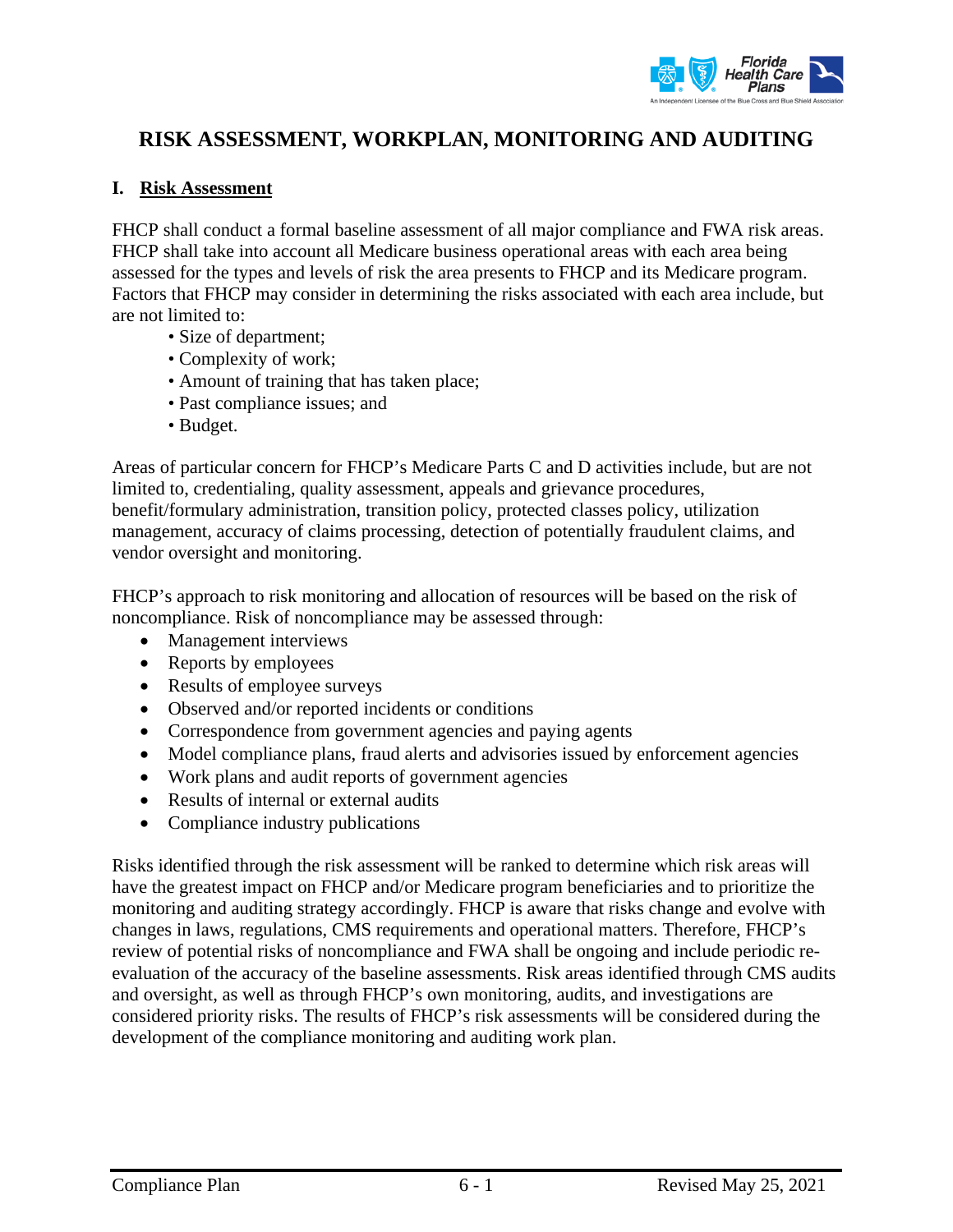

## **II. Compliance Work Plan**

Risk assessment results will be considered in the development of FHCP's monitoring and auditing work plan. The work plan may include:

- The audits to be performed;
- Audit schedules, including start and end dates
- Announced or unannounced audits;
- Audit methodology;
- Necessary resources;
- Types of Audit: desk or onsite;
- Person(s) responsible;
- Final audit report due date to Compliance Officer; and
- Follow up activities from findings.

FHCP has included in its Compliance Plan a process for responding to all monitoring and auditing results where non-compliance was found. Follow up reviews of areas found to be noncompliant will be performed to ensure that the implemented corrective actions have fully addressed the underlying problem. Corrective action and follow-up should be led or overseen by the Compliance Officer and assisted, if desired, by the Compliance Department staff, and will include actions such as reporting findings to CMS or to the NBI MEDICs, if necessary.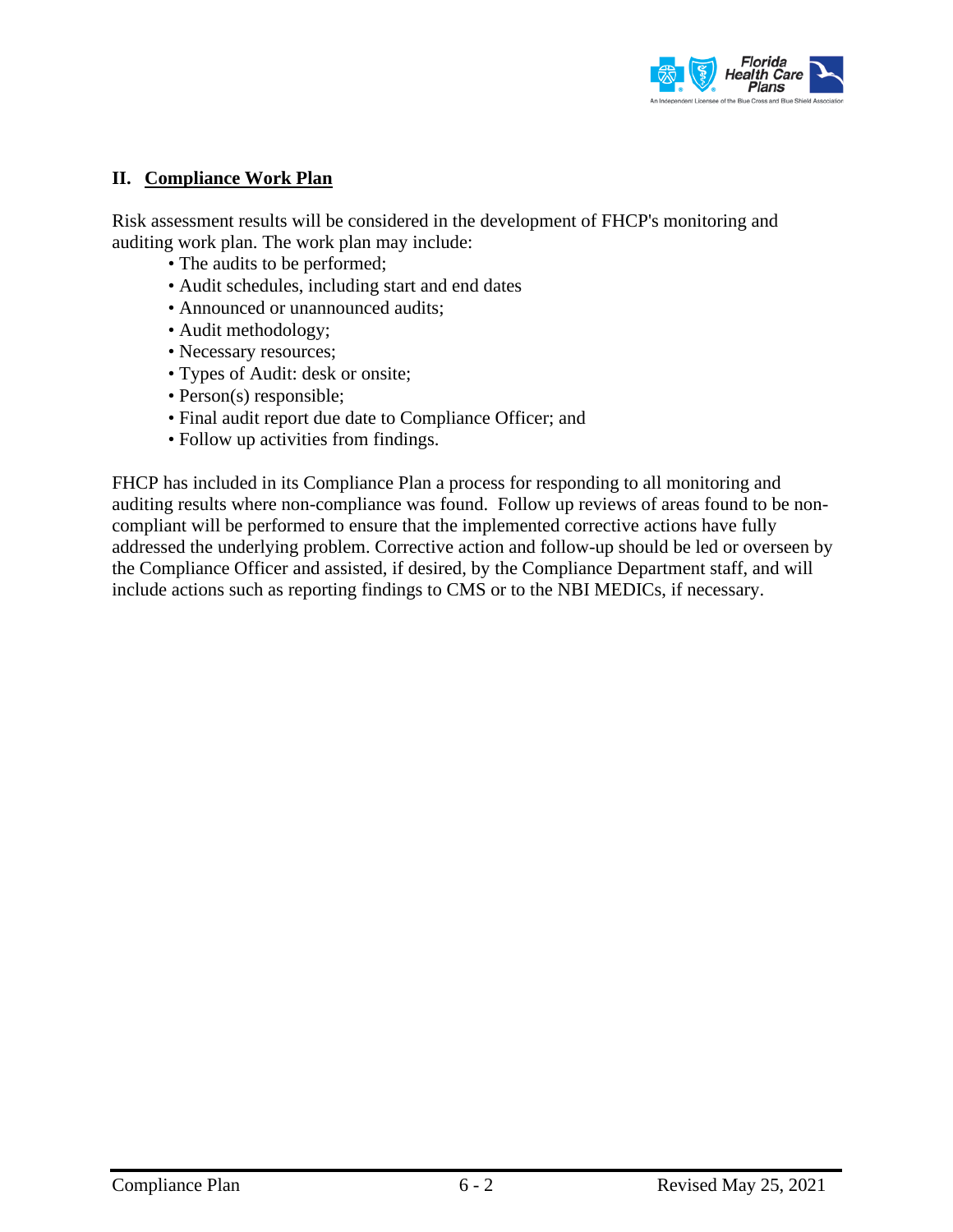

### **III**. **Monitoring and Auditing**

The Compliance Officer shall be responsible for monitoring and auditing the organization's processes to ensure adherence to regulatory standards and FHCP's administrative policies and procedures. Monitoring and auditing shall be ongoing and may focus on areas such as:

- Fraud and abuse issues, e.g., purchasing (including payment policies and discounts); relations with physicians and charitable donations, prescription drug billing and payment practices;
- Marketing and sales practices.
- Food and Drug Administration and prescription drug integrity issues;
- Third party billing practices, pricing practices (including transparency of prescription drug pricing), contractual relationships, and reporting and record keeping practices;
- Accuracy and completeness of data submitted to government health care programs;
- Regulatory compliance, e.g., claims processing, enrollee grievances, coverage determinations and appeals, accurate premium and cost-sharing charges;
- Department of Health and Human Services Office of the Inspector General list of excluded and debarred individuals and entities screening pre-employment or engagement and monthly thereafter
- Downstream, and Related Entities
- Enrollment and Disenrollment Issues
- Marketing Materials and Personnel
- Over/underutilization and Quality of Care review
- Anti-Kickback Statute and other Inducements
- Anti-Dumping
- Formulary Development, Updating, and Implementation

In the event that an area of potential risk is identified, either through a monitoring activity or a report to the Compliance Officer, an investigation of the suspected practice shall promptly be initiated. Investigation activities shall be undertaken under the supervision of the Compliance Officer. The investigation findings will be kept confidential to the maximum extent permitted by law. Investigations are described in Section 5-Allegations of this Plan.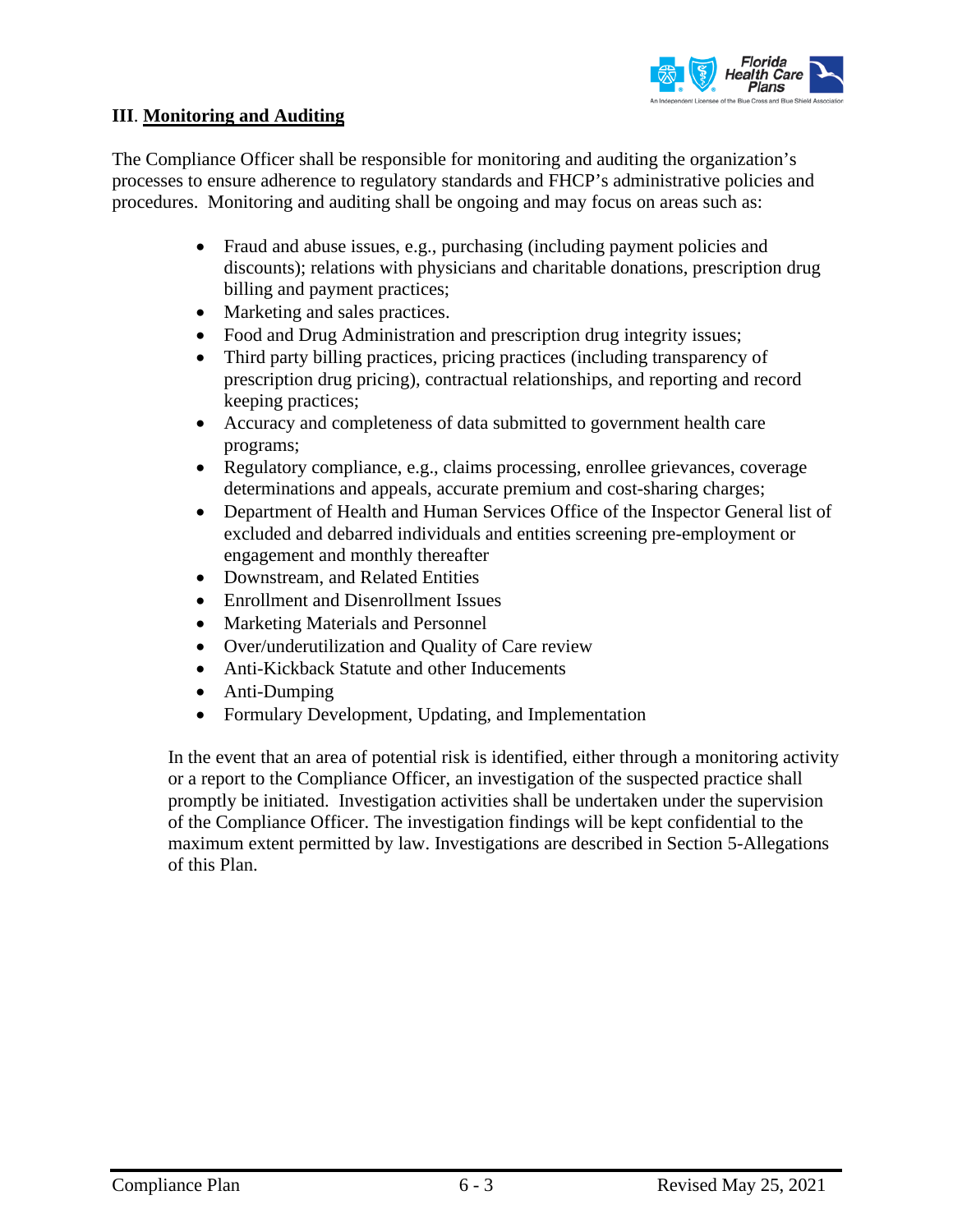

## **IV. External Audits**

External audits may be initiated at the request of Leadership, the Compliance Committee, government agencies, or non-government payers.

- A. Audits Initiated by Compliance Committee or Leadership: Examples of audits that may be initiated by the Compliance Committee or FHCP's Management include:
	- HEDIS reporting
	- State of Florida Quality Indicator reporting
	- Financial audits
	- Medical record chart master review
	- One-time reviews in risk areas requiring specialized expertise, such as risk adjustment data submissions
- B. Selection of Third-Party Auditors/Consultants/Reviewers For external audits initiated by the Compliance Committee or management, the following guidelines should be followed:
	- 1. Auditors should be independent of physicians, pharmacists and line management
	- 2. Auditors should utilize generally recognized authoritative sources in conducting their reviews, such as:
		- All Federal and State regulatory guidelines
		- The National Center for Health Care Statistics
		- CMS Administration Guidelines
		- CMS Risk Adjustment Data Training for Medicare Advantage Organizations
		- Medicare Prescription Drug Benefit Manual and other instructions and guidance issued by CMS in connection with Medicare Part D
		- Medicare Managed Care Manual and other instructions and guidance issued by CMS in connection with the Medicare Advantage Program
		- American Association of Certified Public Accountants (AICPA) Guidelines
		- National Association of Insurance Commissioners (NAIC) Guidelines
		- National Committee for Quality Assurance (NCQA) HEDIS Guidelines
	- 3. The audit firm should utilize appropriately credentialed and experienced individuals to conduct reviews. Issues to consider in evaluating credentials include:
		- Professional designations (RHIA, RHIT, CGS, CPA, MAA, and other professional licenses)
		- Expertise with the subject matter
		- Experience
		- Longevity with the company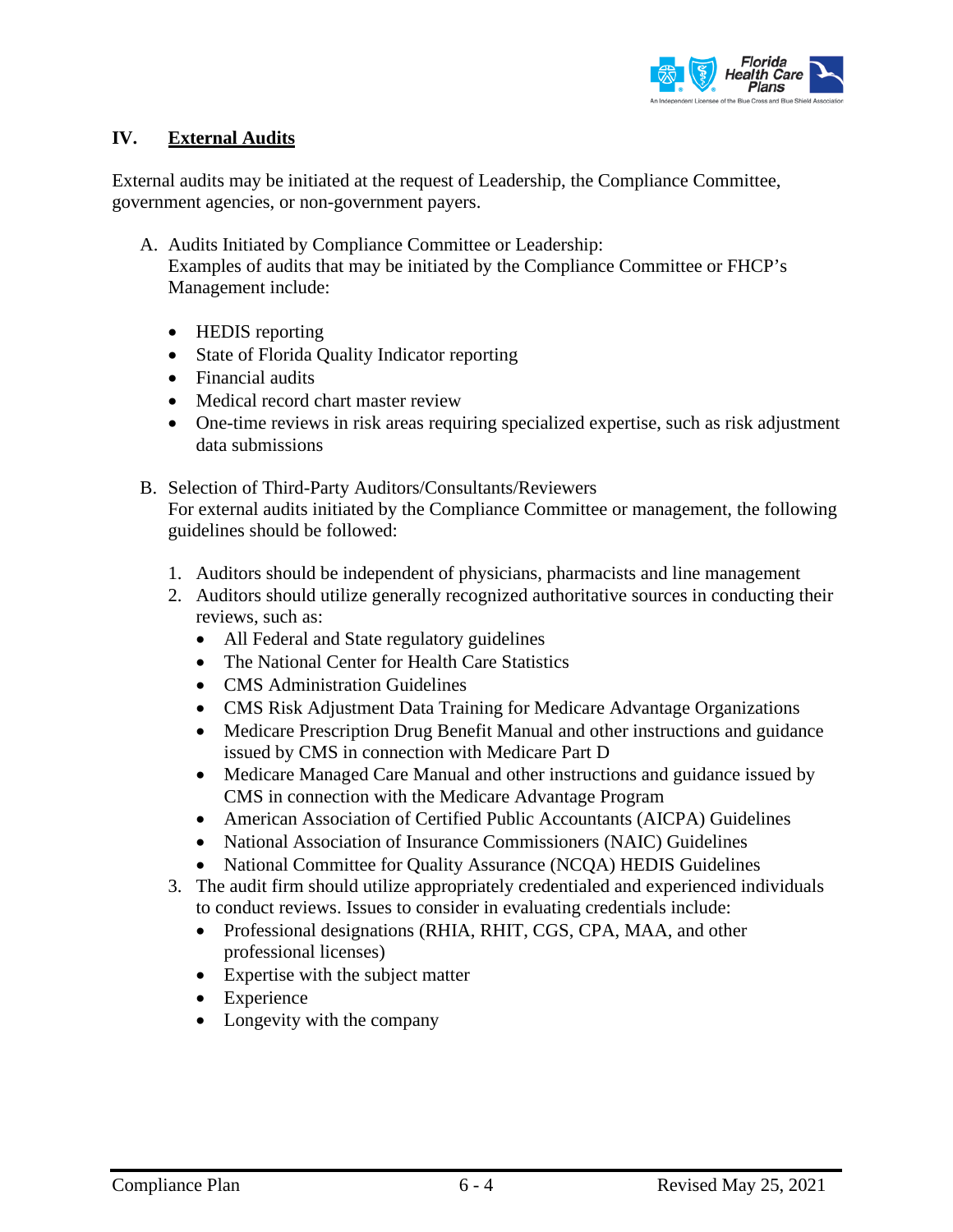

- C. Engagement of third-party auditors/consultants/reviewers
	- 1. All compliance audits by third parties should be subject to a written agreement or engagement letter. The agreement or engagement letter should include:
		- Language requiring the work to be performed in a professional and workmanlike manner;
		- A representation that the firm's personnel assigned to the work are properly trained and have appropriate expertise, e.g., substantive knowledge of the applicable laws and regulations;
		- A representation that any advice given will be consistent with applicable state and federal laws and regulations, and that the reviewer will immediately notify management of information which suggests that the advice may be incorrect or has been challenged by governmental authorities;
		- A provision requiring the reviewer to assist the organization in defending allegations of improper conduct based on the review as advice, in whole or substantial part;
		- A representation (and proof) that the reviewer carries errors and omissions insurance covering negligent acts or intentional misconduct by its employees or agents;
		- A confidentiality statement whereby the auditors will not disclose the results of their audit except to designated FHCP personnel;
		- A requirement that they provide a written report of their findings that identifies problem areas and recommended corrective action and that such written report will be addressed to the CEO of Florida Health Care Plan, Inc.
		- Reference to generally accepted standards for conducting audits; Follow-up reviews to verify that corrective actions have been implemented successfully;
		- A contractor agreement to pay defense costs related to the organization's adherence to the contractors' advice.
	- 2. The contract should not severely restrict the time within which claims under the contract can be made. Limitation of liability clauses and warranty disclaimers should be reviewed carefully.
	- 3. If the review involves the identification of payment errors, the review should be designed to identify both underpayments and overpayments. The audit objectives must not include "optimizing" or "maximizing" revenue or reimbursement, but rather "correct" reimbursement.
	- 4. The engagement must not provide for a contingent fee or fee based on revenue, or other incentives to withhold information regarding overpayments. The audit should include a review of internal policies and procedures.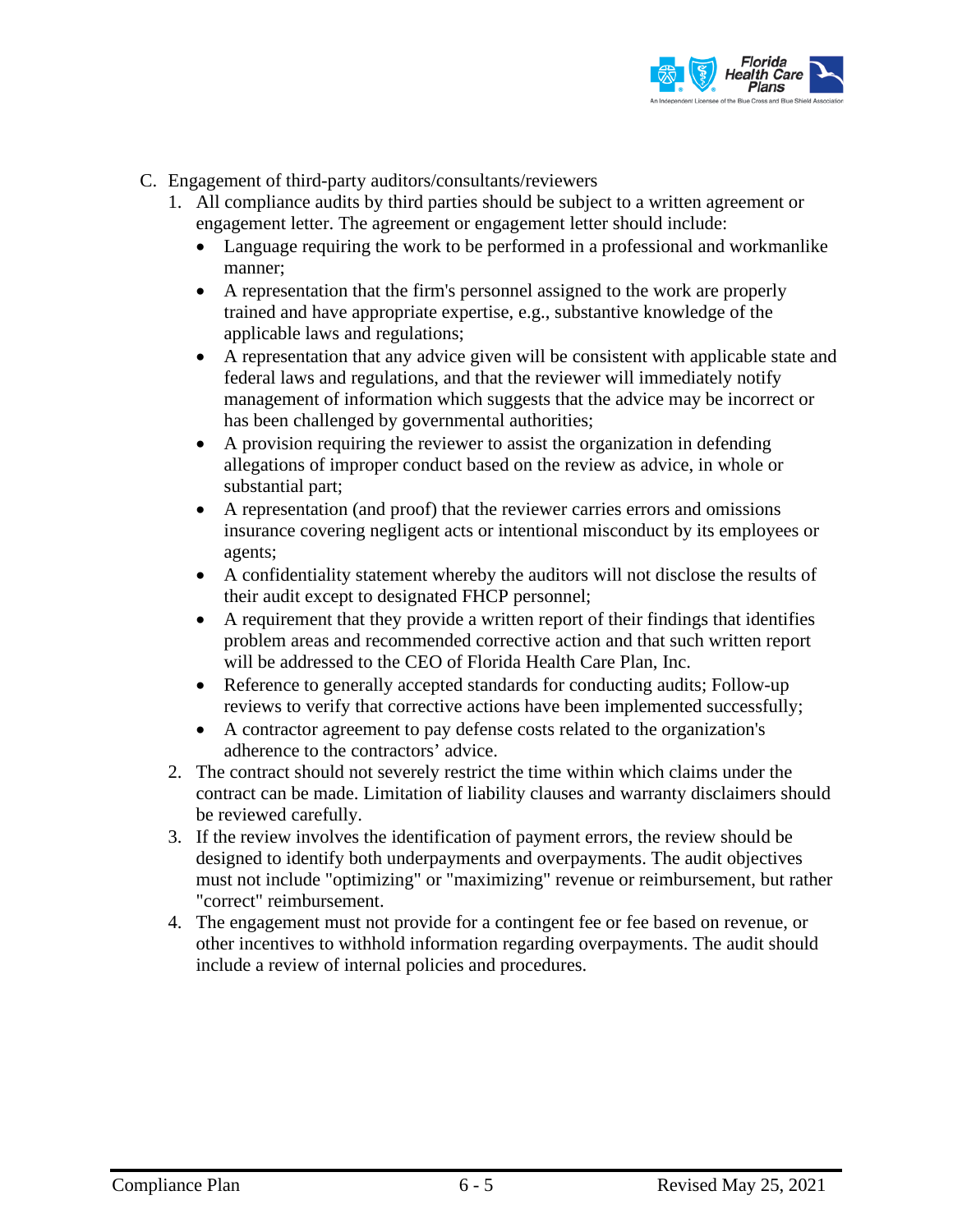

- D. Conduct of third-party audits/reviews
	- 1. Audit scope should address known areas of risk identified internally, as well as areas that are the focus of attention by the fiscal intermediary or carrier, MEDICs, law enforcement agencies, and federal or state agencies, including CMS, OIG, AHCA, and DFS
	- 2. The audit should be conducted using sampling protocols that are statistically valid, unbiased, and likely to identify variations from an established baseline.
	- 3. Audit techniques to consider include:
		- On-site visits;
		- Desk-top audits;
		- Interviews with personnel, including First-Tier, Downstream and Related Entities, as applicable, involved in management, operations, coding, claim development and submission, patient care, and other relevant activities;
		- Interviews with personnel, including First-Tier, Downstream and Related Entities, as applicable, involved in enrollment, marketing, member services, member grievance, coverage determinations and appeals, and other related activities;
		- Questionnaires developed to solicit impressions of a broad cross-section of the organization's employees and contractors;
		- Reviews of medical and financial records and other source documents that support:
			- Payment of medical and prescription drug claims
			- Actuarial basis for bid submissions
			- Medical records and encounter data supporting member risk adjustment data submissions
			- Benefit tracking, including application of correct cost-sharing amounts
			- Member eligibility
		- Reviews of written materials and documentation prepared by the different divisions of the organization; and
		- Trend analyses, or longitudinal studies, that seek deviations, positive or negative, in specific areas over a given period.

#### **V**. **Government Audits, Investigations, Interviews, and Searches**

It is the policy of FHCP to comply fully with all of the complicated rules and regulations governing healthcare entities, including all Medicare Advantage and Part D laws, regulations, CMS instructions and guidance. Nevertheless, FHCP acknowledges that government health care regulations and their enforcement are very complex areas of the law. One purpose of the Compliance Plan is to provide a uniform method for FHCP to respond to any government employee (Federal or state) who contacts FHCP for information.

Additionally, the federal and state governments have made the investigation and prosecution of health care fraud one of their highest priorities and have proposed many new initiatives for identifying fraudulent practices. A number of these initiatives include conducting audits. Therefore, government investigations of health care entities have become and will continue to be commonplace. FHCP's policy has been and will continue to be to provide full cooperation to these government authorities, while at the same time protecting the rights of FHCP and all of its employees.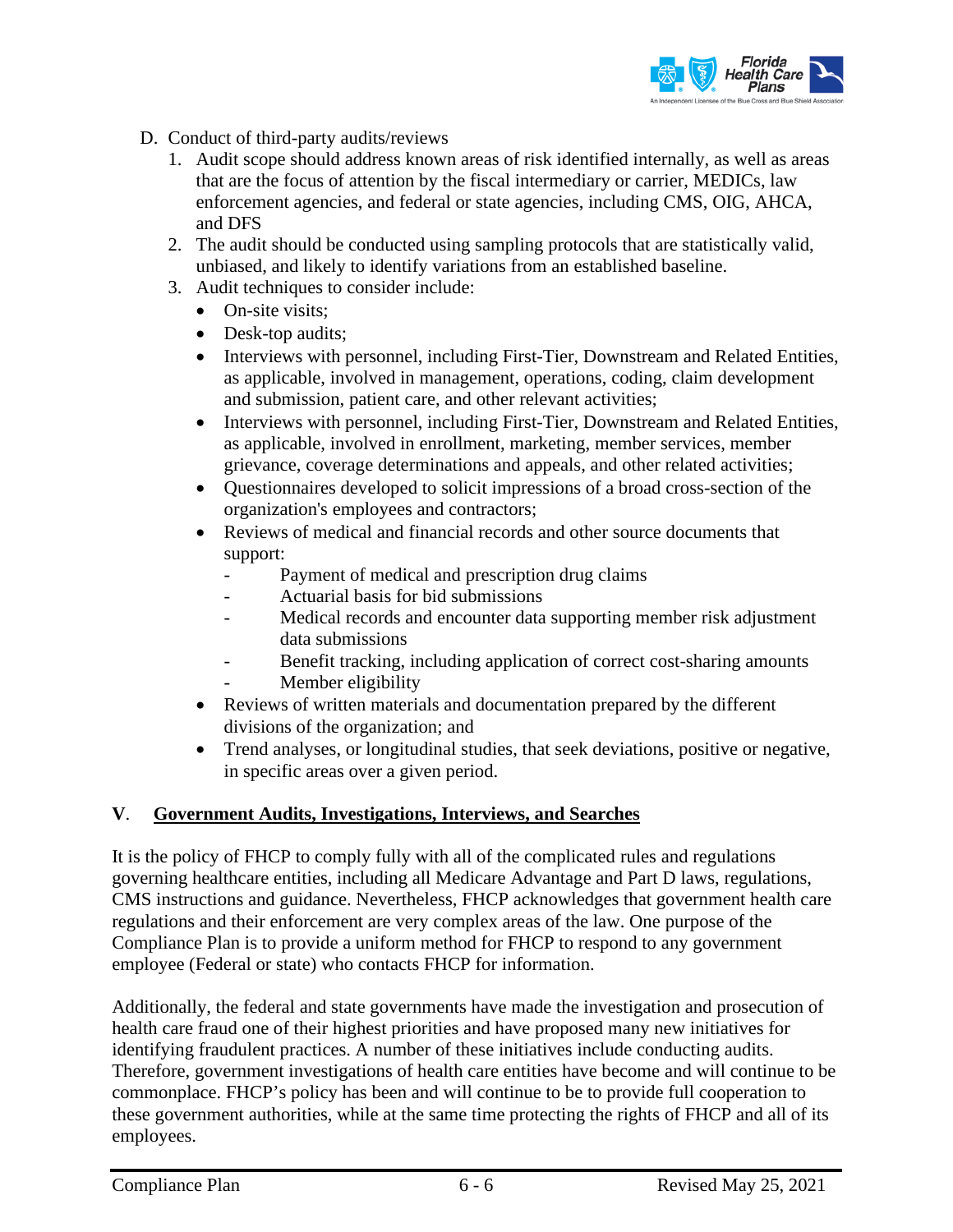

Such government agencies include but are not limited to:

| <b>Agency Name</b>                                                              | <b>Description</b>                                                                                                                                                                                                                                                         |  |
|---------------------------------------------------------------------------------|----------------------------------------------------------------------------------------------------------------------------------------------------------------------------------------------------------------------------------------------------------------------------|--|
| Centers for Medicare & Medicaid<br>Services (CMS)                               | Federal agency overseeing administration of the<br>Medicare and Medicaid programs and FFM<br>This includes the MEDICs engaged by CMS to<br>assist in audit, oversight and anti-fraud efforts.                                                                              |  |
| <b>Federal Bureau of Investigation (FBI)</b>                                    | Investigative arm of federal government<br>programs                                                                                                                                                                                                                        |  |
| Medicare Administrative Contractors                                             | Claims processors of the Medicare Part A<br>hospitals, skilled nursing facilities, and home<br>health agencies. Claims processors of the<br>Medicare Part B program (e.g., physicians,<br>clinical laboratories, durable medical<br>equipment, and nursing home supplies). |  |
| Office of the Inspector General (OIG)                                           | Investigative arm of federal government<br>programs                                                                                                                                                                                                                        |  |
| Florida Agency for Health Care<br><b>HMO</b> licensure<br>Administration (AHCA) |                                                                                                                                                                                                                                                                            |  |
| State of Florida Department of Financial<br>Services (DFS)                      | HMO benefits, rates, forms, and agent<br>licensure.                                                                                                                                                                                                                        |  |
| <b>State Attorney General's Office</b>                                          | Arm of the state responsible for<br>investigating/prosecuting violations of state<br>laws.                                                                                                                                                                                 |  |
| State Attorney's Office                                                         | Local authority responsible for<br>investigating/prosecuting violations of state<br>laws                                                                                                                                                                                   |  |

#### **All employees should refer any governmental agency inquiries to the Compliance Officer or a member of the Compliance Committee.**

Additionally, FHCP recognizes that self-reporting of fraud, waste and abuse is a critical element to an effective program to control fraud, waste and abuse. If, after conducting a reasonable inquiry, FHCP determines that potential fraud or misconduct has occurred, the conduct will be referred to the MEDIC promptly, but no later than 60 days after the determination that a violation may have occurred. To the extent that potential fraud is discovered with respect to a Downstream or Related Entity, FHCP will refer the conduct to the MEDIC on an expedited basis so that the MEDIC can help identify and address any scams or schemes. If this timeframe cannot be met, FHCP shall contact the MEDIC for further guidance. FHCP also maintains, as part of this Compliance Plan, a protocol for voluntary self-disclosure to the OIG and such other law enforcement and/or government agencies. See the description regarding Voluntary Disclosure Submission, below.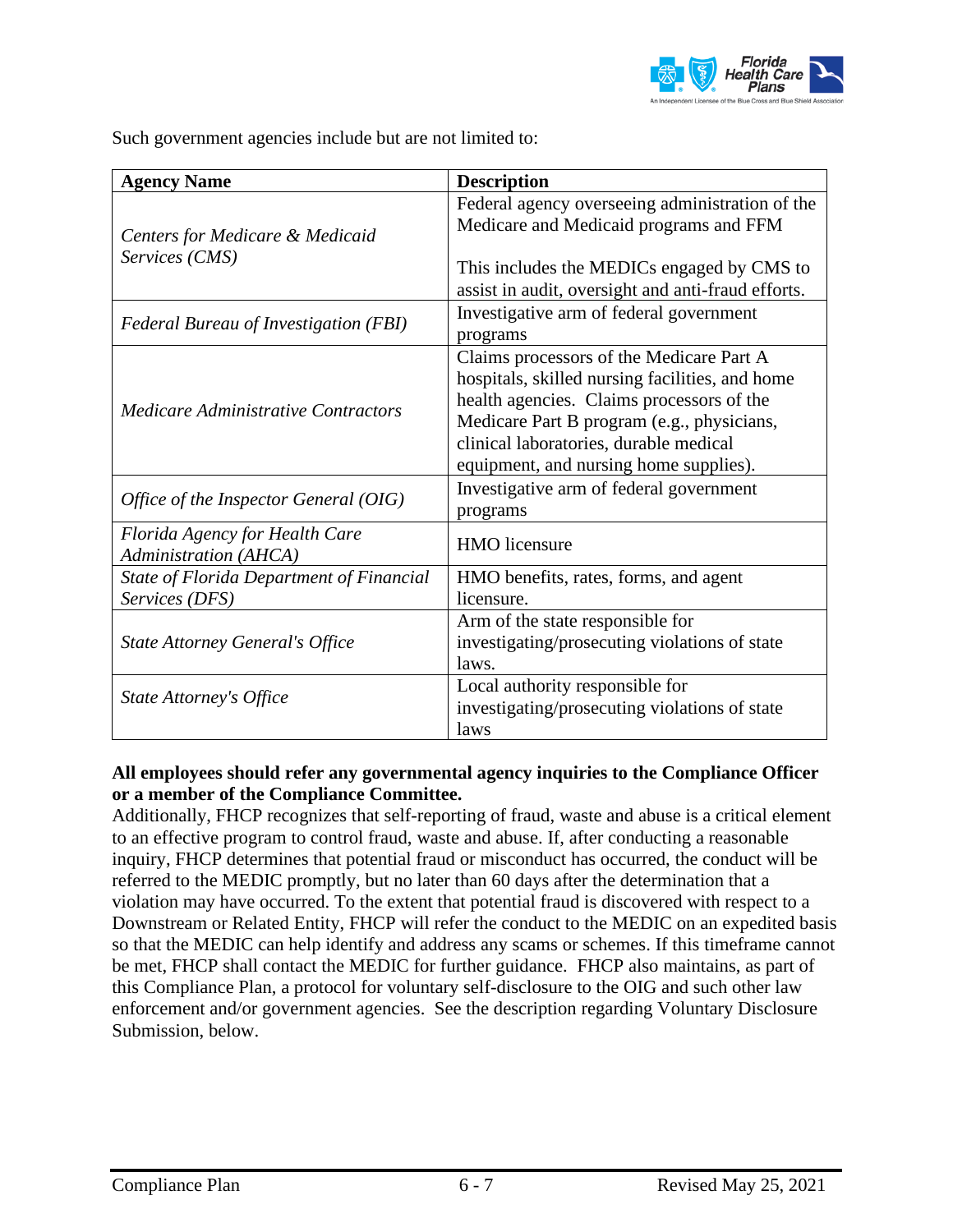

#### **VI. Medicare Advantage and Part D Fraud, Waste and Abuse Monitoring and Auditing**

FHCP recognizes the significant vulnerabilities that accompany FHCP's participation as a first tier entity under the Medicare Advantage and Part D Programs, and has taken additional measures to ensure that Medicare beneficiaries receive timely access to covered drugs while also conducting its Part D operations in a manner that will minimize the risk of program funds being spent inappropriately. FHCP fills over 95% of all Part D prescriptions at its owned and operated retail pharmacies and FHCP-owned and operated mail-order pharmacy. This gives FHCP tremendous control over the delivery of prescription drugs to its members, and thus the ability to oversee, monitor and audit virtually all of the organization's Part D operations.

Examples of FHCP's efforts to combat fraud, waste and abuse in its Medicare Advantage and Part D operations include the following:

- On-going monitoring and review of member Part D coverage determination requests and appeals, including for exceptions to the formulary or cost-sharing obligation, to identify trends indicating inappropriate prescribing habits and potential need to modify a formulary provision or drug utilization mechanism
- On-going monitoring and review of Acumen reports for PDE, Patient Safety, etc.
- On-going monitoring and review of prescription drug utilization for various issues, including (i) use of pharmaceuticals identified on the National Specified List of Susceptible Products produced by the National Association of Boards of Pharmacy to ensure appropriate utilization; (ii) adverse drug events (ADR); (iii) allegations of drugseeking/doctor shopping; theft of prescriber's DEA number or prescription pad; and prescription stockpiling
- On-going monitoring and review of use and dispensing of excluded drugs/off-label uses and utilization of contracted vs. FHCP-owned pharmacies.
- On-going monitoring and review of member TrOOP calculations to ensure accuracy of real-time tracking, proper application and collection of cost-sharing amounts, and potential for catastrophic coverage manipulation
- Audits of bid submissions, and internal Part D payment reconciliation and final payment determinations to minimize errors

•

All identified risks will be investigated in accordance with FHCP Policy LD012 – Anti-Fraud Plan.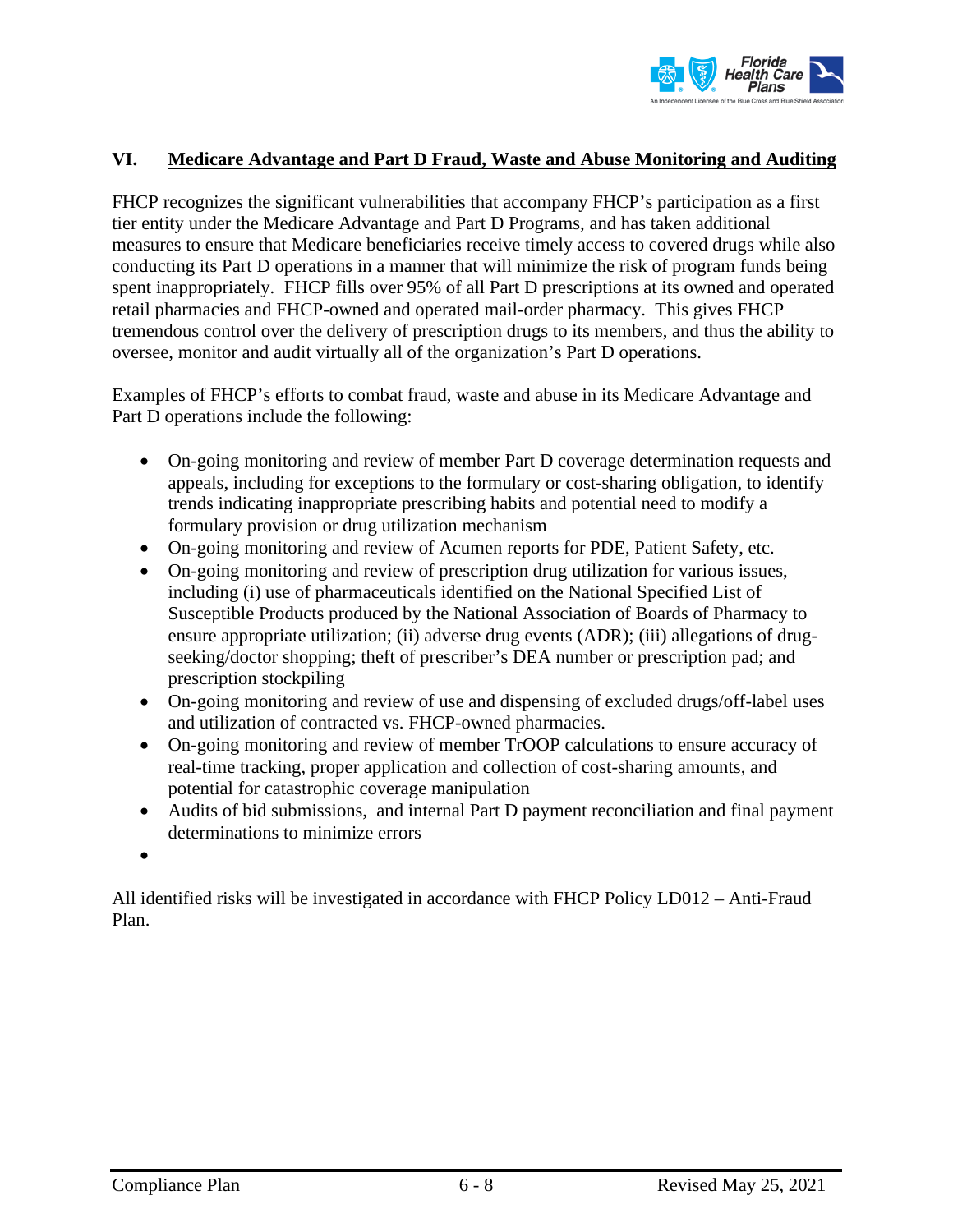

# **VOLUNTARY DISCLOSURES**

In the event that FHCP identifies an event or act that violates a state or federal law, FHCP shall promptly report such activity to the appropriate regulatory entity. Additionally, any suspected act of insurance fraud related to FHCP commercial lines of business shall be reported by the Compliance Officer, or his designee, to the Florida Department of Financial Services, Division of Insurance Fraud via their website at [Division of Insurance Fraud.](https://www.myfloridacfo.com/Division/DIFS/)

FHCP will also follow the protocol published by the U.S. Department of Health and Human Services Office of the Inspector General related to federal health program lines of business as follows:

A. Effective DISCLOSURE: The disclosure will be made in writing and will be submitted to the Assistant Inspector General for Investigative Operations, Office of Inspector General, Department of Health and Human Services, 330 Independence Avenue, SW, Cohen Building, Room 5409, Washington, DC 20201. Submissions by telecopier, facsimile or other electronic media will not be acceptable.

(Disclosures relating to the Medicare prescription drug benefit program may be made to the Medicare Drug Integrity Contractor (MEDIC) in addition to or in lieu of a disclosure to the OIG, as the Compliance Committee so determines based on Chapter 9 and such other guidance issued by CMS.)

- B. BASIC INFORMATION: The Submission will:
	- 1. Include FHCP's name, address, provider identification number(s) and tax identification number(s). Additionally, it will provide the name and address of FHCP's designated representative for purposes of the voluntary disclosure.
	- 2. Indicate whether FHCP has knowledge that the matter is under current inquiry by a Government agency or contractor. If FHCP has knowledge of a pending inquiry, identify any such Government entity or individual representatives involved. FHCP will also disclose whether it is under investigation or other inquiry for any other matters relating to a Federal Health Care Program and provide similar information relating to those other matters.
	- 3. A full description of the nature of the matter being disclosed, including the type of claim, transaction or other conduct giving rise to the matter, the names of entities and individuals believed to be implicated and an explanation of their roles in the matter, and the relevant periods involved.
	- 4. The type of health care provider implicated and any provider billing numbers or NPI/NCPDP numbers associated with the matter disclosed. Information will also include the federal health care programs affected (including Medicare Advantage and Part D Programs) affected government contractors (such as carriers and intermediaries) and other third-party payers.
	- 5. The reasons why FHCP believes that a violation of Federal criminal, civil or administrative law may have occurred.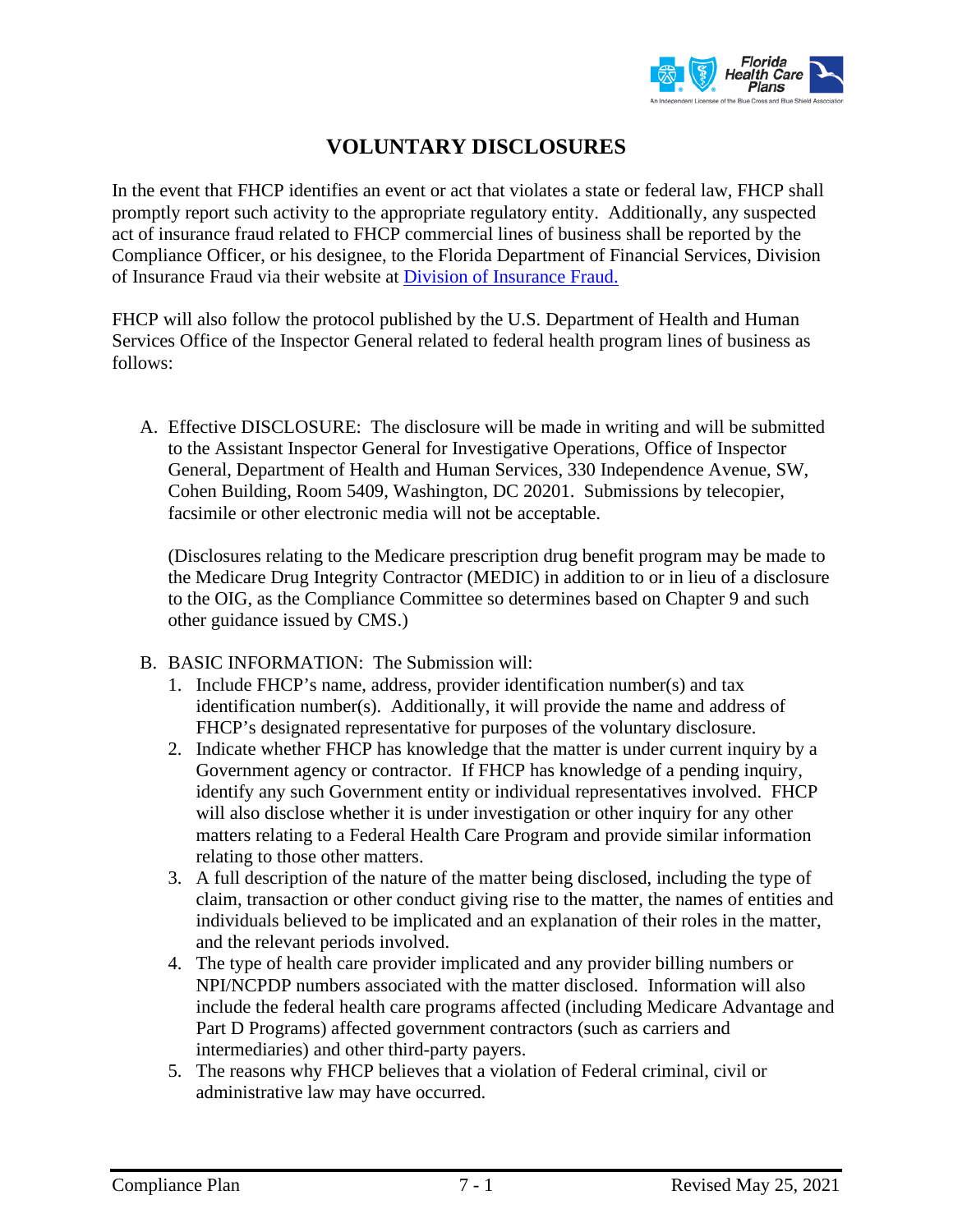

- C. A certification by the authorized representative on behalf of FHCP stating that, to the best of the individual's knowledge, the submission contains truthful information and is based on a good faith effort to bring the matter to the Government's attention for the purpose of resolving any potential liabilities to the Government.
- D. SUBSTANTIVE INFORMATION: As part of its participation in the disclosure process, FHCP will conduct an internal investigation and a self-assessment, and then report its findings to CMS (and/or MEDIC) and OIG. The internal review will occur after the initial disclosure of the matter.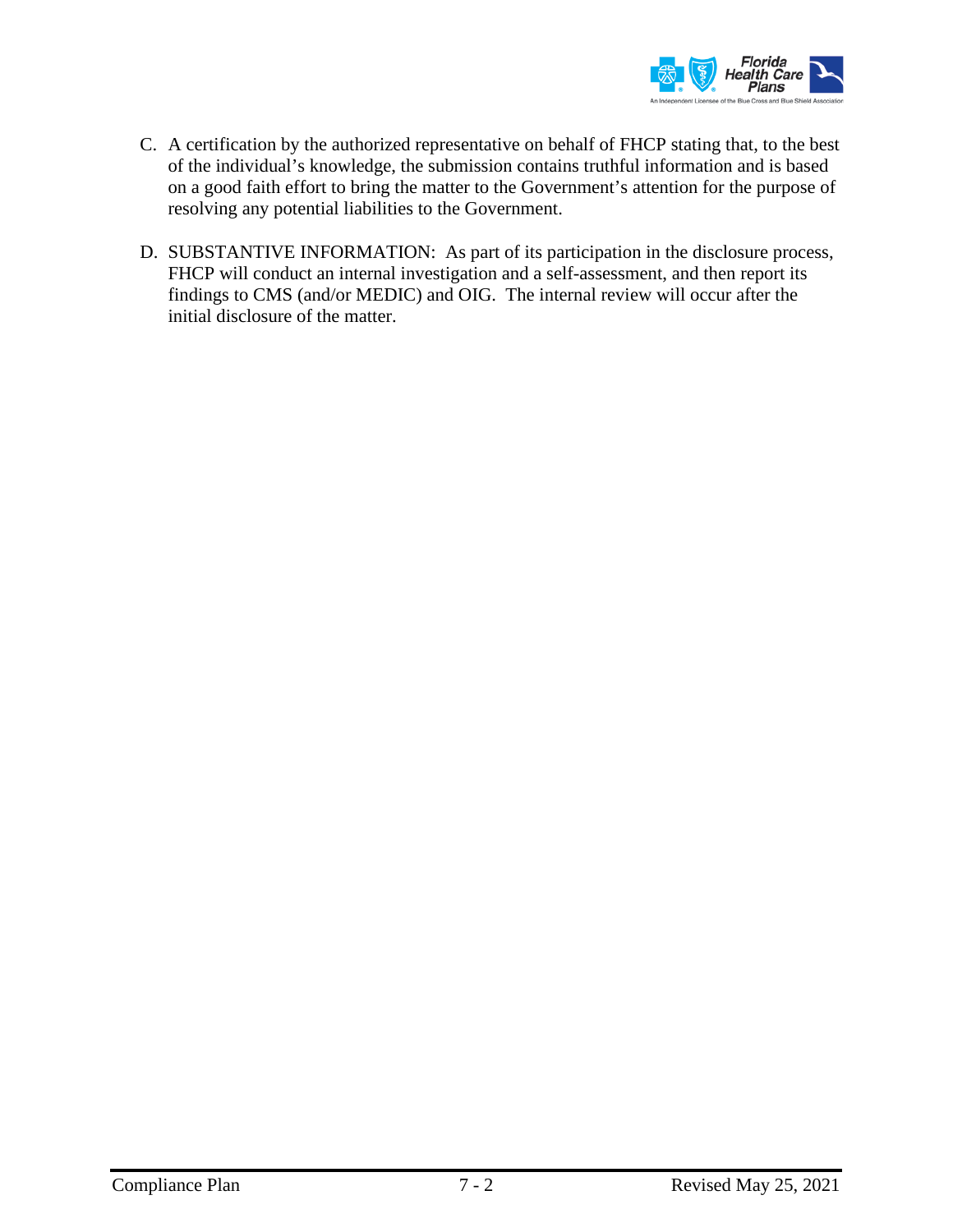

# **DISCIPLINARY GUIDELINES**

# **I. Introduction**

In order for FHCP's Compliance Plan to be effective, it is imperative that all employees understand the consequences of conduct inconsistent with FHCP's administrative and departmental Policies & Procedures or the laws, rules and regulations that govern FHCP's operations.

The Office of the Inspector General within the U.S. Department of Health and Human Services provides the following guidance on enforcement and discipline:

"It is vital to publish and disseminate the range of disciplinary standards for improper conduct and to educate officers and other staff regarding these standards. The consequences of noncompliance should be consistently applied and enforced, in order for the disciplinary policy to have the required deterrent effect. All levels of employees should be subject to the same disciplinary action for the commission of similar offenses. The commitment to compliance applies to all personnel levels within the organization. The OIG believes that corporate officers, managers, supervisors, medical staff and other health care professionals should be held accountable for failing to comply with, or for the foreseeable failure of their subordinates to adhere to, the applicable standards, laws, and procedures."

Accordingly, FHCP has developed the following Disciplinary Policy to communicate to employees the response that FHCP will take upon substantiating non-compliant behavior.

It should be noted that these guidelines are not intended to address behavior inconsistent with FHCP's Human Resources policies. Guidelines addressing behavior inconsistent with FHCP's Human Resources policies may be found in FHCP's Employee Handbook.

# **II. Disciplinary Policy**

It is the policy of FHCP to foster an environment wherein employees conduct themselves in accordance with the organizations administrative and departmental policies and procedures as well as the laws, rules, and regulations that govern the organization's operations. While FHCP can strive to minimize the occurrence of non-compliant behavior, FHCP recognizes that such occurrences are unavoidable. To ensure that allegations of non-compliant behavior are addressed in an appropriate, consistent and timely manner, the following process will be followed: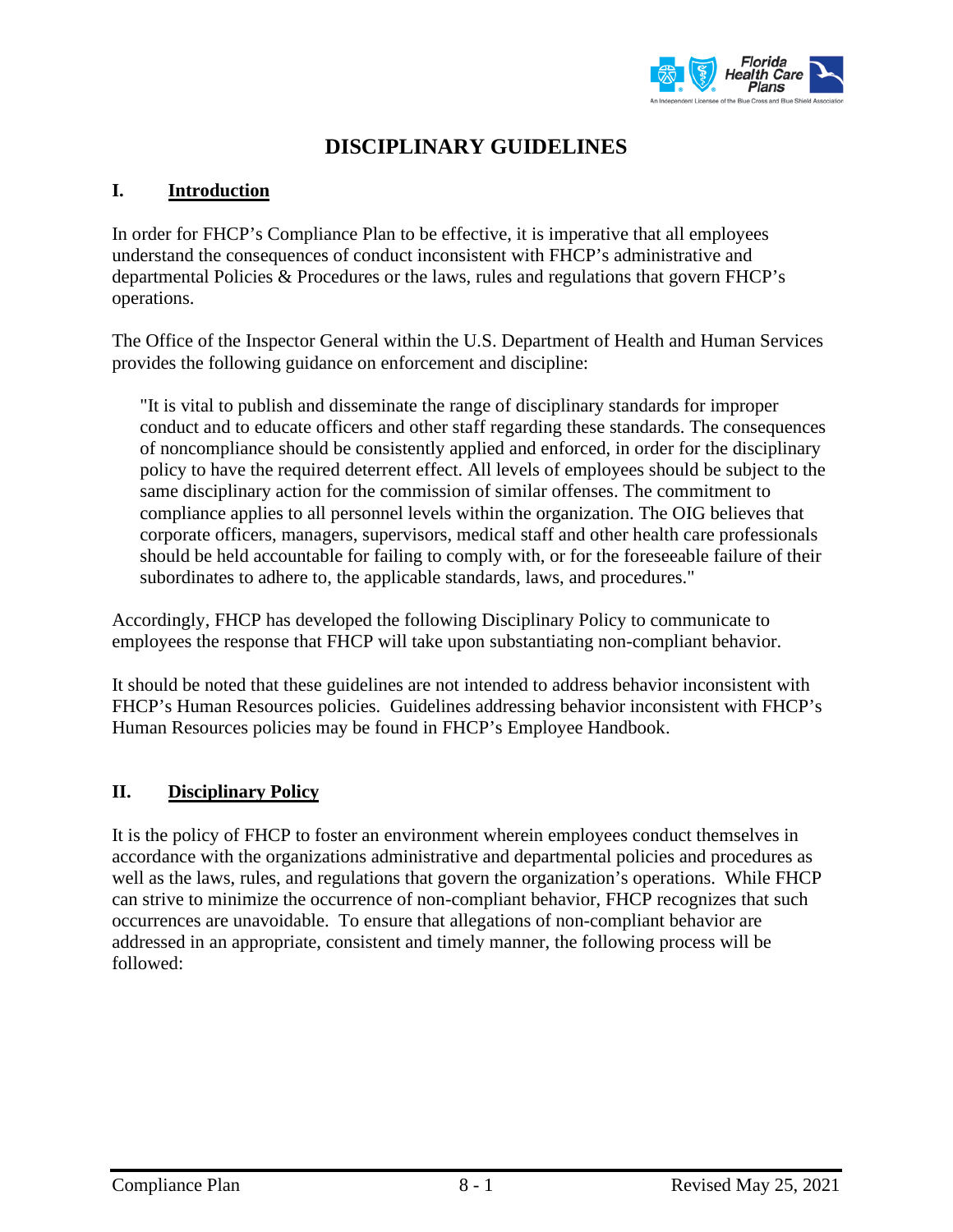

# A. Reporting

It is the responsibility of all employees to become familiar with the laws, rules, regulations and the administrative and departmental policies & procedures that govern FHCP's operations and to report conduct inconsistent with these standards. If inappropriate conduct by a full-time, part-time, or temporary FHCP employee or an agency employee is observed or detected, the individual witnessing or detecting the behavior shall immediately report the act(s) as described in Section  $4 -$ Communications of this Plan.

#### B. Allegation Report

When an allegation of inappropriate conduct is brought forth, all relevant facts should be included. This should contain, at a minimum, the following:

- The date, time and location of the conduct.
- The name of the individual alleged to have committed the violation.
- A description of the alleged act(s) that resulted in the violation.
- A description of the standard that was allegedly violated.
- The name of the individual that witnessed the act(s).
- Any evidence brought forward by the individual witnessing the alleged misconduct.

This information shall be forwarded to the Compliance Officer within 2 business days.

#### C. Investigation

Once the Compliance Officer has received the information, an investigation shall commence to substantiate/refute the claim. The Compliance Officer shall enlist the assistance of any necessary resources to promptly and thoroughly assess the validity of the allegation. The results of all investigations shall be documented and maintained by the Compliance Officer. In the event that it is determined that it would be inappropriate for the Compliance Officer to conduct the investigation; the Compliance Committee shall identify an alternate individual to manage the investigation.

#### D. Offense Classification Guidelines

All substantiated occurrences of conduct inconsistent with the standards that govern FHCP's operations shall be classified into one of four levels of offenses. The Administrator of the division where the employee is assigned and FHCP's Compliance Officer shall jointly determine the offense classification. Offenses shall be classified as follows: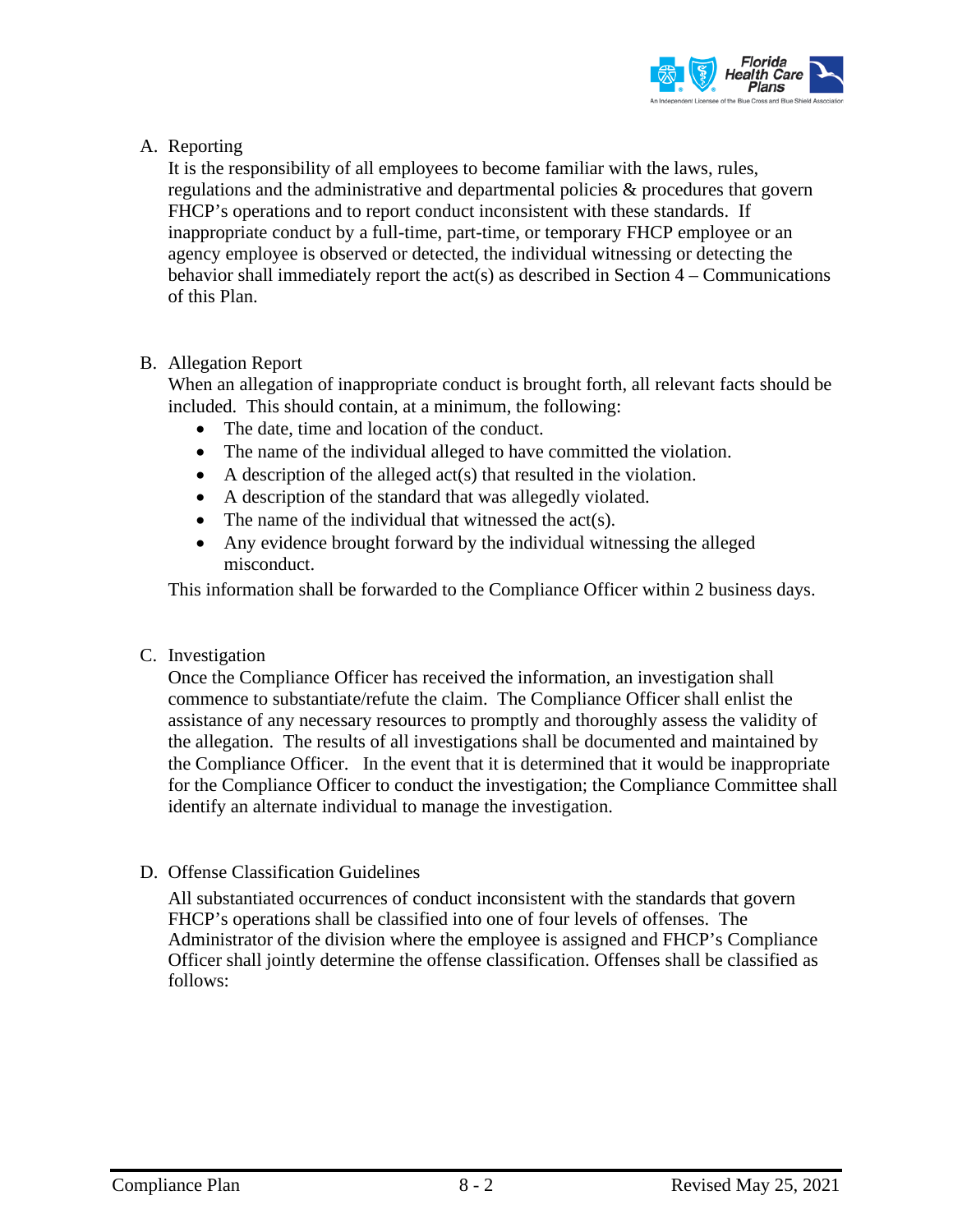

### **III. Offense Classification Guidelines**

|                  | <b>Description of Offense</b>                                                                                                                                                                                     | <b>Examples</b>                                                                                                                                                                               | <b>Discipline</b>                                                                                              |
|------------------|-------------------------------------------------------------------------------------------------------------------------------------------------------------------------------------------------------------------|-----------------------------------------------------------------------------------------------------------------------------------------------------------------------------------------------|----------------------------------------------------------------------------------------------------------------|
| <b>Level I</b>   | Violation of a FHCP<br>Policy/Procedure or a regulatory<br>standard that does not compromise<br>the safety of FHCP's members,<br>patients or staff but may cause a<br>minimal disruption to the<br>workplace.     | • Distributing member<br>communications to Medicare<br>members without a CMS<br>approval number.<br>• Not logging off the computer<br>system when leaving the<br>workstation.                 | Verbal Counseling<br>and/or<br>Supplementary<br>Training                                                       |
| <b>Level II</b>  | Violation of a FHCP<br>Policy/Procedure or a regulatory<br>standard that does not compromise<br>the safety of FHCP's members,<br>patients or staff but may cause a<br>substantial disruption to the<br>workplace. | • Unauthorized access of the<br>electronic protected health<br>information of a relative who<br>is a minor.<br>• Leaving protected health<br>information unattended in a<br>non-secured area. | <b>Written Counseling</b><br>and/or<br>Supplementary<br>Training                                               |
| <b>Level III</b> | Violation of a FHCP<br>Policy/Procedure or a regulatory<br>standard that poses significant risk<br>but does not result in harm to an<br>individual, FHCP, or another<br>entity.                                   | • Intentional unauthorized<br>access of a member's<br>protected health information.<br>• Sharing passwords.                                                                                   | Letter of Warning,<br><b>Suspension Without</b><br>Pay 1 day,<br>Supplementary<br>Training, and/or<br>Demotion |
| <b>Level IV</b>  | Violation of a FHCP<br>Policy/Procedure or a regulatory<br>standard that causes physical,<br>financial, reputational, or other<br>harm to an individual, FHCP, or<br>another entity.                              | • Intentional unallowable<br>disclosure of member<br>protected health information.<br>• Refusing to cooperate with an<br>internal or external<br>investigation.                               | <b>Suspension Without</b><br>Pay More Than 1<br>day or Termination                                             |

# E. Determination of Sanctions:

FHCP's Compliance Officer and Human Resources Director shall jointly determine the level of discipline levied upon the offending individual. Prior instances of regulatory misconduct may result in increased disciplinary measures. In the event that the individual has been noncompliant with FHCP Human Resources policies, the employee's administrator shall be included to determine if a higher level of discipline is warranted.